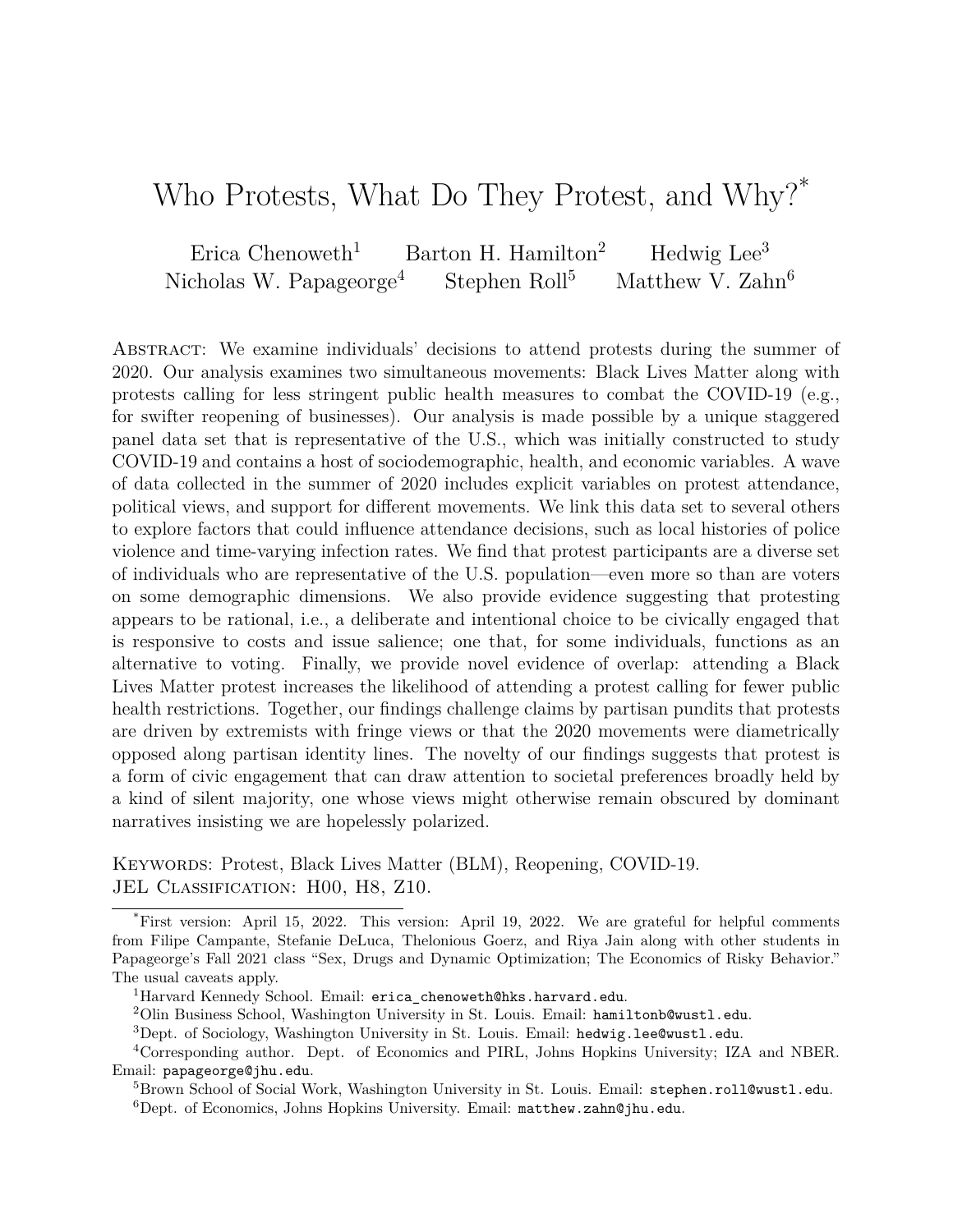*All I have is a voice To undo the folded lie*

*—*

*W. H. Auden, September 1, 1939*

## **1 Introduction**

Protests—and government responsiveness to them—are often seen as a critical part of a healthy democracy [\(Tarrow, 1989;](#page-35-0) [Putnam, 1997;](#page-34-0) [Gause, 2022;](#page-31-0) [Gillion, 2020\)](#page-31-1). Yet protest demands during heightened periods of contention and their seemingly opposing nature raise important normative, political, and practical questions. When the goal is to incorporate a diverse array of societal preferences into policymaking, do protests provide useful information for policy? How do protest demands compare to institutionalized forms of civic engagement, like voting, canvassing, or contributing to campaign funds? Answers to these questions depend at least in part on whether protest behavior reveals policy-relevant information about social preferences that might otherwise remain unknown. If so, an examination of protest behavior can help to align policy to social preferences, e.g., through politicians' positions on social issues, party platforms, or the design of voting mechanisms and of policy itself. This is especially true if what is learned by studying protests contradicts dominant and influential narratives about societal preferences perpetuated by partisan media figures.

In this paper, we examine who protested, what they protested, and why during the summer of 2020, a historic year for protest in the United States. Following the videocaptured murder of George Floyd in Minneapolis, MN, millions of people attended Black Lives Matter protests in what was probably the largest and broadest mass mobilization in American history.<sup>[1](#page-1-0)</sup> These events followed an already-contentious period of protests against

<span id="page-1-0"></span><sup>1</sup>Black Lives Matter emerged as a national protest movement in response to the acquittal of George Zimmerman in 2013. Zimmerman had killed teenager Trayvon Martin in Florida. What we refer to as the "BLM movement" in this paper includes the national Black Lives Matter organization, local Black Lives Matter chapters, the Movement for Black Lives coalition, and adjacent Black-led organizations that mobilized in their communities over the past decade to demand racial justice and accountability for police violence against Black people. Black Lives Matter emerged as a protest movement in response to the acquittal of George Zimmerman in 2013. Zimmerman had killed teenager Trayvon Martin in Florida the year prior. However, the national movement was catalyzed by an uprising in Ferguson, Missouri, following the killing of Michael Brown in 2014, Freddie Gray in Baltimore, Eric Garner in New York, Tamir Rice in Cleveland, and Sandra Bland in Texas, among others. The movement provided an infrastructure and foundation for the mass mobilization that occurred in 2020 following the killings of George Floyd, Ahmaud Arbery, and Breonna Taylor. Likewise, when it emerged in 2013, Black Lives Matter had built on decades of work by Black activists, organizers, and community leaders who sought to end police violence and improve community safety [Peoples-Wagner and Jerkins](#page-34-1) [\(2022\)](#page-34-1) provide an excellent overview of the first decade of the BLM movement. For more on the long-standing demand by Black-led organizations and movements for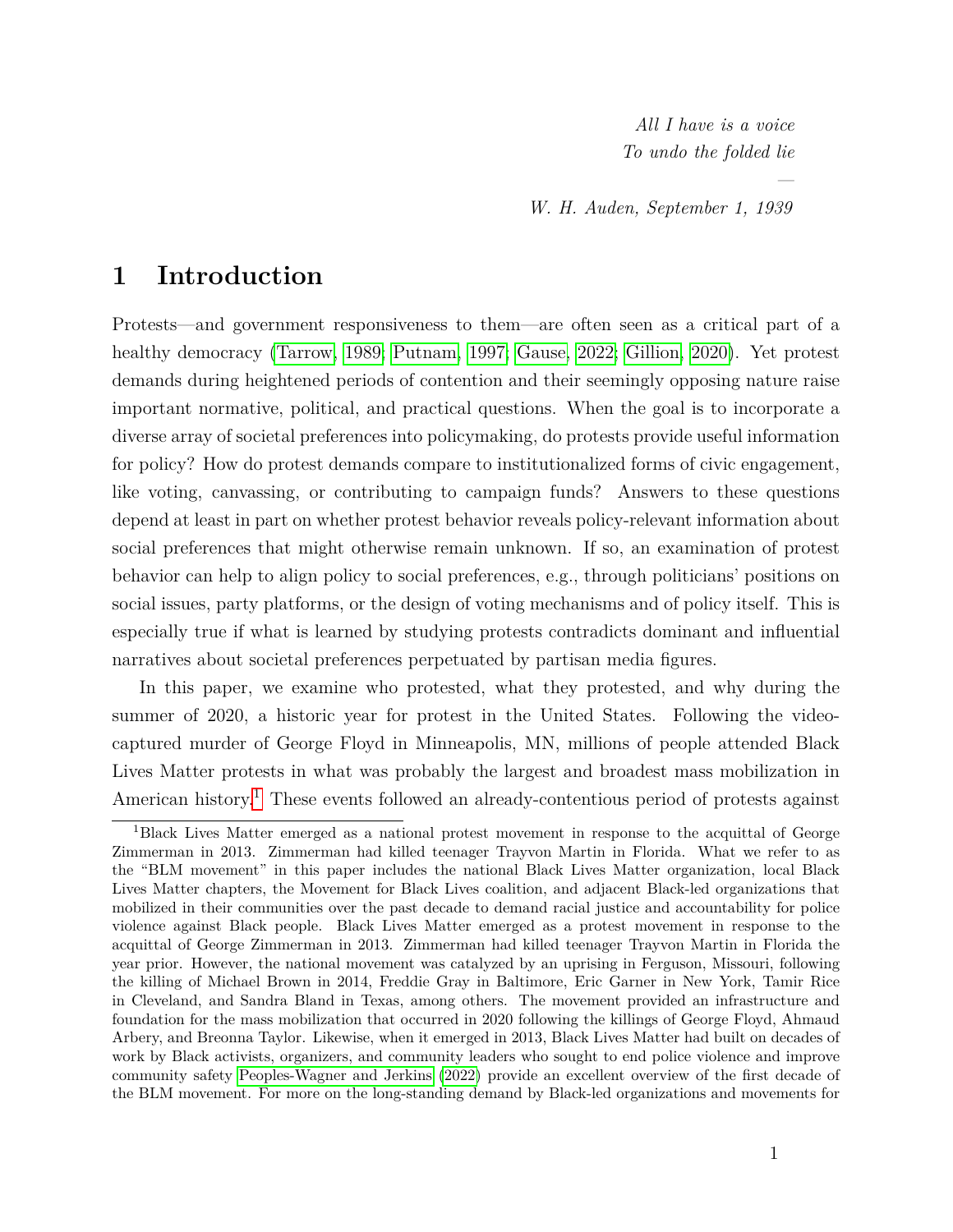lockdowns and other public health measures related to the global COVID-19 pandemic in the spring of 2020. Black Lives Matter protests and protests against COVID-related rules (henceforth: *BLM* and *Reopening*) were caricatured as extremists with fringe views and little relationship to each other or to ordinary citizens. For instance, some characterized BLM as prone to violence and conflated the movement with Antifa (a loose movement of activists that share philosphies and tactics similar to anarchist groups [Bogel-Burroughs](#page-29-0) and Garcia,  $2020$  $2020$ ).<sup>2</sup> Others characterized Reopening protesters as gun-toting, anti-science vigilantes. In reality, there is little evidence (including our own) suggesting that violence was widespread at either kind of protest.<sup>[3](#page-2-1)</sup> Using the most extreme participants to characterize the movements as a whole is thus a gross mischaracterization of typical protestors' views and desires. Doing so also creates the impression that protesters' views are not widespread and thus can be easily ignored or downplayed by politicians and policymakers. Moreover, extreme caricatures forestall consideration of an important possibility: that some individuals may be sympathetic to views expressed by both movements.

We find that BLM and Reopening protesters are a racially and politically diverse group of individuals who are broadly representative of U.S. citizens on several dimensions, which counters the notion that either movement is made up of one specific demographic group or solely of extremists prone to violence. More surprisingly, we find that there is substantial overlap between the two movements. Attendance at a BLM protest strongly predicts attendance at a Reopening protest. When viewing protest attendance as a form of revealed preference, this evidence of overlap contradicts facile, yet dominant narratives that protesters for BLM or Reopening belong to diametrically opposed movements, partisan identities, or demographic cohorts. Examining these empirical patterns could offer clues about potentially

an end to police brutality, see [Hinton](#page-31-2) [\(2021\)](#page-31-2); [Berry](#page-29-1) [\(2009\)](#page-29-1); [Taylor](#page-35-1) [\(2017\)](#page-35-1); [Siff](#page-35-2) [\(2016\)](#page-35-2); [Waxman](#page-36-0) [\(2020\)](#page-36-0).

<span id="page-2-0"></span><sup>2</sup>Prominent examples of caricatures that broke through in the media include Senator Tom Cotton's op-ed printed in *The New York Times* titled "Send in the Troops" written in the aftermath of violence that broke out at some BLM protests where he stated that "cadres of left-wing radicals like Antifa" infiltrated protest marches to "exploit Floyd's death for their own anarchic purposes" [\(Cotton, 2020\)](#page-30-0). In the weeks following George Floyd's death, President Trump regularly described BLM protesters as "thugs" and "anarchists" while a prominent Fox News host compared these demonstrators to the terrorist group Al-Qaeda [\(Media Matters,](#page-33-0) [2020\)](#page-33-0). Early Reopening protests occurred in Michigan, which featured armed demonstrators occupying the state capitol. Subsequent demonstrations came to be associated with images of these extremists.

<span id="page-2-1"></span><sup>&</sup>lt;sup>3</sup>It is important to be precise about the nature of the violence that did result at a small number of the protests in the summer of 2020. While there was not widespread "violence" at far-right protests, such protesters were more likely to bring arms to demonstrations—like the individuals who occupied the Michigan state capitol and subsequently plotted to kidnap and murder the state's governor. These protests were more likely to result in violence, which included Reopening protests and counter-protests at BLM-related events [\(Jones, 2021\)](#page-32-0). As we discuss further below, protest events in which property destruction and violence committed by people attending BLM protests were extremely rare relative to the scale and scope of the overall movement. Moreover, BLM protests (and anti-police protests more generally) tend to elicit more aggressive policing, which the literature has documented as a key correlate to whether the protesters themselves ultimately engage in violence [\(Reynolds-Stenson, 2018;](#page-34-2) [Davenport, Soule, and Armstrong, 2011\)](#page-30-1).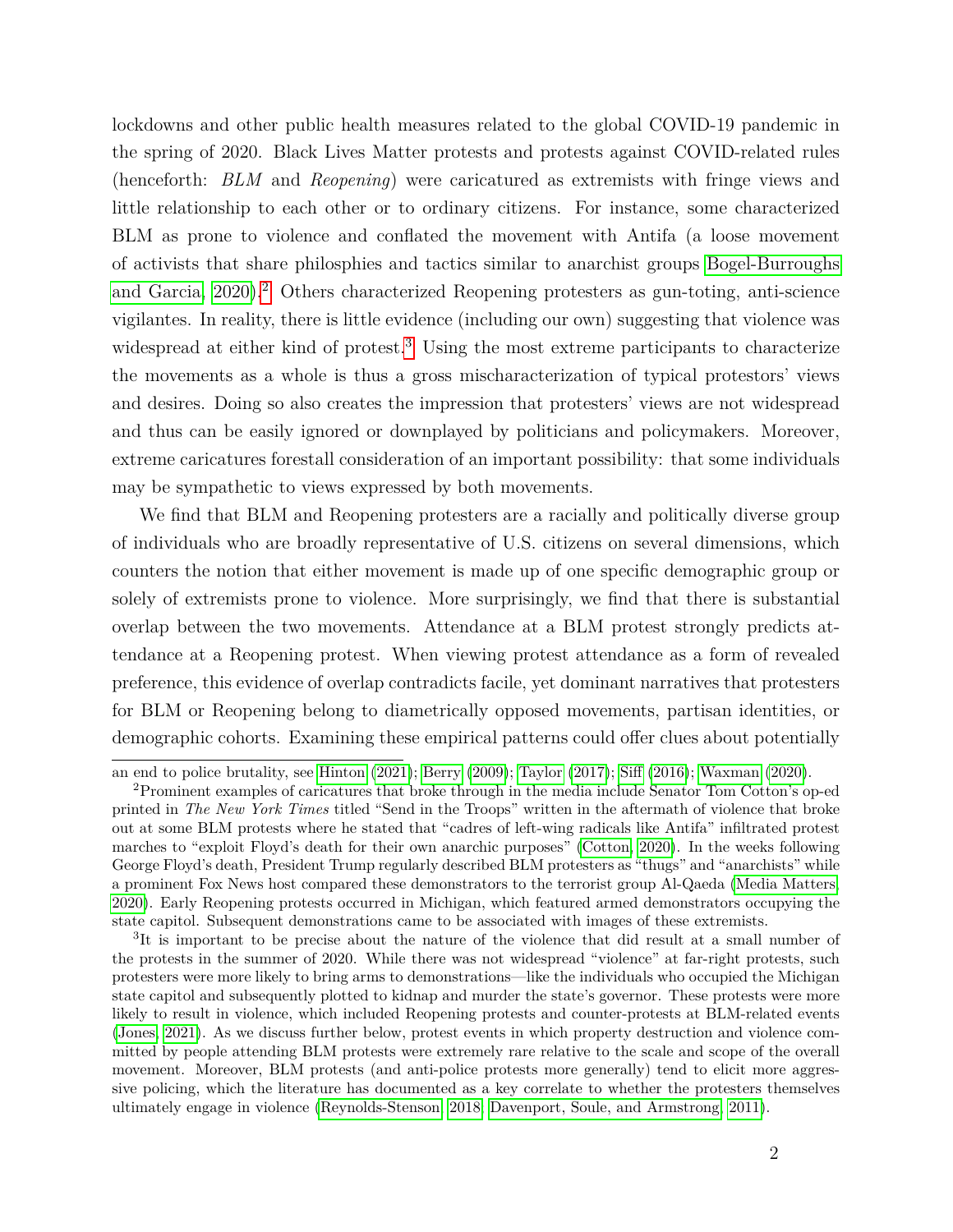broadly held views and thus help to inform policy design so that it is better aligned to social preferences.

Our analysis relies on newly collected panel data designed to be representative of the U.S. population. Two critical features of the data make our analysis possible. First, the data set contains explicit variables measuring protest attendance and stated motivations behind it, along with information about socio-demographic characteristics, income, work arrangements, family structure, and political views. Thus, we can relate protest attendance not only to stated views, but also to individual characteristics and other behaviors, such as labor supply. Second, data were collected at a unique moment in history (summer of 2020) when the large-scale mobilizations of BLM and Reopening movements were underway. We can thus directly examine the possibility of participation in both. The designers of the survey data we analyze decided to collect information about protesting as part of an existing panel study. While the sampling procedure did not take protesting into account, the data reproduce protest attendance rates similar to contemporaneous media reports.[4](#page-3-0)

We merge these data with several additional data sets to capture protester representativeness, the supply of protests over time and space, the incidence of local police shootings (which speaks to the salience of BLM for different localities), $5$  and the prevalence of COVID-19, which shifts the expected costs of attending protests. Together, these sources allow us to relate participation decisions to various factors that previous literature has suggested could be relevant, including the availability of protests, local COVID risk, or local salience of the issue being protested (e.g., the incidence of recent police shootings). Moreover, since our analysis sample is drawn from a representative survey of the United States, our findings allow us to draw broader conclusions about protesters versus non-protesters compared to other studies in the literature which often collect and analyze data on participants at specific demonstrations, thereby omitting non-participants. This amounts to sampling on an outcome variable, which precludes a comparison between participants and non-participants and thus undermines the ability to identify factors that predict attendance.

Using these data, we report four main sets of results. First, protest participants constitute a diverse set of individuals. The median protester is white, middle class (measured by income), employed, and a parent.<sup>[6](#page-3-2)</sup> While Black people were over-represented at BLM protests (15% versus 13% of the total respondent population in our data set), they did not

<span id="page-3-0"></span><sup>&</sup>lt;sup>4</sup>We provide more details about data collection, response rates, and the addition of protest information in Section [3.](#page-9-0)

<span id="page-3-1"></span><sup>5</sup>Other studies in the literature have examined police shootings and their association with racial disparities in the application of lethal force and protesting (see e.g., [Streeter, 2019,](#page-35-3) [2022\)](#page-35-4).

<span id="page-3-2"></span><sup>6</sup>Throughout this paper we follow the [AP Stylebook](#page-0-0) when it comes to the capitalization of race and ethnicity.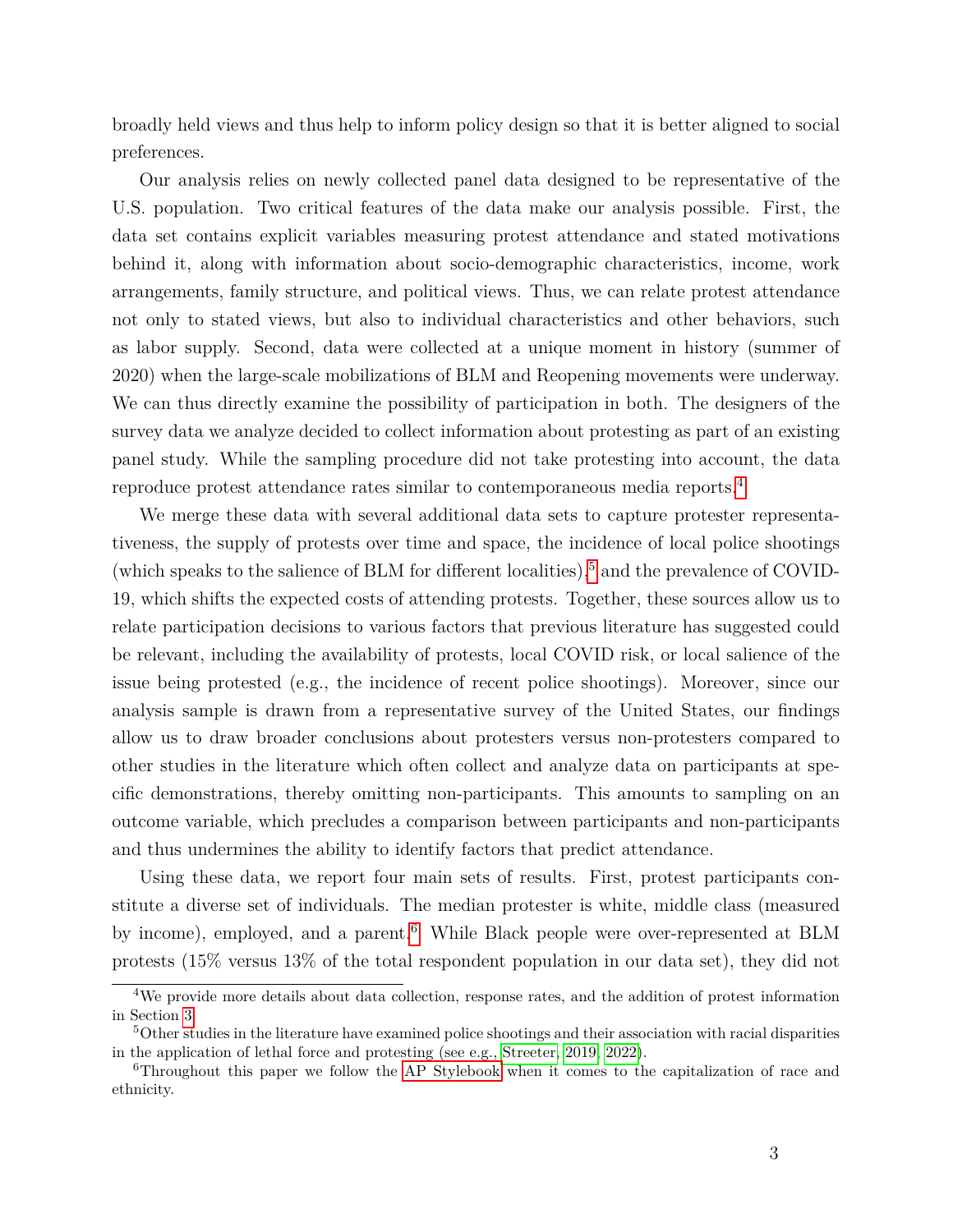constitute the majority of self-reported participants. Protesters came from red and blue states and from cities, towns, and rural areas.<sup>[7](#page-4-0)</sup>

Second, we show that protesters are representative of the U.S. population on a host of demographic variables. In fact, we present evidence that protesters are more representative of the U.S. population than are policymakers. More strikingly, we also document how protesters are more representative of the U.S. population than are voters on demographic dimensions such as gender, race, and ethnicity.<sup>[8](#page-4-1)</sup> While we do not argue that representativeness is a necessary condition for a protest movement to be taken seriously, it is important in this setting as it dispels notions that BLM and Reopening protesters—at least in the summer of 2020—were extremists out of touch with the median citizen.

Third, we find that protest behavior appears deliberate and intentional, suggesting protesters are making a rational decision to participate. Not only does protesting align with stated views, but also protesters respond to expected costs (e.g., attendance consistent with risk of COVID exposure). They also respond to the local salience of an issue: for most control sets BLM protesting is more likely in places where police violence has recently occurred. Deliberateness and intention counter narratives that protesters lack a clear set of views, are expressing general discontent or frustration, or, as has been suggested by some commentators, are participating just to have fun (spun from the "protests are the new brunch" narrative of 2017, see e.g., [Doll](#page-31-3) [\(2017\)](#page-31-3) and [Yglesias](#page-36-1) [\(2017,](#page-36-1) [2019\)](#page-36-2)).

To further investigate the decision to protest, we ask how it interacts with a more traditional form of civic engagement: voting. The panel aspect of the data permits an examination of how protesting relates to the choice to vote in the 2020 election. The relationship is nuanced. The unadjusted correlation is negative, which suggests that protesting provides an alternative form of civic engagement for people who either cannot or will not vote. Consistent with this interpretation, several demographic characteristics (e.g., lower income) predict a higher probability of protesting and a lower probability of voting. Once we control for demographic factors, the relationship between protesting and voting becomes significantly positive, suggesting the two behaviors are complements. In other words, while protesting is an alternative for people who are unlikely to vote, all else equal, the behaviors reinforce one

<span id="page-4-0"></span><sup>7</sup>The survey data capture respondents from all fifty states and the District of Columbia. Respondents in each of these states except Wyoming reported attending some protest or demonstration.

<span id="page-4-1"></span><sup>8</sup>Other work in political science has reached similar conclusions that the segment of the population that participates in the electoral process does not perfectly align with the broader population. For instance, Americans with more wealth are far more likely to vote than those with fewer resources (see e.g., [Campbell](#page-30-2) [et al., 1960;](#page-30-2) [Rosenstone and Hansen, 1993;](#page-34-3) [Lewis-Beck et al., 2008;](#page-33-1) [Leighley and Nagler, 2014\)](#page-33-2). [Leighley](#page-33-3) [and Nagler](#page-33-3) [\(2007\)](#page-33-3) demonstrate that participation of voters from lower socio-economic classes has declined since the 1960s. [Franko, Kelly, and Witko](#page-31-4) [\(2016\)](#page-31-4) broadly describe these effects as electoral "class bias" and document how the size of this bias impacts government ideology, responsiveness, and the income distribution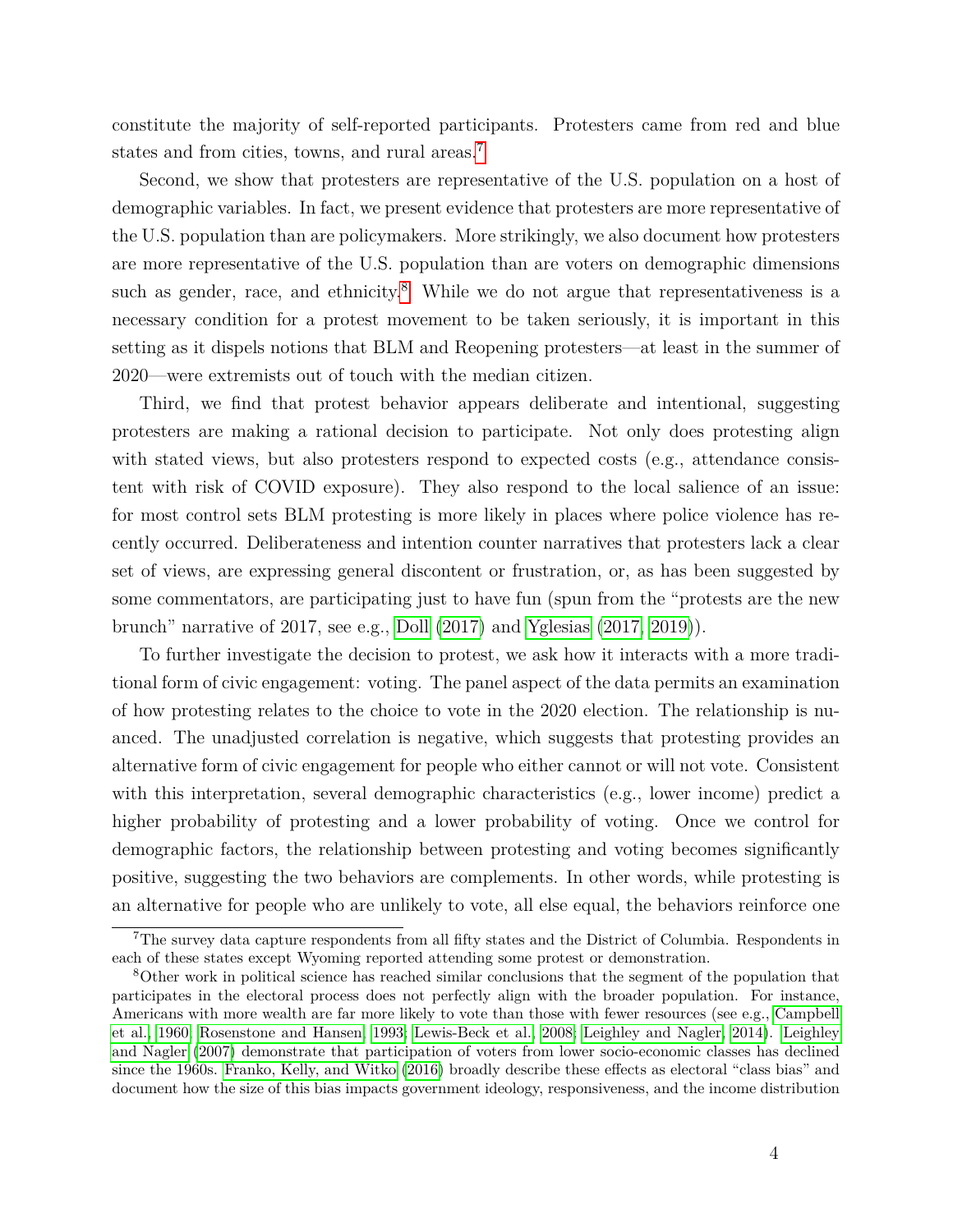another, perhaps by increasing the desire and opportunity to be civically engaged [\(Holbein,](#page-32-1) [Kawashima-Ginsberg, and Wang, 2021;](#page-32-1) [Timm, 2021\)](#page-35-5).

Fourth, we provide novel evidence of overlap. Contrary to our priors (based on partisan narratives about the two social movements we examine—see e.g., Reopening protesters as armed right-wing radicals and BLM protesters as left-wing extremists prone to rioting), we find that the likelihood of attending a Reopening protest rises dramatically if the individual reports having attended a BLM protest. Moreover, we find little evidence that these overlaps could be explained by counter-protesting behaviors. The finding of these overlaps is inconsistent with the narrative that the summer 2020 protests were manifestations of increasing political polarization, at least at the time they occurred. It also serves as a counterexample to the overall idea that because an individual supports one cause they must hold a particular view on another. Partisan narratives about these social movements rely on this type of thinking, which we find little empirical evidence to support. However, these slanted perspectives can have noticeable impacts on public opinion, as shown through the large decrease in support for the BLM movement among Republicans after months of partisan attacks in the media and by elected officials [\(Horowitz, 2021;](#page-32-2) [Samuels, 2021\)](#page-35-6).

More broadly, the novelty of our findings suggests that protest is a form of civic engagement that can draw attention to broadly held societal preferences that might remain obscured by partisan narratives. Summer 2020 protests were cast in a way that suggested a potentially false homogeneity of views among participants. Given that politicians both create and take their cues from responses to such portrayals, people who are in the middle may feel like they are the only ones with nuanced preferences, which they have revealed through protest.<sup>[9](#page-5-0)</sup> A failure to understand these nuanced views and overlapping needs (e.g., a tendency to view those who protest in favor of swifter reopening or who support BLM as diametrically opposed, small, and extreme slices of the population) means that policymakers and policy may fail to incorporate them. This is concerning if these views reflect the preferences of ordinary citizens who constitute a kind of silent majority: one whose views do not match the narrative perpetuated, ironically, by a small group of politicians, media outlets, and thought leaders of endlessly rising division and polarization.

The remainder of this paper proceeds as follows. Section [2](#page-6-0) provides a review of literature from several disciplines. Section [3](#page-9-0) describes our data sources and provides a preliminary analysis. We then turn to our main analysis of who protests and why in Section [4.](#page-15-0) Section [5](#page-26-0) concludes.

<span id="page-5-0"></span><sup>9</sup>For instance, Tucker Carlson Tonight is the highest rated program on cable, with an average audience of over 5 million viewers, and is seen as major influence on Republican politicians [\(Ellefson, 2020\)](#page-31-5). However, it is important to put this number into perspective: this audience is less than 10% of the Republican voters in the 2020 presidential election.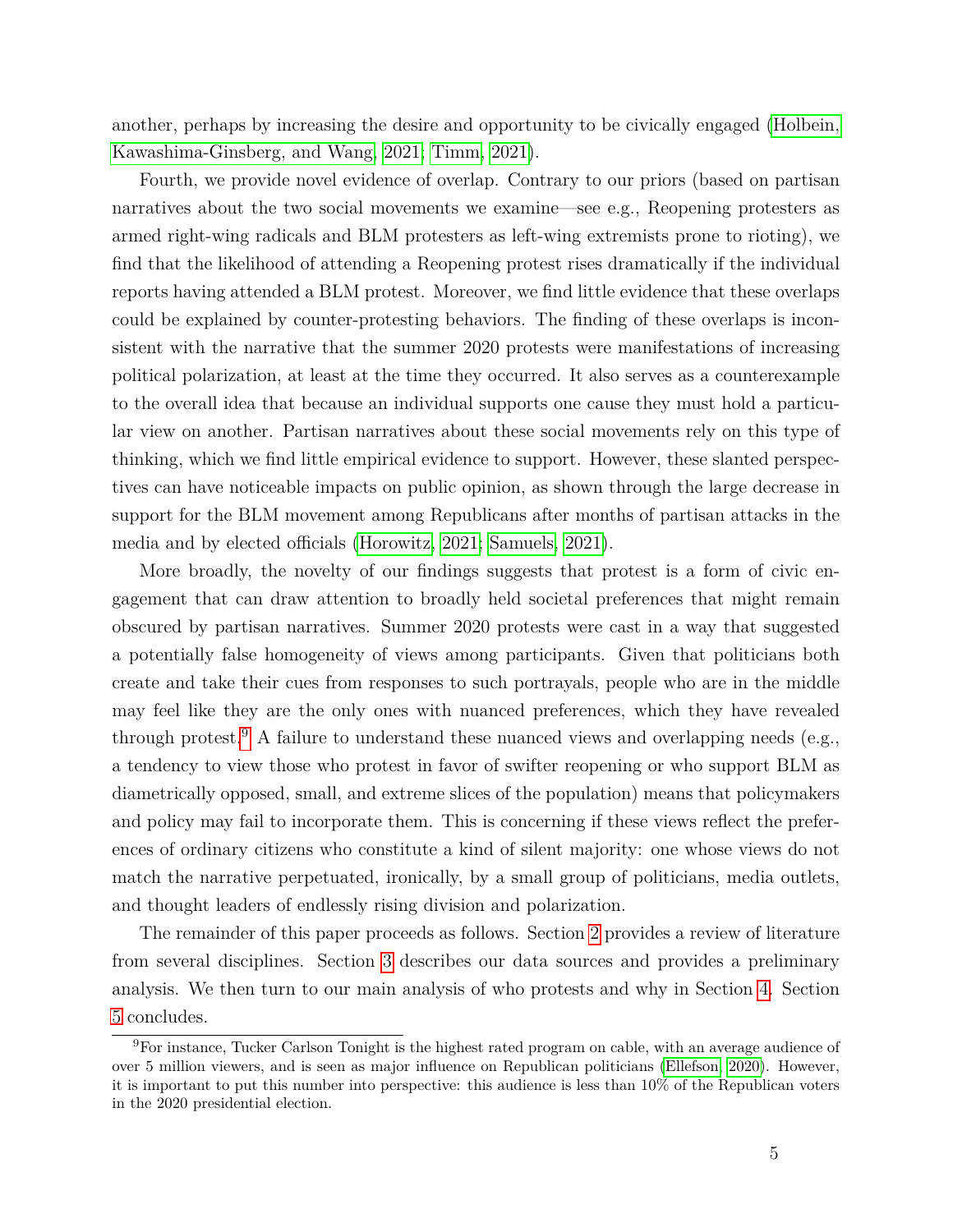### <span id="page-6-0"></span>**2 Literature**

This study contributes to a wide-ranging and well-developed literature on protest and social movements that crosses several fields (e.g., political science, sociology, and economics) and examines topics ranging from collective action to revolution. The literature includes work that is theoretical, empirical, or focuses on specific case studies. To organize our discussion, we loosely follow [Klandermans](#page-32-3) [\(2004\)](#page-32-3) by delineating between supply factors (i.e., actions impacting the availability of protest opportunities)<sup>[10](#page-6-1)</sup> and demand factors that drive participation, such as preference heterogeneity.

The literature that focuses on the supply-side examines actions taken by social movement organizations that facilitate individual participation. How social movements frame their beliefs and actions plays an important role in attracting participants and legitimacy. For instance, [Snow et al.](#page-35-7) [\(1986\)](#page-35-7) argue that a necessary condition for individuals to participate in the movement is alignment of a how a movement is framed across various dimensions (e.g., the nature of the problem, who is the responsible party, and alternatives).<sup>[11](#page-6-2)</sup> [Tarrow](#page-35-0) [\(1989\)](#page-35-0) introduces the concept of "spillover" to the supply-side of social movements, where established movements create an infrastructure that facilitates easier entry for new movements to gain traction. The idea of spillover relates to our setting, which features two distinct types of protest movements that began nearly concurrently. Spillover can also affect the tactics social movements employ, as [Wang and Soule](#page-36-3) [\(2012,](#page-36-3) [2016\)](#page-36-4) note collaboration between movements as a channel for tactical diffusion and innovation. Mobilization—defined as the the conversion of movement sympathizers to participants (see, e.g., [Klandermans](#page-32-3) [\(2004\)](#page-32-3))—is among the most important supply-side factors as widespread participation is necessary for the success of movements. Theoretical work has highlighted the links between mobilization and the tactical choices of social movements. Among the implications of the model presented in [Bueno de Mesquita](#page-29-2) [\(2013\)](#page-29-2), for example, is that social movements recognize that mobilization is a function of the opportunity cost of participation. Social movements are not always successful at mobilization, which the literature has attributed to mechanisms such as nonconversion of sympathizers or erosion of support [\(Oegema and Klandermans, 1994\)](#page-34-4). Our findings are relevant to research on mobilization because we can distinguish between movement sympathizers and protest attendance and can analyze factors that predict attendance after adjusting for movement support, including factors that shift costs of attendance.

The literature on the demand-side of protest and social movements focuses on mechanisms that influence individual participation. Individual motivations to protest have informed ty-

<span id="page-6-1"></span> $10$ While [Klandermans](#page-32-3) [\(2004\)](#page-32-3) treats mobilization as a factor separate from supply and demand factors, we view it as a supply factor in our overview of the literature.

<span id="page-6-2"></span> $11$  For an extensive review of the literature on frames, see [Benford and Snow](#page-29-3) [\(2000\)](#page-29-3).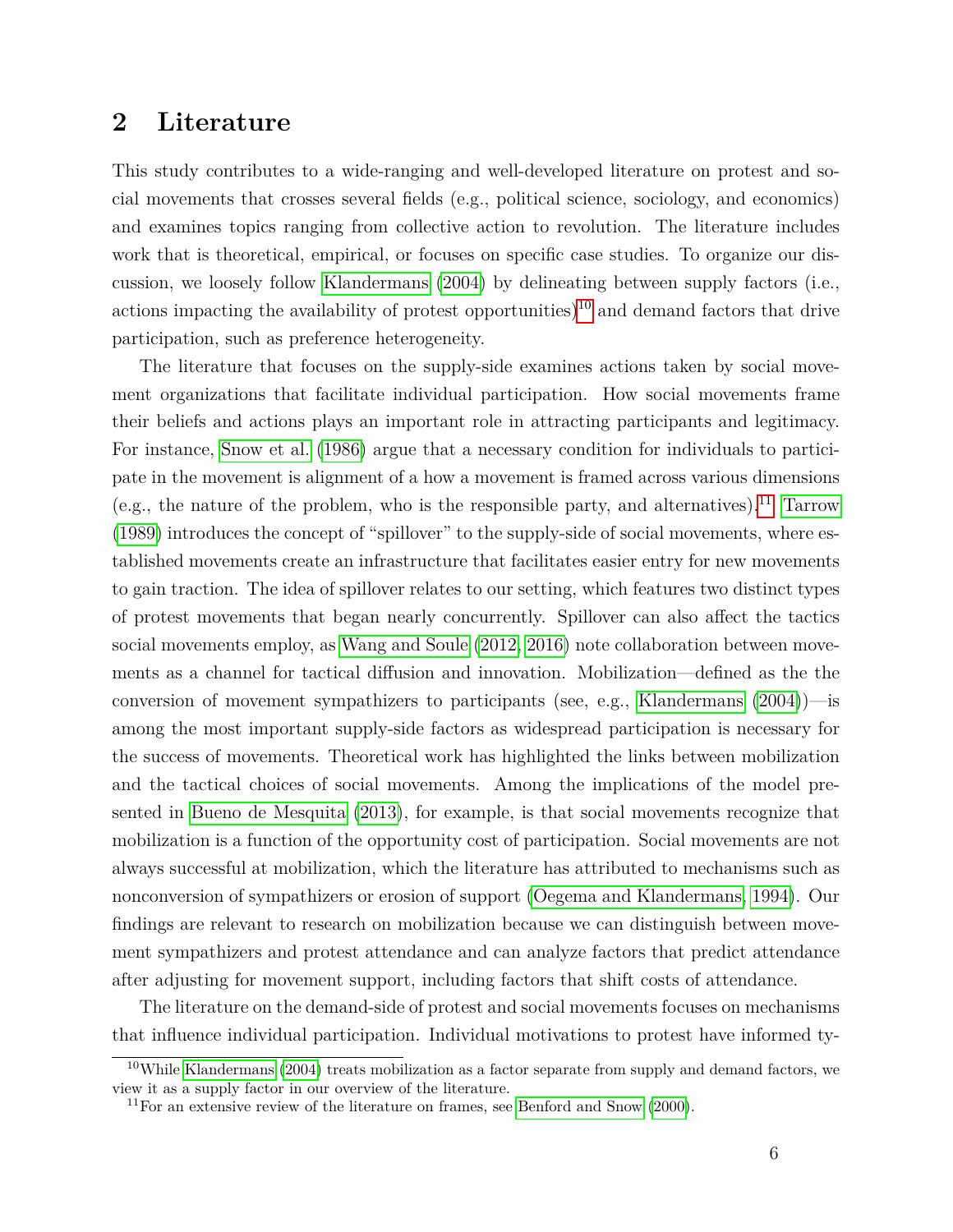pologies of participants, which evidence has shown can vary across types of protests [\(Wal](#page-35-8)[grave et al., 2011\)](#page-35-8), and theoretical models which illustrate how different types of participant motivations can make movements more resilient to government repression and more likely to succeed [\(Bueno de Mesquita and Shadmehr, 2022\)](#page-29-4). Individual identities also factor into protest participation, including social pressure or "esteem from an ingroup" [\(McClendon,](#page-33-4) [2014\)](#page-33-4), political preferences [\(Kostelka and Rovny, 2019\)](#page-32-4), and the overlap between individual and movement identities [\(Klandermans and de Weerd, 2000\)](#page-32-5). The theoretical connection between these identities relates to the concept of intersectional solidarity presented in [Tor](#page-35-9)[mos](#page-35-9) [\(2017\)](#page-35-9) (i.e., a recognition among activists of oppression or issues that affect multiple and interacting social structures). A novel aspect of our analysis is to present evidence of intersecting interests among participants across different social movements, which we see as a crucial component missing from our understanding of, and responses to, the protesting activities we examine. Moreover, the protests we study span several boundaries (e.g., issues and identities, organizations, tactics), which provide us with new information about societal preferences relevant for policymaking.[12](#page-7-0)

Earlier literature has also debated the rationality of protesting. Theoretical work by [Kim and Bearman](#page-32-6) [\(1997\)](#page-32-6) and the analysis of [Matsueda, Robbins, and Pfaff](#page-33-5) [\(2020\)](#page-33-5) support protesting as a rational choice outcome, while others have pointed to the role of emotions in decision-making [\(Bandelj, 2009\)](#page-29-5).[13](#page-7-1) Our analysis is closely related to that of [Passarelli and](#page-34-5) [Tabellini](#page-34-5) [\(2017\)](#page-34-5), which develops a model of protesting that demonstrates how individuals displeased with government policy can exert influence over it. The authors test some of the model's implications using data on protest engagement in a variety of countries. While our paper does not develop a formal model of protesting, we argue there are factors that rationalize protest activities. A novel aspect of our analysis relative to theirs is our unique data, which allow for a rich analysis of factors influencing the decision to protest. Moreover, we are able to speak to specific types of protests and factors that influence an individual's motivation to participate in these demonstrations, whereas [Passarelli and Tabellini](#page-34-5) [\(2017\)](#page-34-5) are only able to observe whether individuals have attended any protest in the recent past. Thus, our paper not only corroborates some of their findings but also extends them by examining a larger set of factors predicting who protests and why.

The demand-side of the social movement literature also features several empirical studies examining the determinants of individual protesting. This body of work has produced five broad themes. First, social networks play an important role in drawing people into

<span id="page-7-0"></span> $12$ For a survey on research about boundary-spanning protests and their impact on outcomes such as mobilization, see [Wang, Piazza, and Soule](#page-36-5) [\(2018\)](#page-36-5).

<span id="page-7-1"></span><sup>&</sup>lt;sup>13</sup>It is important to note that other studies on the role of emotions in social movements tend to attribute deviations from rational behavior as strategic errors. For a review, see [Goodwin, Jasper, and Polletta](#page-31-6) [\(2004\)](#page-31-6).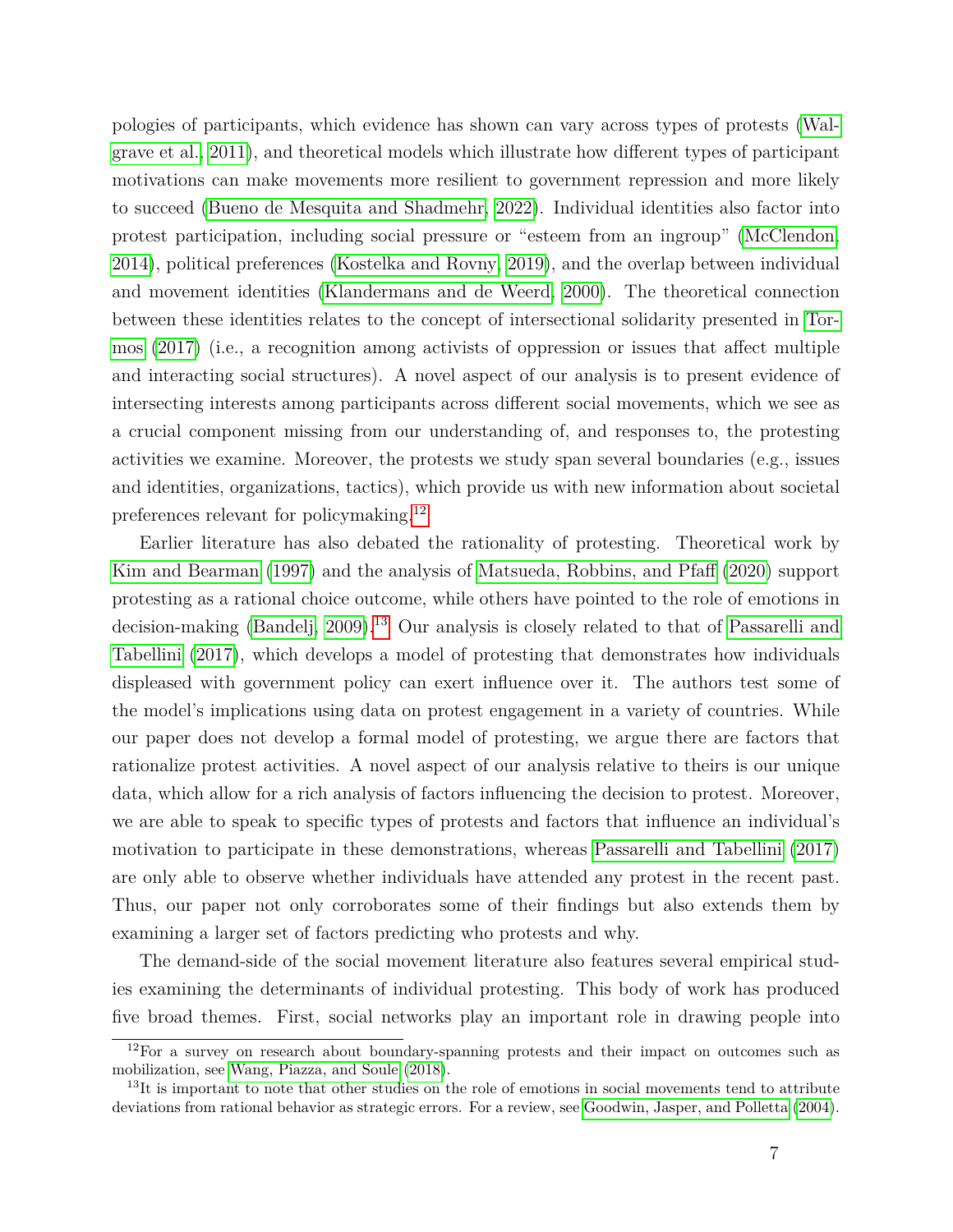movements. Second, freedom from personal constraints that increase the cost or risk of protest participation (sometimes deemed "biographic availability") is also an important factor [\(Petrie, 2004\)](#page-34-6). Third, financial or time resources are among the most important predictors of any form of political participation and resource asymmetries help to rationalize behavior differences across gender and racial groups. This framing is empirically supported in the context of participation in formal institutions, but the evidence is less clear when it is applied to protesting. Fourth, low levels of political trust increase the propensity of protesting due to an increased valuation of the collective goods these activities can produce and that traditional politics are unlikely to deliver. Finally, political engagement—defined as some combination of political interest and efficacy—is a prerequisite for any protesting behavior [\(Schussman and Soule, 2005\)](#page-35-10). A challenge some of these studies face is that they rely on selected samples (i.e., they can only observe who attended or participated in a protest), which makes it difficult to directly analyze what distinguishes protesters from non-protesters. Since our survey data are a representative sample including non-protesters and protesters at a unique point in time when two large movements were underway, we can directly examine whether and to what degree these broad themes help to explain the decision to attend different types of protests.

Demand-side studies have also recognized important dimensions of individual-level heterogeneity. Examples include an individual's biographic availability and experience with protesting [\(Saunders et al., 2012\)](#page-35-11) and the link between physical location and preferences [\(Ong and Han, 2019\)](#page-34-7). [DiGrazia](#page-31-7) [\(2014\)](#page-31-7) documents how conventional low-risk protesting is associated with factors that predict participation in institutional politics (i.e., greater social privilege and moderate ideology), whereas unconventional-high risk protesting is associated with more extreme ideologies, social disadvantage, and alienation from the traditional political system. Our analysis contributes significantly to our understanding individual heterogeneity and protest attendance. For instance, in addition to accounting for a variety of personal and socioeconomic characteristics, we incorporate heterogeneity in the costs and benefits of protesting across locations. Additionally, as we observe multiple and distinct types of protests, we are able to speak to how these factors are correlated among different actions these people take.

Extant literature has also examined specific cases of social movements and protests.[14](#page-8-0)

<span id="page-8-0"></span><sup>&</sup>lt;sup>14</sup>Prominent examples from political science and sociology include the 1964 Freedom Summer project [\(McAdam, 1986,](#page-33-6) low and high risk activism); peace, gender, and labor demonstrations in the Netherlands [\(Klandermans, 1993,](#page-32-7) comparative analysis of motivation); student activism in the 1960s in the United States [\(Sherkat and Blocker, 1994,](#page-35-12) individual factors influencing activist behaviors among 1965 high school cohort); the 2011 and 2013 protests in Egypt [\(Jumet, 2015,](#page-32-8) what factors inform individual protest decisions against authoritarian regimes); and immigrant responses to nativist legislation in the United States [\(Zepeda-Millán,](#page-36-6) [2016,](#page-36-6) cognitive mechanisms that convert groups of unconventional protesters into activists). These fields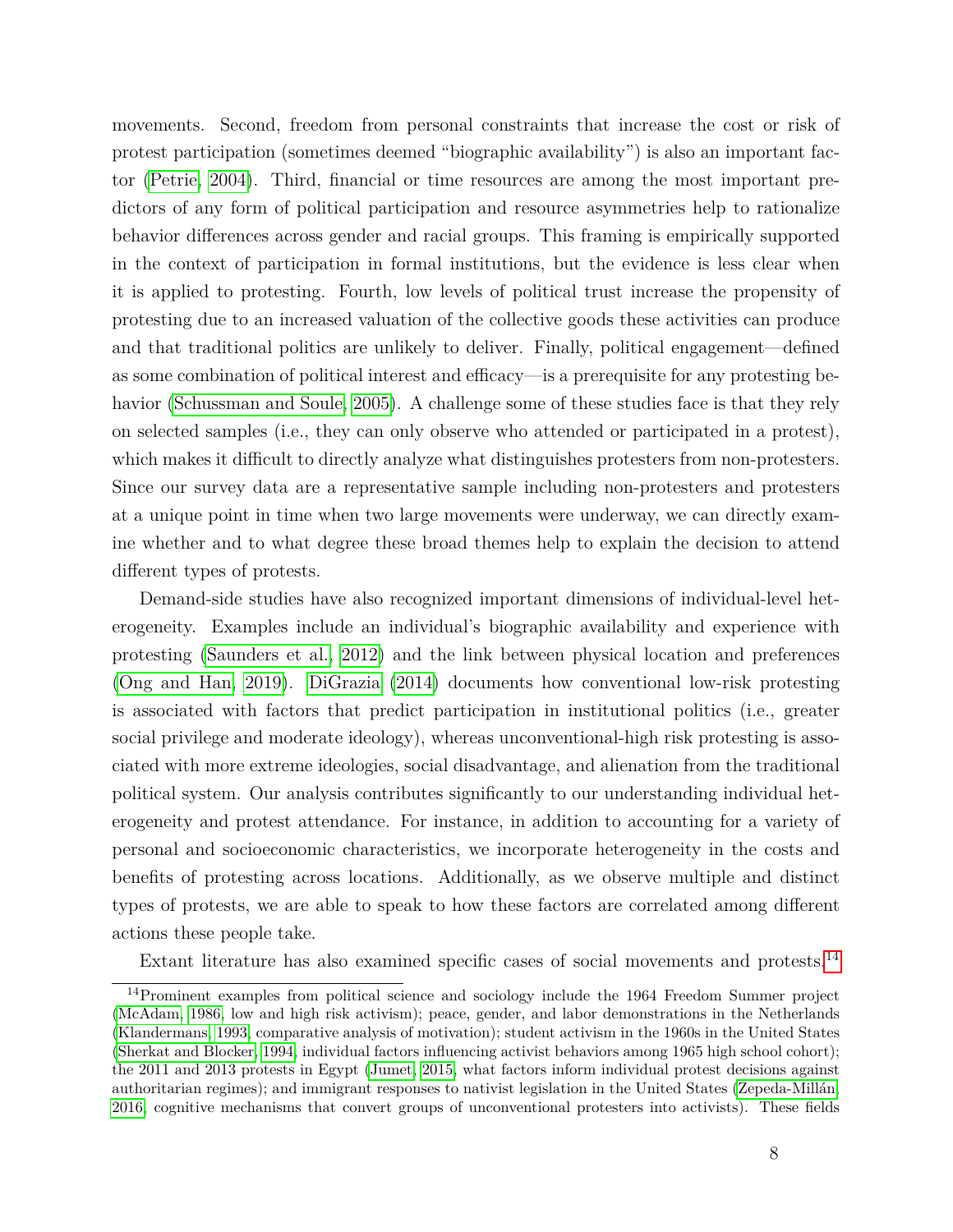[Bursztyn et al.](#page-29-6) [\(2021\)](#page-29-6) study which factors have a causal effect on participation in the Hong Kong protests against the Chinese Community Party. Among the results of their RCT, the authors find individual incentives directly increase protest turnout and that prior attendance has a persistent effect on future protest engagement. Following the onset of the COVID-19 pandemic, many papers studied the extent to which large gatherings, political rallies, and protests such as Black Lives Matter, the Sturgis Motorcycle Rally, and the January 6 Capitol Insurrection impacted COVID transmission and risk avoidance behaviors (see e.g., [Dave et al., 2020,](#page-30-3) [2021;](#page-30-4) [Dave, McNichols, and Sabia, 2021a,](#page-30-5) [b\)](#page-30-6). A theme from these studies is that events which are not paired with or induce some risk mitigation behaviors tend to increase COVID transmission. These papers rely on individual mobility data, which are valuable but lack other details about individuals. Furthermore, these analyses tend to take protest participation as a given and do not attempt to understand what factors, including individual characteristics and costs, lead to the observed composition of protesters, which is a focus of our analysis.

Finally, studies on the effects of protest in the United Sates examine how protests influence policy and politicians. [Gillion](#page-31-1) [\(2020\)](#page-31-1) finds that electoral districts with more protest activity see increases in voter turnout and campaign contributions to politicians sympathetic to the movements. [Gause](#page-31-0) [\(2022\)](#page-31-0) notes that legislators running for reelection are more likely to support the preferences of protesters than non-protesters and those of racial minorities, low-income, and grassroots protesters over better resourced protesters. While we not directly address outcomes, our analysis is motivated by the premise that understanding who protests and why is important for policymakers as these events can provide further insight into societal preferences. Moreover, we examine questions related to how protest behavior relates to other forms of civic engagement, such as voting. We also document a surprising overlap between BLM and Reopening protesters, which suggests a greater degree of policy consensus between participants in these movements than prevailing narratives suggest, which may be informative to policymakers.

### <span id="page-9-0"></span>**3 Data and Summary Statistics**

In this section we describe the seven data sources we compiled to create the data set we use in our analysis, which provides information on individual demographics, beliefs, and behaviors—including protest participation. Our primary data source is linked to other sources

have examined the protests that arose in the years following the election of Donald Trump, including the protests from the summer of 2020 (see e.g., [Fisher, Jasny, and Dow, 2018;](#page-31-8) [Meyer and Tarrow, 2018;](#page-34-8) [McAdam,](#page-33-7) [2020;](#page-33-7) [McCabe and Brannen, 2021\)](#page-33-8).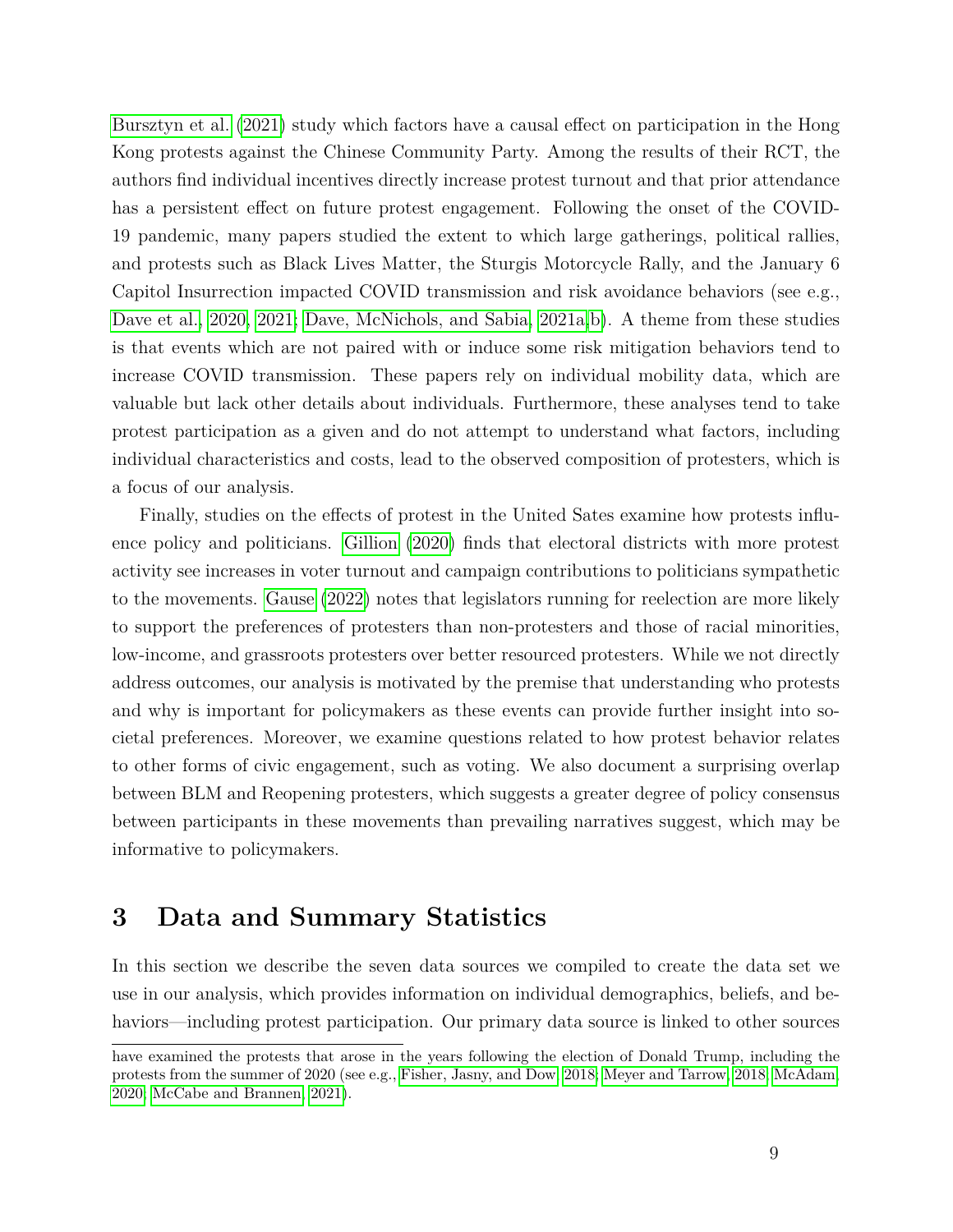that speak to heterogeneity in political participation, the supply of protests, the prevalence of COVID-19, and the incidence of police violence across counties in the United States. We also use information on other sub-populations of Americans to compare them with protesters we observe to draw conclusions about the representativeness of protest participants. After describing the collection and features of these data, we provide summary statistics and highlight key patterns that inform our main analysis of who protests, what they protest, and why.

#### **3.1 Data Collection and Sources**

The primary data source for our analysis is the Socioeconomic Impacts of COVID-19 Study (SEICS), conducted by researchers at Washington University in St. Louis.[15](#page-10-0) This data set is a balanced panel composed of five waves. Each wave consists of roughly 5,000 individuals located throughout the United States. The sample is representative of the United States along race, household income, age, and gender dimensions. The study collected detailed demographic and financial information about respondents and their families, including their home ZIP Codes. Pandemic-specific factors such as work arrangements, stimulus payment spending, and beliefs about infections and life quality were also captured. Data were collected online at quarterly intervals between April 2020 and June 2021 by Qualtrics. Respondents were recruited from pre-existing panels by Qualtrics with incentives to complete the survey. While these data are the central feature of our analysis, we augment them with other sources, described below, that enable us to capture additional demographics, the supply of protests, the prevalence of COVID-19, the incidence of police violence, and voting behavior at the county level.

Several moments of social unrest broke out during the data collection for Wave 1 that attracted significant media attention. On April 15 one of the first protests against COVID restrictions happened in Lansing, Michigan. Dubbed "Operation Gridlock," attendees in cars blocked traffic and sounded horns in and around the state Capitol for over 8 hours [\(LeBlanc and Mauger, 2020\)](#page-32-9). Michigan experienced two more Reopening protests in rapid succession: first on April 30 and another on May 15, both of which were noted for the large number of attendees carrying assault weapons on the grounds and into the viewing galleries of the Capitol building [\(Mauger, 2020;](#page-33-9) [Beckett, 2020;](#page-29-7) [Censky, 2020\)](#page-30-7). The events in Michigan were not isolated incidents. By May 1 similar Reopening protests had occurred in more than half of the states and continued to happen over the summer. On May 25—near the end of the Wave 1 collection period—former Minneapolis police officer Derek Chauvin

<span id="page-10-0"></span> $15$ For a detailed write up on the SEICS and its methodology, see [Roll et al.](#page-34-9) [\(2021\)](#page-34-9).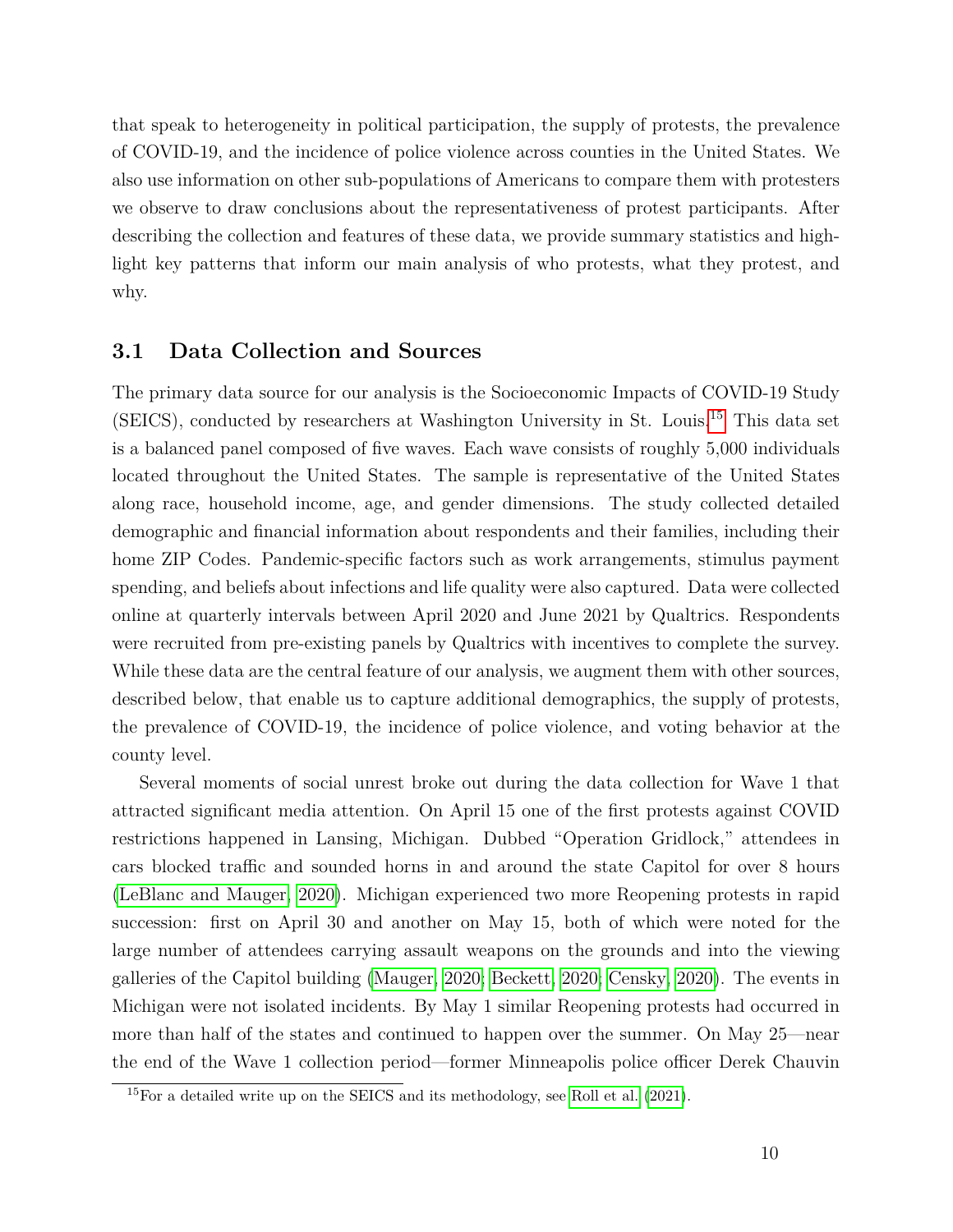murdered George Floyd in the presence of three other Minneapolis police officers; a lone passerby, Black high school student Darnella Frazier, recorded the murder on her cell phone and shared the video with the world via social media—an intervention for which she later won an honorary Pulitzer Prize [\(Haines, 2021\)](#page-31-9). Outrage over Mr. Floyd's murder led to widespread protests against police brutality and racial inequality under the rallying cry of "Black Lives Matter." On June 6, shortly after the Wave 1 data was collected, over half a million people attended a BLM demonstration in nearly 550 places throughout the United States in a wave of protests that continued over the summer [\(Buchanan, Bui, and Patel,](#page-29-8) [2020\)](#page-29-8).

In response to these extraordinary events, the study added several additional questions ahead of data collection for Wave 2, which occurred between July 30 and September 9 of 2020. Our analysis focuses mostly on the Wave 2 data. The first set of questions that were added pertained to individual perceptions of discrimination in their lives. Another new question gauged whether the respondent was supportive of the BLM protests. The addition of this question reflects the mixture of BLM protests that were occurring. For example, a small number of BLM protests (roughly 3.7%) included property damage or vandalism, leading local authorities to invoke emergency declarations (e.g., Hennepin County Minnesota, Washington D.C., and Portland Oregon) and provoking strong criticism, especially from right-wing commentators. The vast majority were peaceful and saw participation from across the political spectrum, such as when Senator Mitt Romney and a large group of evangelicals marched alongside liberal activists in Washington D.C. [\(Boorstein and Natanson, 2020\)](#page-29-9). Notably, the perception of BLM protests as violent appears to have been largely driven by media coverage as 96.3% of these demonstrations that occurred involved no property damage or injury and 97.7% of these demonstrations reported no injuries among participants, bystanders, or police (Chenoweth and Pressman,  $2020$ ).<sup>[16](#page-11-0)</sup> Third, the new survey questions collected information about protest attendance. Questions were designed to capture attendance at not only BLM and Reopening protests but also whether the respondent had gone to protests previously. These additions to the SEICS connect protest attendance and support to individual sociodemographics and the impacts of the COVID-19 pandemic.

As mentioned previously, we supplement the SEICS data with information from other sources, which we can map using respondents' ZIP Codes. This additional information facilitates different aspects of our analysis. To gauge how representative protesters are to other players in the political process, we gather information on the demographics of voters and members of Congress. Voter demographics come from Edison Research and the MIT

<span id="page-11-0"></span><sup>&</sup>lt;sup>16</sup>The data used by [Chenoweth and Pressman](#page-30-8) [\(2020\)](#page-30-8) are the same we use to measure the supply of available protests.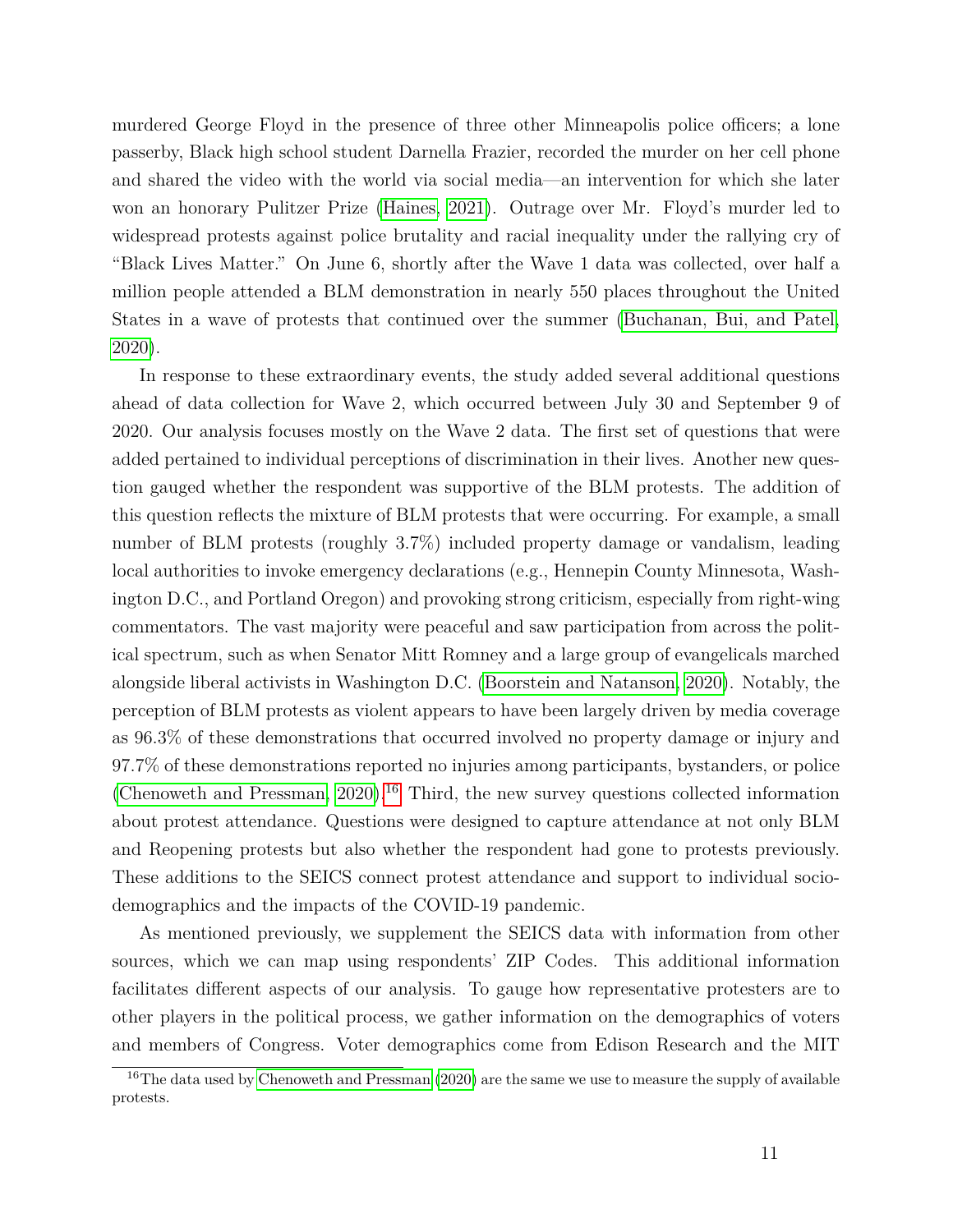Election Data + Science Lab. Edison Research is the company that conducts exit polls for the major news networks other than Fox (i.e., ABC, CBS, CNN, and NBC). These exit polls are intended to provide demographic breakdowns of the overall population that participated in an election. While the underlying data for these polls are not readily available to the public, many cross-tabulations are part of the public record. For our analysis we rely on the exit polls from the 2016 presidential election.<sup>[17](#page-12-0)</sup> The MIT Election Data  $+$  Science Lab creates several data sets on voting returns in a variety of American elections. From these materials we get information about county-level voter participation, which we use as a measure of political engagement. Information about the demographics of members of Congress come from the Congressional Research Service, which releases a profile on the membership of each Congress.[18](#page-12-1)

We also use information on environmental factors that could affect a decision to join a protest. From the Crowd Counting Consortium (CCC; see [Crowd Counting Consortium,](#page-30-9) [2021\)](#page-30-9) we obtain information about the political demonstrations that occurred in the United States, which we aggregate to the county level. These records are detailed, including information about the issue motivating the protest, its location, size, and type. The CCC data also capture whether the protest was associated with participant injury, property destruction, police injury, and whether the police arrested or deployed tear gas or pepper spray against demonstrators. We use these data as a measure of protest supply within a respondent's community that we can relate to protesting behaviors and socio-demographic characteristics during the data collection period. Next, we gather information about the incidence of shootings in local communities involving police from [Fatal Encounters.](#page-0-0) This organization updates and maintains a database of the people killed during any interaction with a law enforcement officer (e.g., on-duty, off-duty, local, state, federal). We use this information to gain insights about an individual's motivation to protest or their familiarity with debates about police violence. Finally, we gather historical information about COVID-19 case counts and deaths from *[The New York Times](#page-35-13) [\(2021\)](#page-35-13)*. These data were collected by the *Times* based on reports from state and local health agencies and provide us with a measure of the relative "riskiness" of engaging with protests during the sample period.

While the data sources we have assembled are valuable and informative about these protest behaviors and the COVID-19 pandemic, there are noteworthy limitations. We would prefer to use data from an ongoing study consisting of a large and representative sample, with information collected at regular intervals from the same individuals. However, given

<span id="page-12-1"></span><span id="page-12-0"></span><sup>&</sup>lt;sup>17</sup>Results using the 2018 midterm election exit polls are similar.

<sup>&</sup>lt;sup>18</sup>We specifically rely on the profiles for the 115th and 116th Congresses [\(Congressional Research Service,](#page-30-10) [2018,](#page-30-10) [2020\)](#page-30-11).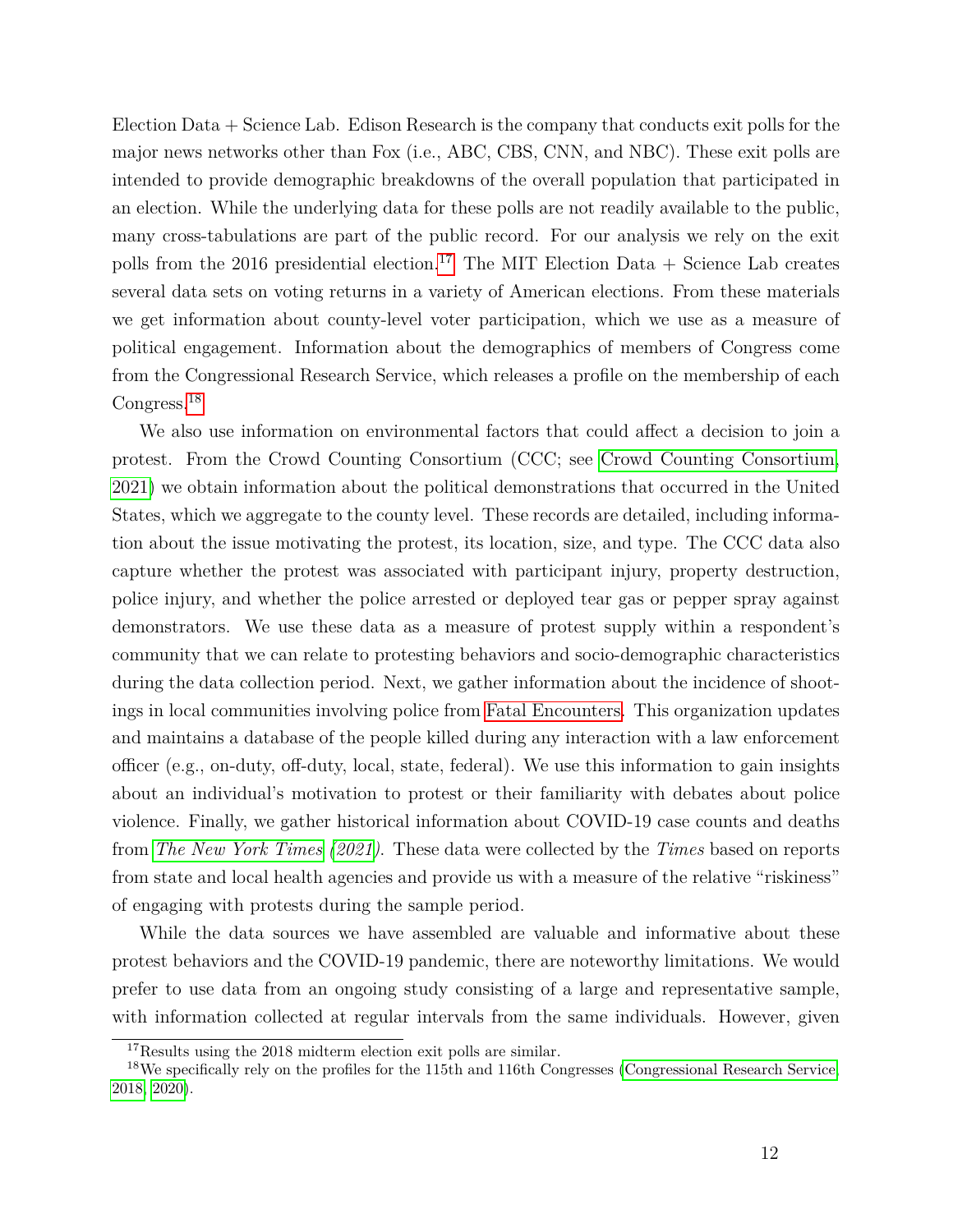the unique nature of these protests and the COVID pandemic more generally, such data do not exist. The SEICS endeavored to collect this additional protesting information but omitted some aspects. For example, SEICS data capture detailed information about the motives of protesters but it did not capture information about why non-protesters opted not to participate. Second, while the SECIS is representative along demographic characteristics such as race, gender, and income, it is not a random sample of people in the United States. Moreover, Wave 2 of the SECIS had a response rate of approximately 30%, which raise concerns that there may be unobservable variables that jointly predict survey participation and protest attendance. As such our estimates should be interpreted carefully. Fortunately, the SECIS has demonstrated attractive features that assuage these concerns. For instance, the SEICS documents similar patterns and responses to other probability-based surveys such as the Current Population Survey, the Consumer Financial Protection Bureau's 2017 Financial Well-Being in America Study, and the Federal Reserve's Survey of Household Economics and Decision Making. Additionally, the protest participation rates we observe in the data are consistent with contemporaneous media reports (see e.g., [Buchanan, Bui,](#page-29-8) [and Patel, 2020\)](#page-29-8). Finally, as in settings with large representative data sets, it is difficult to make causal claims. We hope that the analyses and data presented in this paper inform data collection efforts across disciplines such as economics, political science, and sociology to better understand any causal mechanisms rationalizing protest attendance.

#### **3.2 Summary Statistics**

The first column of Table [1](#page-37-0) summarizes the demographics of respondents in the analytic sample, which is composed of all Wave 2 respondents with information about protest attendance and who were linked to our other data sources. The average respondent is about 48 years old with a median income of \$68,000. About 13% of Wave 2 is Black. A majority of the sample is male. About 26% of respondents have a child under the age of 18 at home. Close to 60% sample has at least a college degree. The geographic composition of the sample is roughly equal with a larger share in the South. In terms of work arrangements, 40% of respondents were continuing to work in person while a slightly smaller share was not observed working during the data collection period. Nearly 20% of the sample transitioned to tele-work and less than 5% reported they had stopped working altogether due to the COVID-19 pandemic. Respondent ideologies and beliefs vary. Roughly 49% identified with the Democratic party, 35% with the Republican party, and the remaining 16% as Independents. More than half indicated they supported the BLM protests.[19](#page-13-0) According to the Cantril Ladder—a measure

<span id="page-13-0"></span><sup>19</sup>Our data do not contain a similar measure for support for Reopening protests.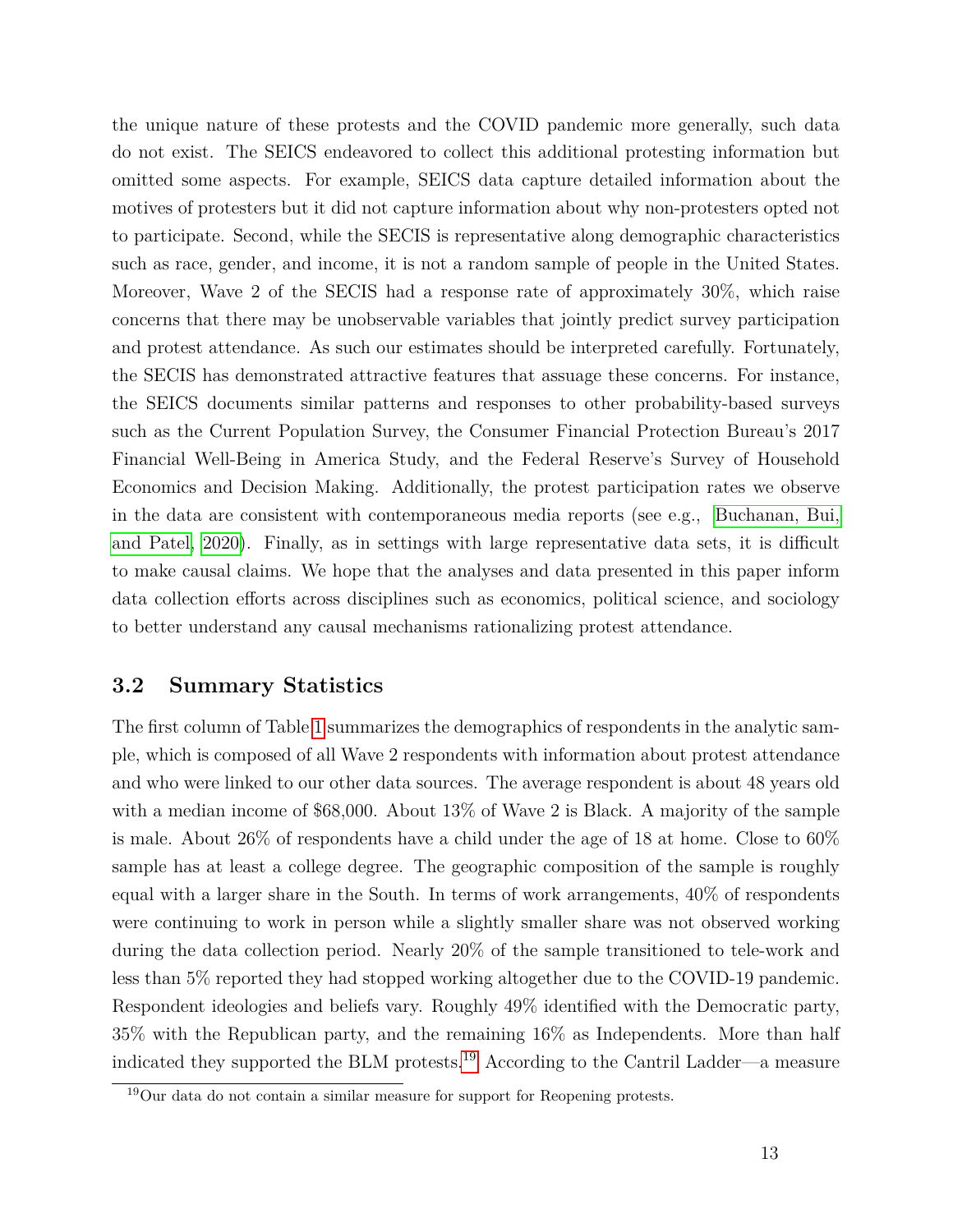of perceived well-being—the average respondent felt their lives ranged between "just okay" and "doing well." COVID remained a large concern for most respondents. Along with a high average fear of COVID, the typical respondent believed they faced a 34% chance of infection and a 30% chance of death from the disease if they became infected.

For some analyses related to voting, we analyze a subset of the analytic sample that appeared in Wave 3 of the SEICS, which captured information about voting behaviors. Information about these individuals is reported in the second column of Table [1.](#page-37-0) Generally this grouping of respondents is similar to the analytic sample. The respondents that appeared in Wave 3 tended to be slightly older with higher incomes. This group also had more males and college graduates and fewer Black respondents and people with young children at home.

#### **3.3 Key Empirical Patterns**

**Individual Characteristics.** We observe distinct protesting behaviors in the sample, which are summarized in Table [2.](#page-38-0) Not protesting was the most common behavior, as only 13% of respondents attended any demonstration. BLM protesters were the most in the sample, consistent with media reports. Among protesters, we find that 28% attended both BLM and Reopening protests, a pattern we explore in detail in our main analysis, including whether it is driven by counterprotest (for which we find little evidence).

Columns 3–5 in Table [1](#page-37-0) reports variable means by different categories of attendance. Respondents that did not attend any protests tended to be older and higher income than those that attended BLM or Reopening protests. Relative to the overall population, Black individuals were over represented among protest attendees (15% of BLM protesters and 16% of Reopening protesters relative to 13% in the population). Perhaps surprisingly given the emphasis on racism raised by the BLM movement, the share of Black protesters is similar across each type of protesting activity. Females accounted for a majority of the respondents that attended a BLM protest, while Reopening protests were majority male. About two thirds of respondents that attended a Reopening protest had young children at home, as did a majority of BLM protesters, while less than a quarter of non-protesters had young children at home. These patterns are consistent with the lower average age of protesters. While a majority of respondents in all categories had college degrees, the highest share was among BLM attendees.

The patterns between work arrangements, ideology, and protest attendance are also important to highlight. Non-protesters were the most likely to have transitioned to tele-work. Protesters on the other hand, were most likely to be working in person with the highest share of attendees working in person found among those attending Reopening protests. These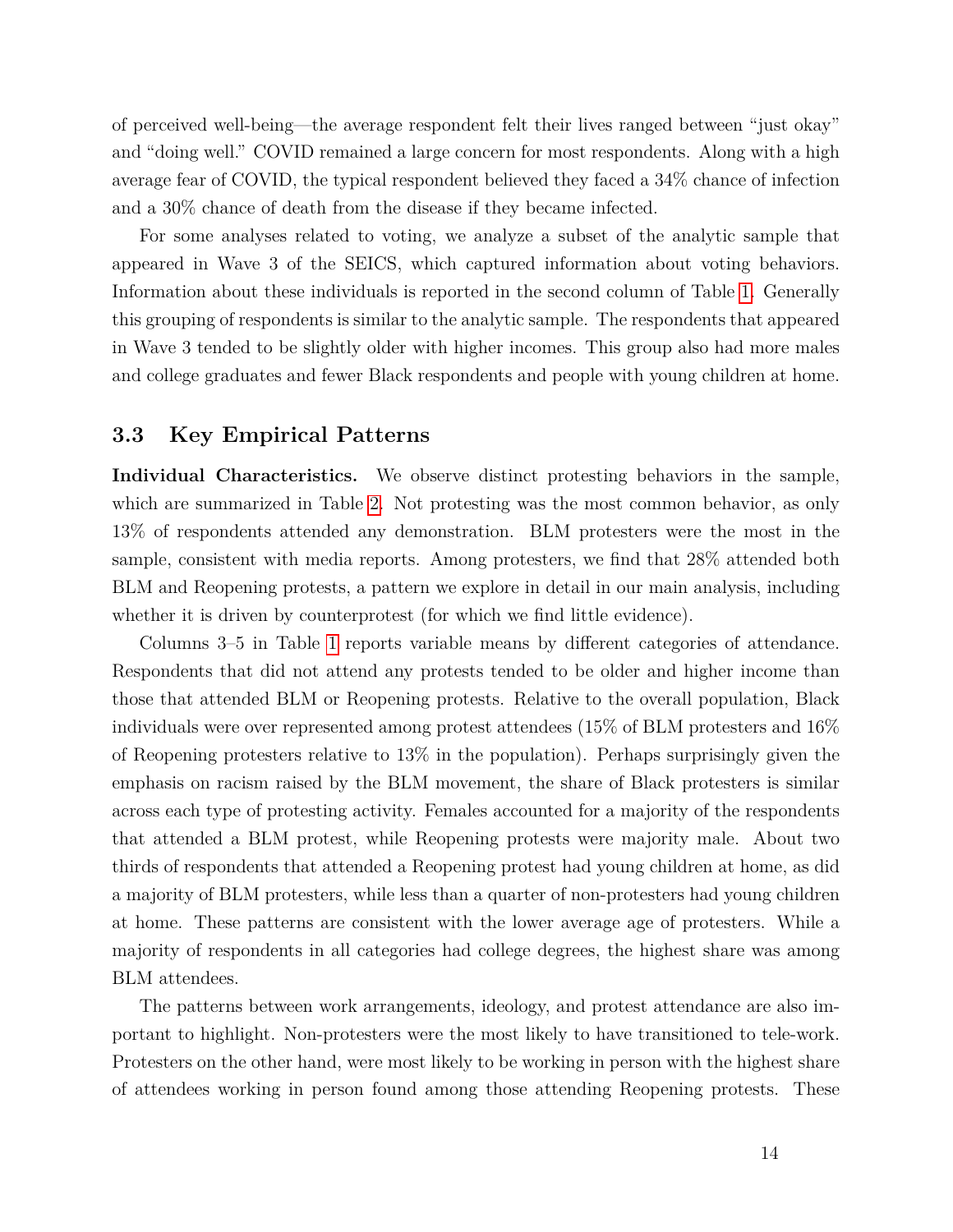socio-demographic work arrangement patterns are consistent with studies of the COVID-19 pandemic. [Papageorge et al.](#page-34-10) [\(2021\)](#page-34-10) find that individuals with lower income are less likely to transition to tele-work, which partially reflects the types of jobs these individuals have and makes the adoption of self-protective behaviors such as social distancing more costly. Protesters tend to have higher fears of COVID and believe they are at greater risk of infection and death, consistent with the risks of continuing to work in person or attending protests.

The ideological breakdown across protesting behaviors is sensible; majorities of nonprotesters and protesters supported the BLM protests and BLM attendees overwhelmingly supported these demonstrations. Reopening protesters were also highly supportive of BLM protests. The partisan alignment of BLM and Reopening protesters is sensible, with a majority of BLM protesters identifying as Democrats, while the majority of Reopening protesters identified as Republicans. However, a greater share of Reopening protesters identified as Democrats (36%) than BLM protesters identified as Republicans (33%). Current media narratives about these activities seemingly rule out such ideological nuances among participants, which we view as one of the motivations for further analysis to determine whether protests provide novel information about society preferences. As mentioned previously, Wave 3 of the SEICS data gathered information about participation in the 2020 presidential election, which we use as part of our analysis on the relationship between protesting and voting.

**Protest Supply, Voting, COVID, and Police Violence.** While respondents in the sample are located throughout the United States, many are clustered in major cities such as Los Angeles, Chicago, and New York. Unsurprisingly, the number of protests, prevalence of COVID, and incidence of police shootings were positively correlated with these larger counties, but these factors also impacted smaller counties. For instance, smaller counties had an average of ten protests over the relevant data collection period and an average of three police shootings. Voter participation displays greater variation across geographies, with the highest rates in competitive swing states such as Arizona and Florida and lower rates in safe states like Texas and New York.[20](#page-15-1)

## <span id="page-15-0"></span>**4 Who Protests, What Do They Protest, and Why?**

In this section we turn to our main analysis, which we present in four parts. First, we formalize our preliminary analysis to identify which individual factors predict protest atten-

<span id="page-15-1"></span><sup>20</sup>See the Online Appendix for a detailed comparison of the top 12 counties with the most respondents and all other counties in the sample.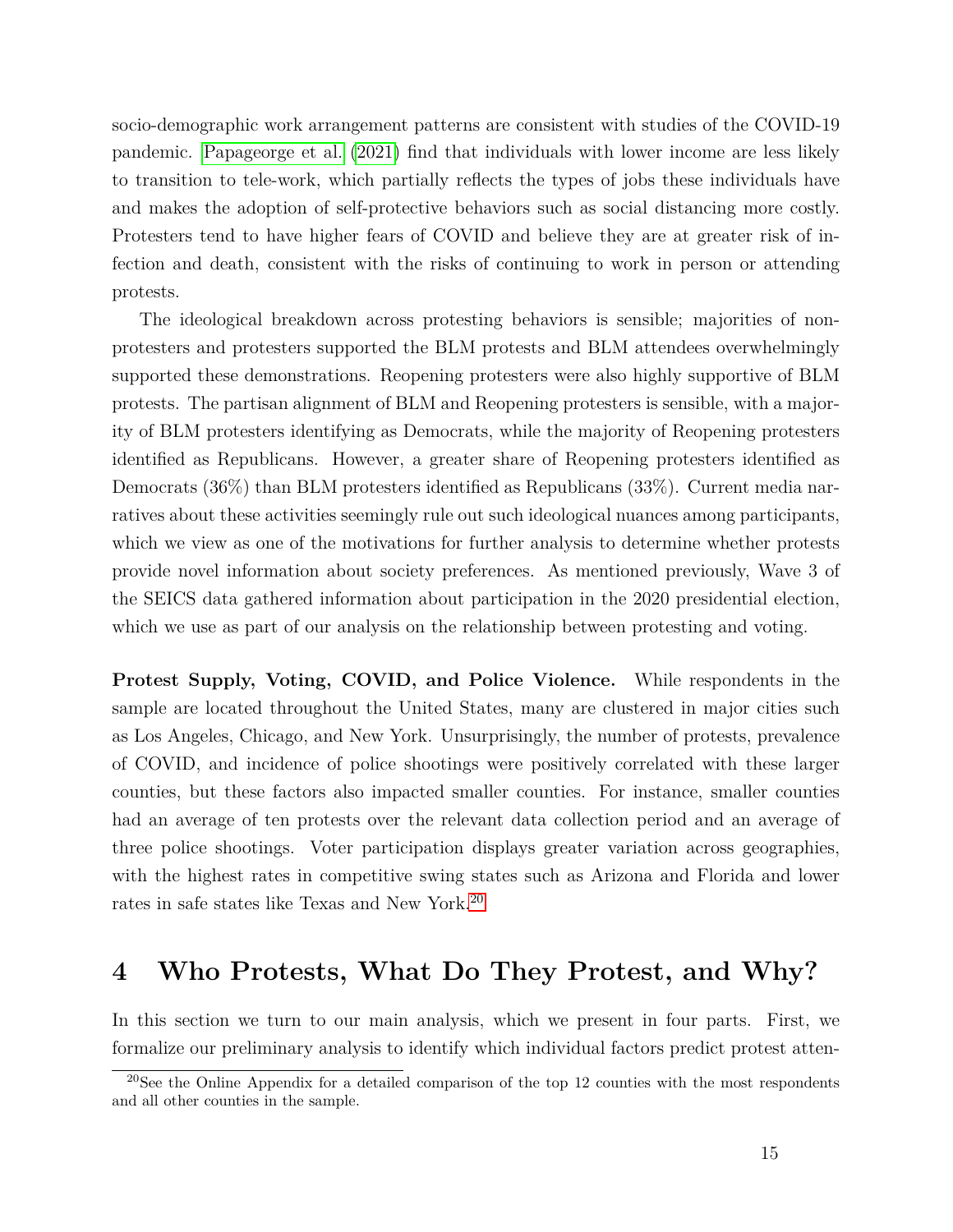dance once we adjust for other factors. Second, we assess the extent to which protesters are representative of different populations in the United States. Third, we assess the degree to which protesting can be cast as a rational decision to be civically engaged, which includes an examination of how protesting relates to voting behavior. Fourth, we provide novel evidence of overlap between BLM and Reopening protest movements.

#### **4.1 Individual Factors and Beliefs Predictive of Protesting**

Our analysis begins by codifying the findings from our preliminary analysis using a regression framework that allows us to isolate what factors predict protesting when controlling for other characteristics. We examine three protesting behaviors: attending any protest, a BLM protest, and a Reopening protest. For each option, we estimate a linear probability model with different sets of individual and country characteristics using heteroskedastic robust standard errors. Detailed results are presented in Tables [S1,](#page-47-0) [S2,](#page-48-0) and [S3](#page-39-0) in Appendix [A.](#page-47-1)<sup>[21](#page-16-0)</sup>

Our baseline specification is presented in column (1) and contains a set of covariates including variables for a respondent's age, income, whether they have young children at home, and their work arrangements. Consistent with our preliminary analysis, these factors significantly predict protest attendance. Coefficients on age, children at home, and work arrangements are the largest. Each factor was associated with a 6–13 percentage point increase in protest participation. The coefficient on low income also indicated a positive correlation with protest attendance but the estimate was smaller (4 percentage points). These patterns were robust to the inclusion of other individual characteristics (i.e., race, gender, education, region) and beliefs which we present in column (2).

Most other demographic factors do not have significant associations with attendance. Demographic attributes that were significant (e.g., Black and Reopening, female and any protest and Reopening, college degree and Reopening) have relatively small coefficient estimates compared to those in the baseline model. A respondent's belief about their perceived quality of life was significant in predicting all three protest behaviors and robust to the inclusion of controls. Somewhat counterintuitively, this finding suggests individuals who are more satisfied with their lives are more willing to protest. Our results also suggest that protesters were more satisfied with their lives than non-protesters. A plausible interpretation for this pattern is that protesters believe their actions may have some impact on the status quo, which gives them hope for the future.<sup>[22](#page-16-1)</sup> Finally, Partisan identity also tends to predict

<span id="page-16-0"></span> $^{21}$ In addition to linear probability models we also estimated probit versions. Those results are similar to the ones presented here and are available upon request.

<span id="page-16-1"></span> $^{22}$ [Boehnke and Wong](#page-29-10) [\(2011\)](#page-29-10), [Drury and Reicher](#page-31-10) [\(2005\)](#page-31-10), [Gilster](#page-31-11) [\(2012\)](#page-31-11), [Klar and Kasser](#page-32-10) [\(2009\)](#page-32-10), and [Cherniss](#page-30-12) [\(1972\)](#page-30-12) document patterns consistent with this finding.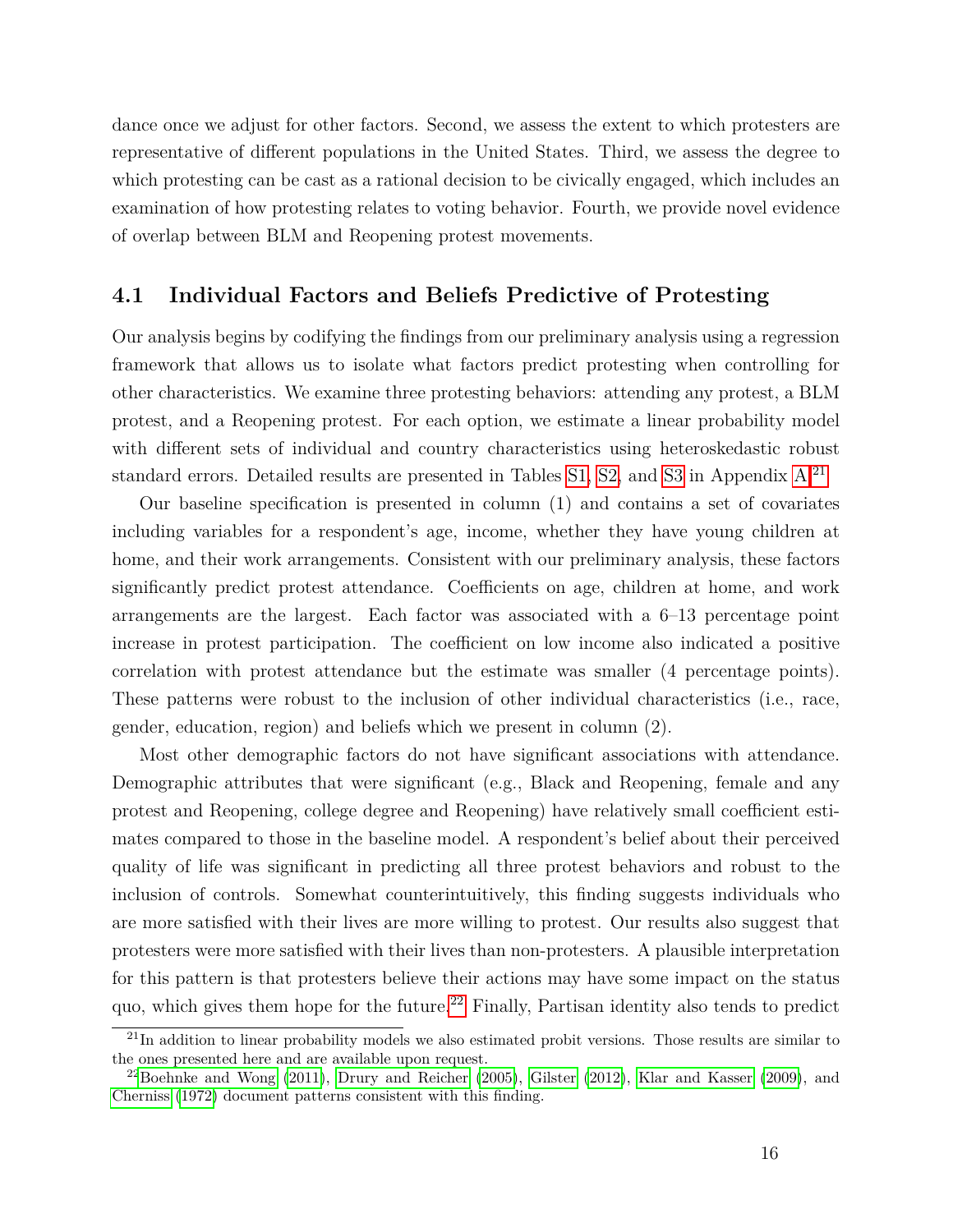protest attendance relative to Independent voters. Consistent with dominant narratives, Republicans are more likely to attend any protest and Reopening protests and Democrats are more likely to attend any protest and BLM protests.

The baseline regression results suggests people for whom protesting would presumably be more costly are more likely to protest. For instance, protesters were significantly more likely to be working in-person than non-protesters, which is especially striking considering the state of the COVID pandemic at the time (i.e., pre-vaccine and during the "second wave" of deaths and cases). Under these circumstances, an individual likely would continue working in-person only if they were essential workers, an interpretation that is also consistent with our finding that protesters had significantly lower incomes than non-protesters.[23](#page-17-0) Protesters also appear to face domestic constraints in the form of young children at home. The pandemic limited access to schools and other childcare arrangements, which presented additional logistic and economic burdens on parents. Undoubtedly, these burdens fell the hardest on those without flexible work arrangements such as tele-work. We return to this point later when examining whether these patterns are consistent with rational decision making.

#### **4.2 Representativeness of Protesters**

Having established the profiles of protesters in our data, we evaluate the extent to which protesters reflect the broader U.S. population. This feature is important for the protest movements we study due to the dominant narratives that cast demonstrators as left- and right-wing extremists. While representativeness is an important factor in this study as it directly addresses the narrative that summer 2020 protesters were largely extremists with fringe views, we do not claim that it is not a necessary condition for establishing the legitimacy of other protest movements.[24](#page-17-1)

We perform a series of difference of means tests between protesters and the overall American population using the Wave 2 survey data. Results are presented in Table [S4.](#page-56-0) Since the SEICS data are representative of the U.S. population on age, gender, race, and household income, we focus on these characteristics. Consistent with our regression analysis, protesters tend to be younger, more racially diverse, and lower income than the broader population.

<span id="page-17-0"></span> $^{23}$ This pattern is also consistent with the earnings for essential workers. According to data from the BLS' National Occupation Employment and Wage Estimates report, professions that are classified as non-health care essential workers (e.g., retail workers, postal service mail carriers, truck drivers, cashiers, janitors, cleaners, etc.) have an average national salary of approximately \$32,000 [\(McQuarrie, 2020\)](#page-33-10). These earnings levels are toward the lower end of the second income quintile and fall within our definition of low income.

<span id="page-17-1"></span><sup>&</sup>lt;sup>24</sup>For instance, student protests over school debt or miners protesting over safety regulations likely do not represent the broader population but have clearer connections between the protesting population and issue at hand.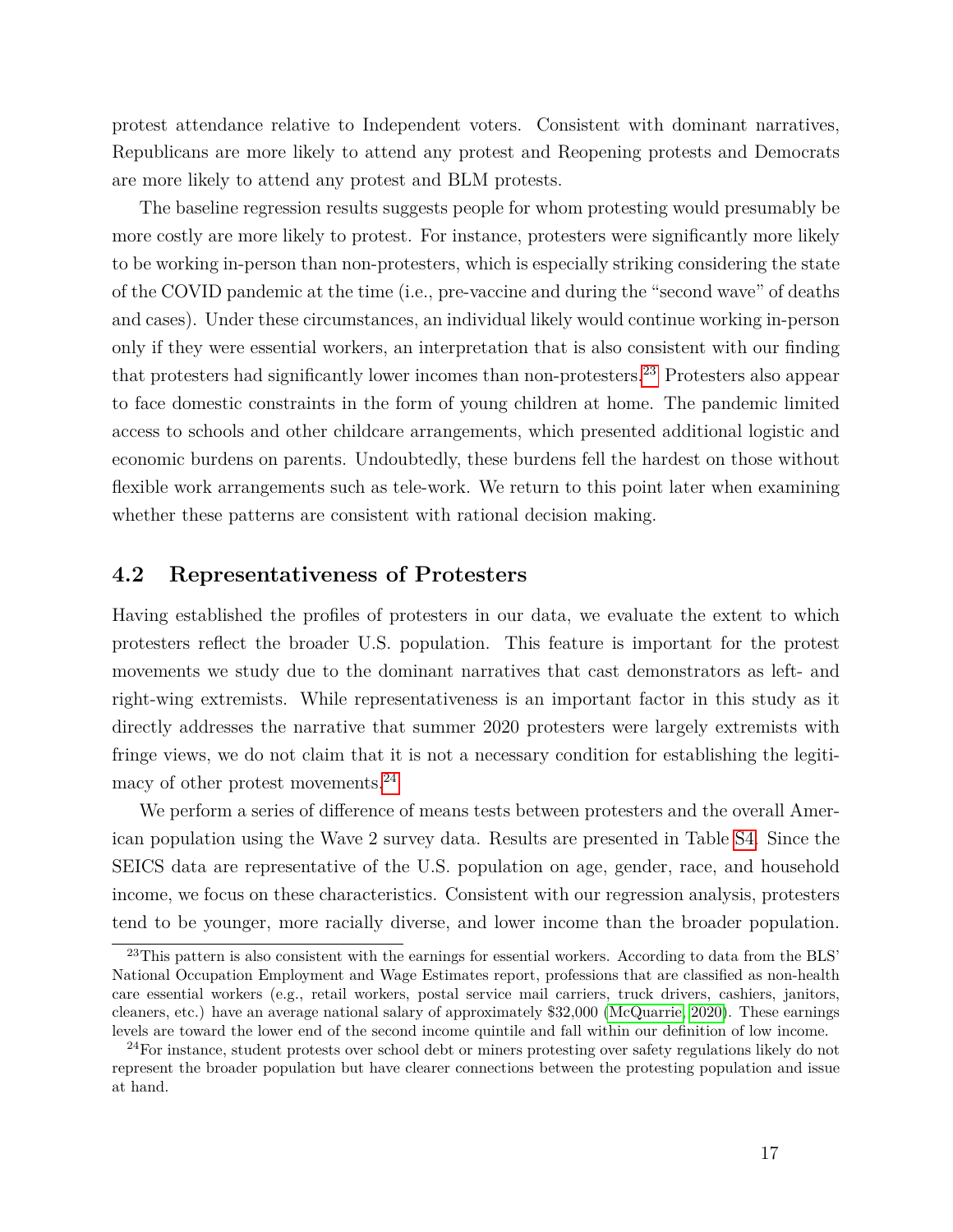Similar shares of men and women attended protests as are present in population.

While the differences between protesters and the population are large, the differences for other sub-groups are even larger. Figure [1](#page-44-0) compares the average characteristics of protesters to all Americans, voters, and members of the 115th Congress.[25](#page-18-0) Protesters have larger absolute differences relative to voters in the 2016 election than they do to the broader American population. While we cannot comment on the statistical significance of these differences, the level difference supports the broader point that protesters share more in common with the general population than they do with the subset that votes or serves in Congress.

We next ask whether protesters are more or less representative of the population than those that vote in elections. In terms of age and income, protesters are further away from the population than voters as substantially larger shares of protesters are young and low income. Nearly 70% of protesters were under the age of 40, relative to 36% of voters and 38% in the population. Roughly 77% of protesters had an annual income below \$100,000, while 67% and 71% of voters and Americans respectively fell into this category. Demographically, protesters are more representative of the American population. A higher proportion of voters are female and white relative to the population. Over 53% of voters are female relative to 51% in the population, while 70% of voters are white despite making up 61% of the population. Protesters match the population gender split (51% female) and more closely reflect the racial diversity of the population—albeit with slightly more racial diversity than the population (roughly 45% of protesters are non-white, while 39% of the population is nonwhite). These patterns suggest protesters and voters both send signals about preferences in the population. While much is made of voters and their behavior in terms of interpreting public opinion on policy priorities and platforms, less attention has been paid to protesters and their motivations as an accurate representation of the public's preferences.

These results illustrate how protesters fit within the American population and relate to other groups of people in ways more common than one may expect. Protesters are clearly closer to the population on certain demographic dimensions than their elected officials who are overwhelmingly white and male.<sup>[26](#page-18-1)</sup> Protesters also more closely reflect the gender

<span id="page-18-0"></span><sup>25</sup>Voter demographics come from Edison's exit polls of the 2016 presidential election. Since we do not have access to the underlying exit poll data, it is not possible to do a formal difference in means test. We also focus on the demographics of members of Congress and do not examine age or income differences since it is well established these elected officials are older and more well-off financially. Despite these data limitations, comparing the magnitude of the absolute differences across these groups is informative about relative representativeness.

<span id="page-18-1"></span><sup>&</sup>lt;sup>26</sup>It is also well established that members of Congress are far wealthier than the average citizen. Setting aside fringe benefits and other sources of income, the salary for a member of Congress alone is 185% (287%) greater than the median household income of Americans (protesters) in our sample. Since 2009, the annual salary for members of Congress not in a leadership position is \$174,000. The median annual household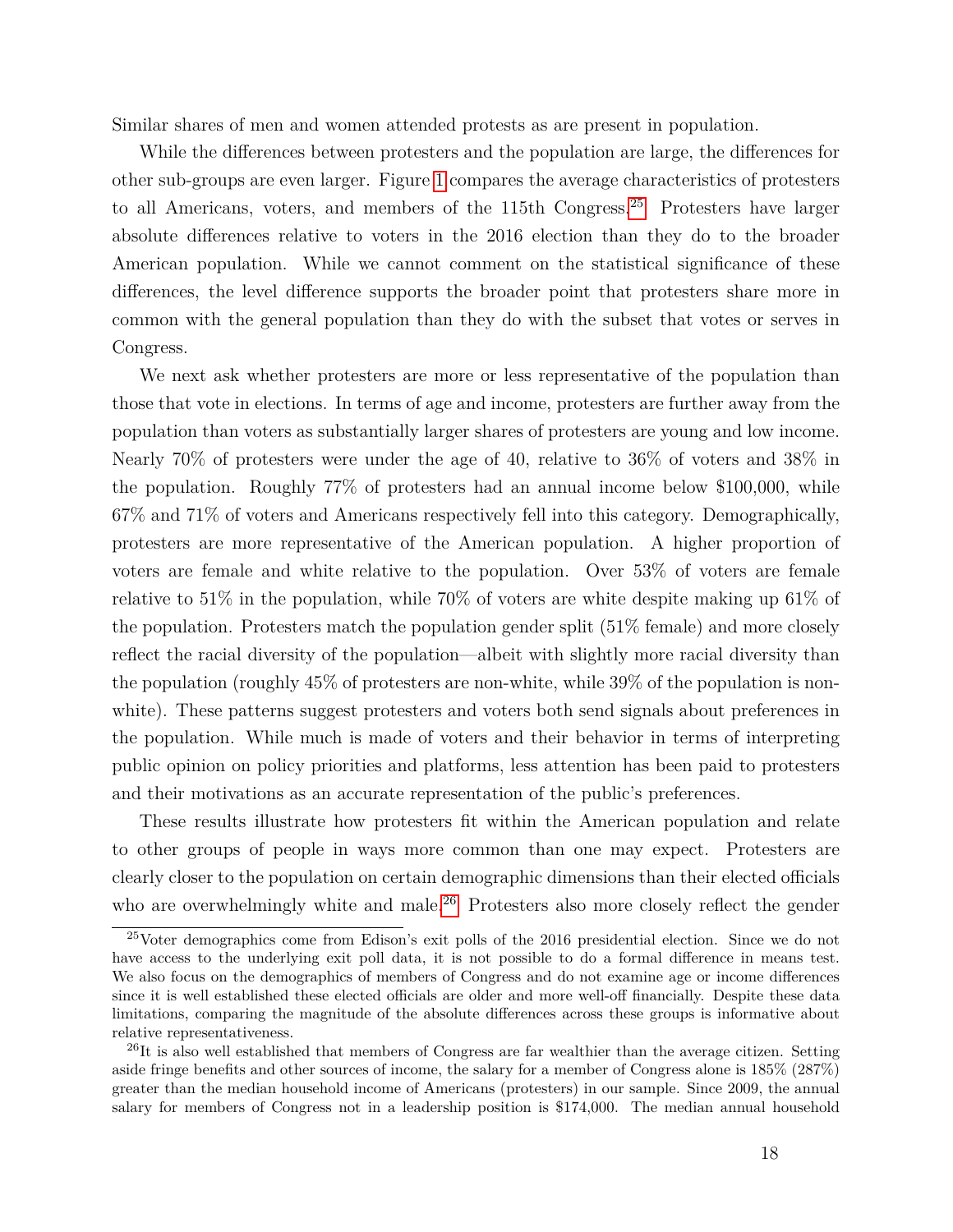and racial diversity of the population than do the voters. While Americans with higher incomes are more likely to vote and not protest, lower income Americans rely on a mixture of protesting and voting. As part of our subsequent analysis, we examine more formally how protest and voting behaviors interact.

### **4.3 Social Movement Participation as a Rational Decision**

Next, we assess the extent to which the decision to protest can be construed as a rational one. If individual choices respond to changes in the perceived costs and benefits, that suggests the decision to protest comes from a thoughtful and deliberate process. We also assess how this behavior interacts with beliefs along with another form of civic engagement: voting. It is of course not readily obvious how to measure benefits to individuals in this context, but it is reasonable to assume they are related to an expression of preferences and an opportunity to influence or change policy. Viewing protesting as a choice coming from an intentional process contrasts with the notion that these people are so extreme in their views that they ignore any costs of their actions or that they are participating sole for affective reasons (i.e., enjoyment or releasing frustrations).

**Broad Patterns.** We start by examining whether broad relationships between individual and community factors and protest attendance are consistent with rational choice. Two natural questions are whether people attend protests for causes they support and if they attend when it is easy to do so. Both circumstances are consistent with rational decisionmaking. Individuals that always protested regardless of the cause or difficulty of attendance display behaviors less aligned with this framework. Column (3) in Tables [S1,](#page-47-0) [S2,](#page-48-0) and [S3](#page-39-0) add protest factors including support for BLM protests and measures for the number of BLM and Reopening protests in a respondent's home county. These factors significantly predict protest attendance. These high-level patterns suggest protesting is consistent with rational decision-making, but individuals face other individual and community factors that impact the decision to protest.

**Costs and Benefits.** Next, we assess how individuals respond to the potential costs and benefits of protest attendance. Figure [2](#page-45-0) presents average protest attendance behaviors within grouping of counties based on quantiles of different community factors. The left panel of Figure [2](#page-45-0) examines the correlation between protest attendance and COVID cases. Somewhat surprisingly, counties with higher amounts of new COVID cases see higher levels of protest

income of Americans (protesters) in our sample is approximately \$61,000 and (\$45,000).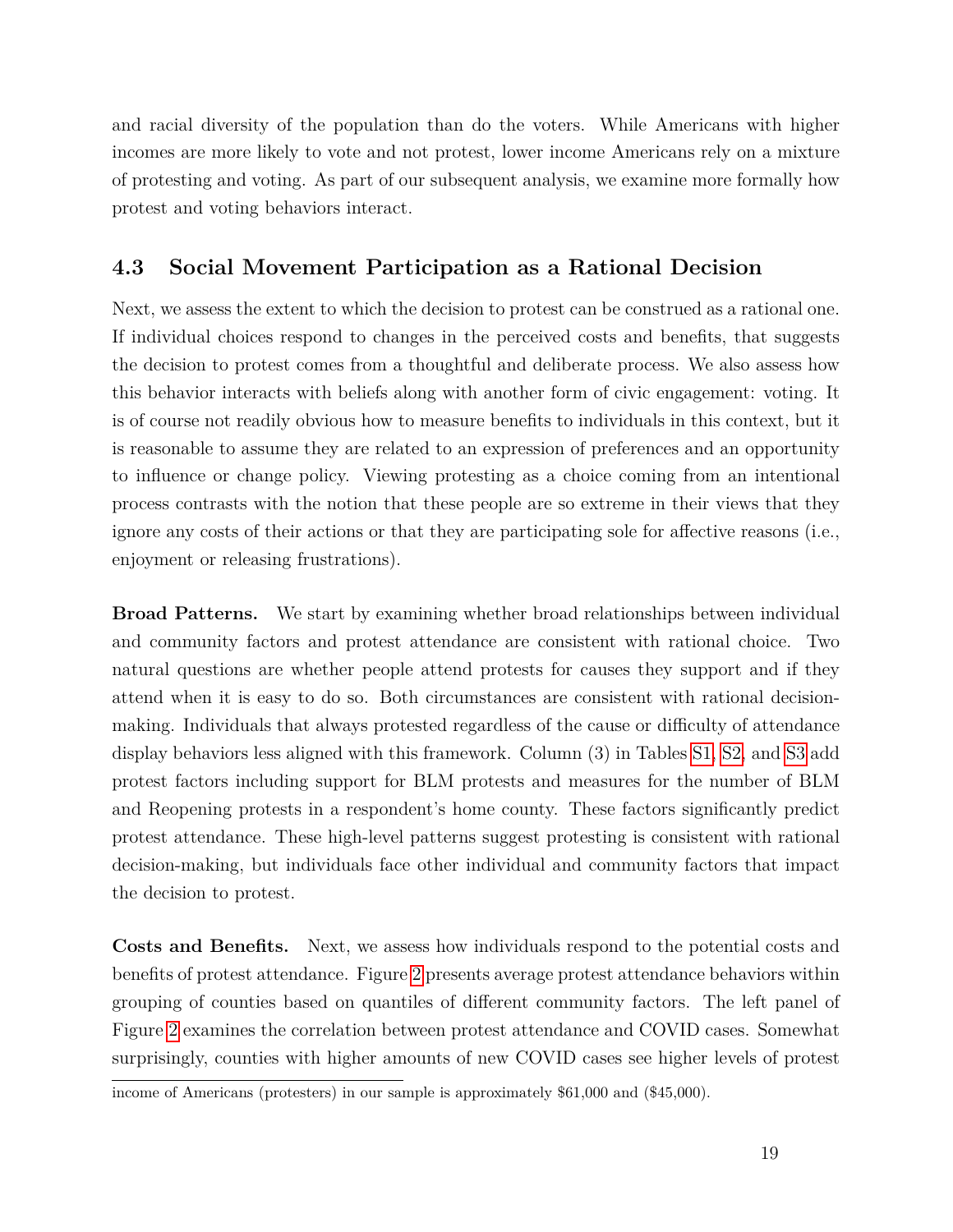participation, roughly a 5-percentage point increase (45% change) from the first quantile to the fourth quantile.[27](#page-20-0) The center panel focuses on protest attendance and the incidence of police shootings in a county. We document a positive relationship between counties with more police shootings and higher levels of protest attendance. In unreported results, we also document that support for BLM protests increases by over 30% from counties with the lowest incidence of police shootings to counties with the most.

These correlations speak to the deliberateness of the decision to protest. The positive association with attendance and COVID metrics provide mixed evidence. On the one hand, greater risks of COVID increase the costs of attending a protest, which all else equal would lower participation. At the same time, higher levels of protest attendance may contribute to the spread of COVID. The positive association between protest attendance (BLM support) and police shootings may reflect how communities that are more familiar with these incidents have a motivation to advocate for change. To draw stronger conclusions about these relationships and the deliberateness of protesting decisions, we broaden our analysis to consider these community factors alongside individual characteristics.

We further examine these patterns by adding additional controls to our baseline regression model to capture these associations in Tables [S1,](#page-47-0) [S2,](#page-48-0) and [S3.](#page-39-0) Column (4) adds countylevel COVID factors to the baseline controls. Individual beliefs about COVID infection had a positive and statistically significant relationship with each protesting behavior with a large magnitude (i.e., a 1% increase in this belief is associated with an 18–25 percentage point increase in the probability of attendance). Other county-specific COVID metrics (i.e., cumulative case counts, average new cases, and average new deaths) did not have a significant relationship with any protesting behaviors. We also explore the effect of police shootings on attending any protest and BLM protests. Alongside the baseline factors, police shootings significantly predict an increase in participation, consistent with patterns in Figure [2.](#page-45-0) The correlation and regression results generally support how individuals respond to communitybased factors that impact the incentive to protest. When protests are readily available, the cost of attendance is lower and people are significantly more likely to attend. Similarly, when issues are more salient due to higher levels of police violence, attendance increases.

Together, we argue that it is reasonable to cast protest participation in summer 2020 as a rational decision, which responds to potential costs and benefits. The additional regression specifications support this interpretation. For instance, issue salience predicts protest attendance. We see this through the positive and significant associations between support

<span id="page-20-0"></span><sup>&</sup>lt;sup>27</sup>We find similar trends for protest attendance and COVID concern when using quantiles based on cumulative COVID deaths, average daily new cases, and average daily new deaths. Concerns about COVID (i.e., fear of the disease and beliefs about infection and death) increase along these dimensions as well, which is intuitive.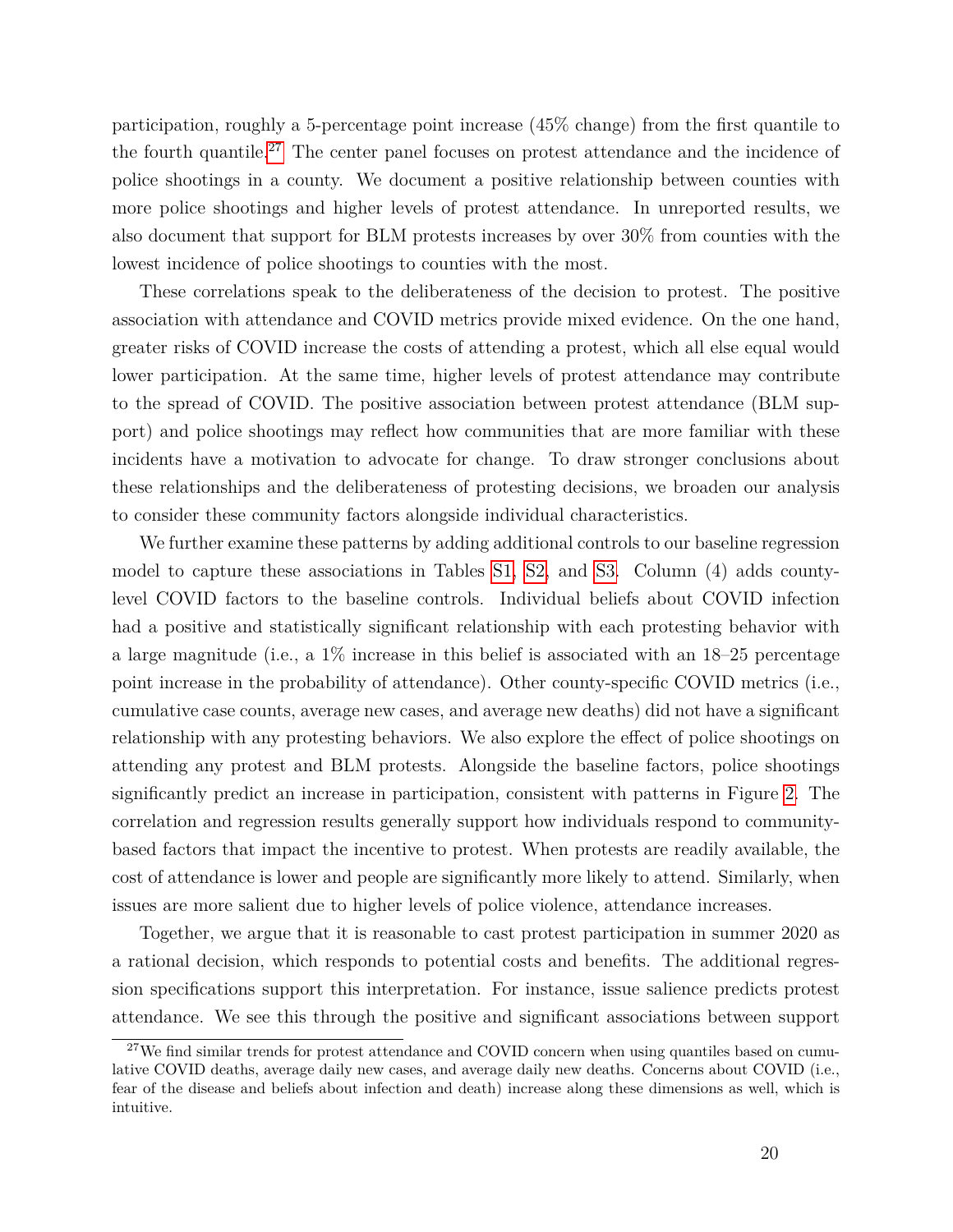for BLM protests and the number of fatal police shootings within a community, controlling for other individual factors. Moreover, our results continue to robustly predict that protesters also have lower incomes, which makes retaining employment a higher priority for them than those with more financial resources. This interpretation provides a motivation for the decision to attend a Reopening protest. We view these patterns as evidence of the benefits individuals perceive from attending a protest, consistent with a rational view of protesting. The extent to which these benefits outweigh the perceived costs of attendance casts protesting as a rational decision.

We return to our initial findings that factors presumably raising costs of attendance have the opposite association, namely the presence of young children at home, work arrangements, and COVID risk. Children are a notable cost facing protesters. Across each regression specification we examine, the presence of children at home had a positive and significant association with the protest behaviors we study. One interpretation of this pattern is that having children at home raises the cost of attending a protest given severe health risks and consequences of COVID. Through this lens protest attendance does not appear to rationally respond to costs. Another interpretation is that people with young children are attending protests despite these higher costs, which speaks to additional individual motivations and perceived benefits from attendance. Perhaps these parents do not want to lose their jobs and childcare or wish to invest in a future for their children where innocent people are not killed by the police (or both).

Another notable cost of protest attendance in our setting is the individual risk of contracting and dying from COVID. The correlation and regression results indicate that a larger beliefs of COVID infection predict protest attendance. A closer examination of this pattern suggests it is driven by differences in behavior as opposed to underlying age patterns that may drive COVID risk. Table [1](#page-37-0) shows that perceived risks of COVID infection and death are higher among protesters than non-protesters. In unreported results, we also document that these perceptions are notably higher among young protesters than older ones. While this finding does not diminish COVID as a potential cost impacting protest attendance, it does illustrate that individuals who protest recognize the risks associated with their behaviors. Our results suggests that the marginal health risk from COVID is likely low for protesters, which suggests protest attendance is rational. We robustly predict that higher protest among respondents who are working in-person relative to other work arrangements like tele-work. This group is already exposed to COVID through work, so the marginal cost of attending a protest is relatively lower than people working from home or not working. The economics literature has documented similar decreased marginal health risks in the context of other risky health behaviors such as sexual activity and HIV infection [\(Kremer and Morcom, 1998;](#page-32-11)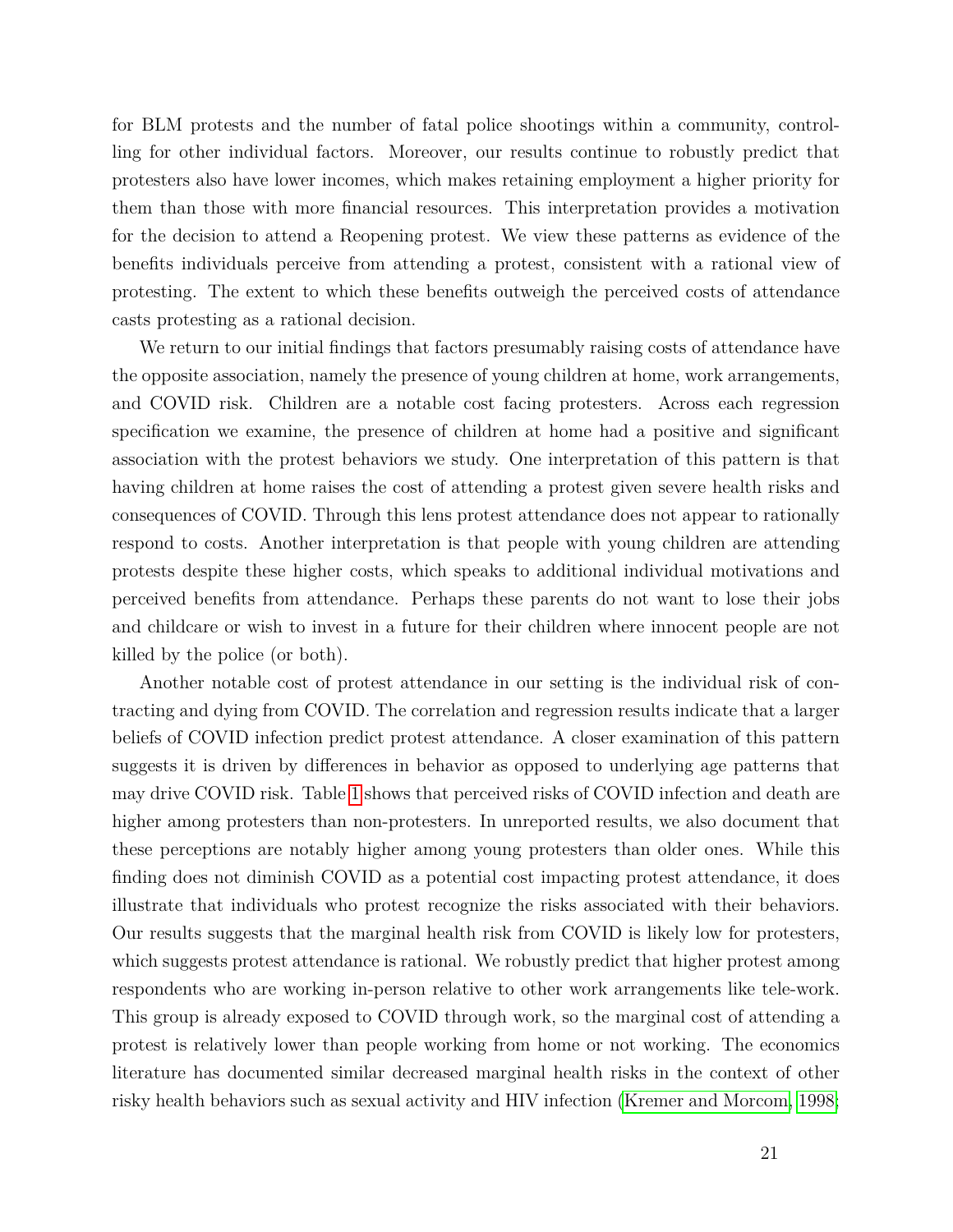[Auld, 2006\)](#page-29-11). Such a weighing of risks reflects a deliberate thought process about the decision to protest.

**Voting.** Finally, we examine more closely the relationship between voting and protesting. Both are forms of civic engagement. We have established that protesters are more similar to the U.S. population than voters along several demographic dimensions. Does this mean that individuals protest instead of voting? Alternatively, does protesting perhaps predict more civic engagement, in which case the relationship between the two would be positive?

We examine this relationship in two ways. The most direct method is to use SEICS data from Wave 3, which contain information on participation in the 2020 presidential election. We observe about 30% of Wave 2 protesters in Wave 3, which collected information about participation in the 2020 presidential election. Approximately 92% of these protesters voted in that election. More generally, participation in the 2020 presidential election was monotonically increasing with income. Approximately 72% of respondents in the first income quintile voted in the election. Participation jumped to 81% in the second quintile and steadily rose to over 95% in the fifth-income quintile.

Using data on protesters and non-protesters from our analytic sample that appear in Wave 3, we estimate whether protest participation predicts voting in the 2020 election. Estimates are presented in Table  $3^{28}$  $3^{28}$  $3^{28}$  Column (1) suggests there is a negative—albeit insignificant correlation between protesting and voting. In other words, people who protest are less likely to vote. One interpretation is that voting and protests are substitutes, which means that protesting actually causes people to gain lower utility from voting, leading them to vote less. However, we caution that there could be omitted variables that make people more likely to protest and less likely to vote, which undermines identification of a causal effect and the interpretation of the two actions as substitutes. To probe this point further, we add in our baseline controls and show results in column (2) of Table [3.](#page-39-0) The relationship between protesting and voting reverses, which suggests that the negative correlation absent controls is consistent with omitted factors predicting low rates of voting and higher rates of protesting (e.g., youth and low income). Once we adjust for these factors, results suggest that protesting is, if anything, a complement to voting. This could be the case if protesting increases people's civic engagement in ways that lead them to perceive voting as more valuable. This association could also hold if organizations that mobilize protest also attempt to increase voter registration or recruit party members at such protests, as seemingly occurred with some frequency during the summer of 2020. Nevertheless, there may still be omitted factors that predict more of one and less of the other, which would flip the sign back. Thus, we are

<span id="page-22-0"></span><sup>28</sup>We find similar results if both types of protests we study are included as separate controls.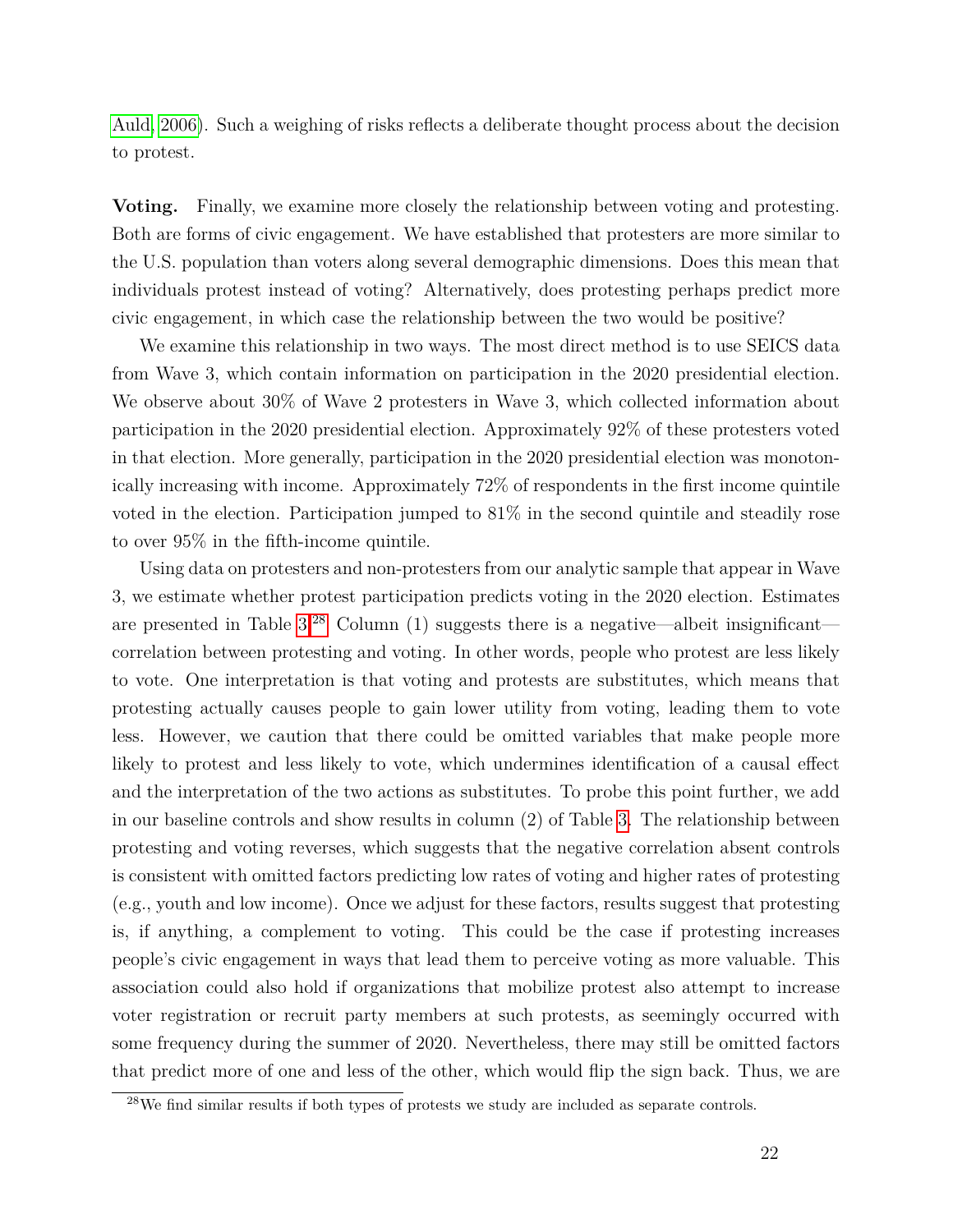cautious in drawing conclusions. The SEICS data provide suggestive evidence to support the claim that many factors that predict protesting also predict a lower likelihood of voting and, moreover, that voting and protesting are complementary in that doing one raises the utility of doing the other, all else equal.

Next, we replicate this finding using another data source. A potential concern is that reliance on the subset of Wave 2 participants observed in Wave 3 reduces sample size too much. Moreover, it is possible that 2020 protests were so unique that any relationship to future voting cannot be generalized. Thus, we consider retrospective voting. In particular, we use data on county-level voter participation in the 2016 presidential election as a measure of voting. The right panel of Figure [2](#page-45-0) highlights a negative correlation between protest attendance and voter participation, similar to the estimate from column (1) in Table [3.](#page-39-0) The final column of Tables [S1,](#page-47-0) [S2,](#page-48-0) and [S3](#page-39-0) adds this measure of voter participation to our baseline regression specifications. Similar to our previous result, we find that once we control for factors that predict non-voting, the sign on voter participation shifts from negative to positive, suggesting a complementary relationship between protesting and voting.[29](#page-23-0)

#### **4.4 Overlapping Social Movements**

The most surprising pattern from our descriptive analysis is that nearly 30% of protesters attended both BLM and Reopening demonstrations. Here, we assess the robustness of this empirical pattern and delve into the profile of this group of protesters and probe what—if anything—they tell us about societal preferences.

To start, we run a final regression specification that combines all of the individual and community factors we considered to assess which factors robustly predict protest attendance. These results are presented in Table [4.](#page-40-0) While most effects remain the same when all controls are included like the baseline factors, some estimates are different. For instance, having a college degree no longer predicts protest attendance. Indicators for the South and West now significantly predict Reopening attendance, which is unsurprising given that relatively more of these protests occurred in those regions relative to the Midwest and Northeast. Political participation goes from an insignificant factor to a significant and positive one after all controls are included and police shootings become insignificant. The former finding is notable as it reverses the correlation pattern presented in Figure [2,](#page-45-0) suggesting that the union of the individual and community based factors in the final specification explain some of the variation that drives protesting in areas with lower voter participation. Moreover, this

<span id="page-23-0"></span> $29$ While the point estimates for voter participation in Tables [S1,](#page-47-0) [S2,](#page-48-0) and [S3](#page-39-0) are insignificant, once we control for all individual and community factors the estimates is significant. These results are discussed as part of the next section.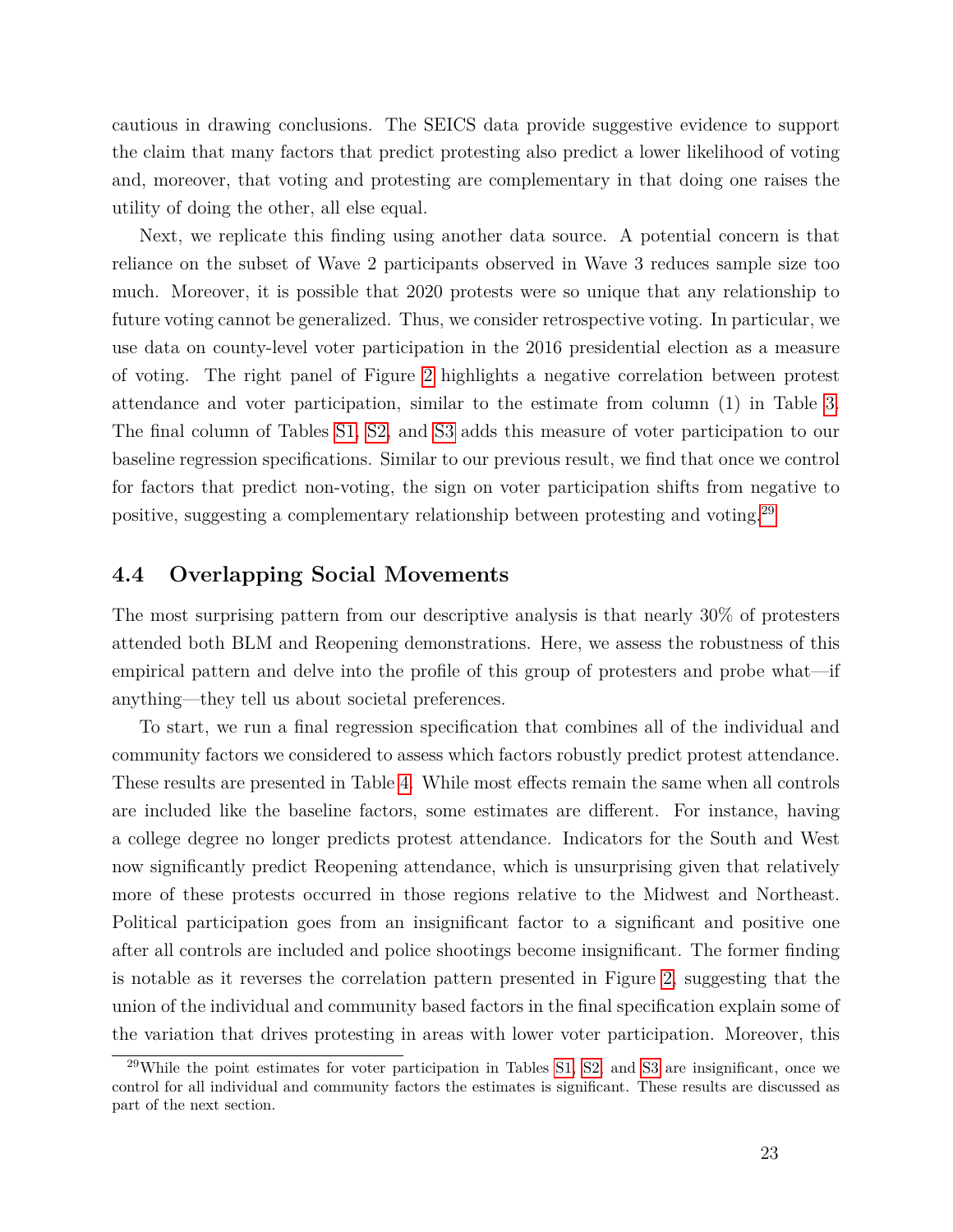result casts voting and protesting as complementary, consistent with the voting patterns observed in other waves of the data. Partisan controls also shift somewhat. Identifying as a Republican has a positive and significant association with each behavior, while identifying as a Democrat becomes insignificant. The latter is unsurprising given the relatively equal share of Democrats among protesters and non-protesters.

The relative impacts these factors have on protest attendance are substantial. Across all three outcomes, being young and having children at home had the largest impacts on protest participation with changes in participation probabilities ranging from 8 to 14 percentage points and 7 to 9 percentage points respectively. Low income had large effects as well but was generally smaller than these two factors with the largest effect for Reopening protests—5 percentage point increase in participation. Work arrangements also had sizable effects on participation. Across all three behaviors, arrangements such as tele-work were associated with a 7 to 9 percentage point decrease in protest participation. The magnitude of Republican partisan identification was quite substantial, ranging from 4 to 8 percentage points. Protest factors also have sizable impacts on participation. A one unit increase in support for BLM increased participation 9 percentage points, while for every 100 protests in a respondent's county, protest participation increased between 3 and 19 percentage points. Counties with higher political participation in the 2016 presidential election also saw protest attendance increase around 13 percentage points.

A review of the regression results highlights that many of the same factors predict attendance at BLM and Reopening protests. In particular, young, low income, young children at home, working in-person, positive beliefs about life, partisanship, higher beliefs of COVID infection, and higher levels of available protests and voter participation predict attendance at these demonstrations. These findings are suggestive of the type of individual that attends these protests and their motivations. The overall profile of the protester we described earlier holds up to the full set of controls: protesters are individuals navigating economic and personal constraints that are satisfied with their lives or optimistic about their ability to change them. These factors speak to motivations to protest. Unsurprisingly, protesters are highly engaged politically. While some results related to partisan identification are no longer significant in the presence of other controls, we find that individuals are more likely to protest in counties where voter participation is higher. One interpretation of this result is that individuals in these counties are more attuned to political issues and willing to express their opinions (either through voting, protesting, or both), which is also consistent with our findings about higher protest attendance in counties with more protests and that protesters tend to vote. Alternatively, higher voter participation is found in battleground states which attract political activists that establish the infrastructure necessary to mobilize citizens to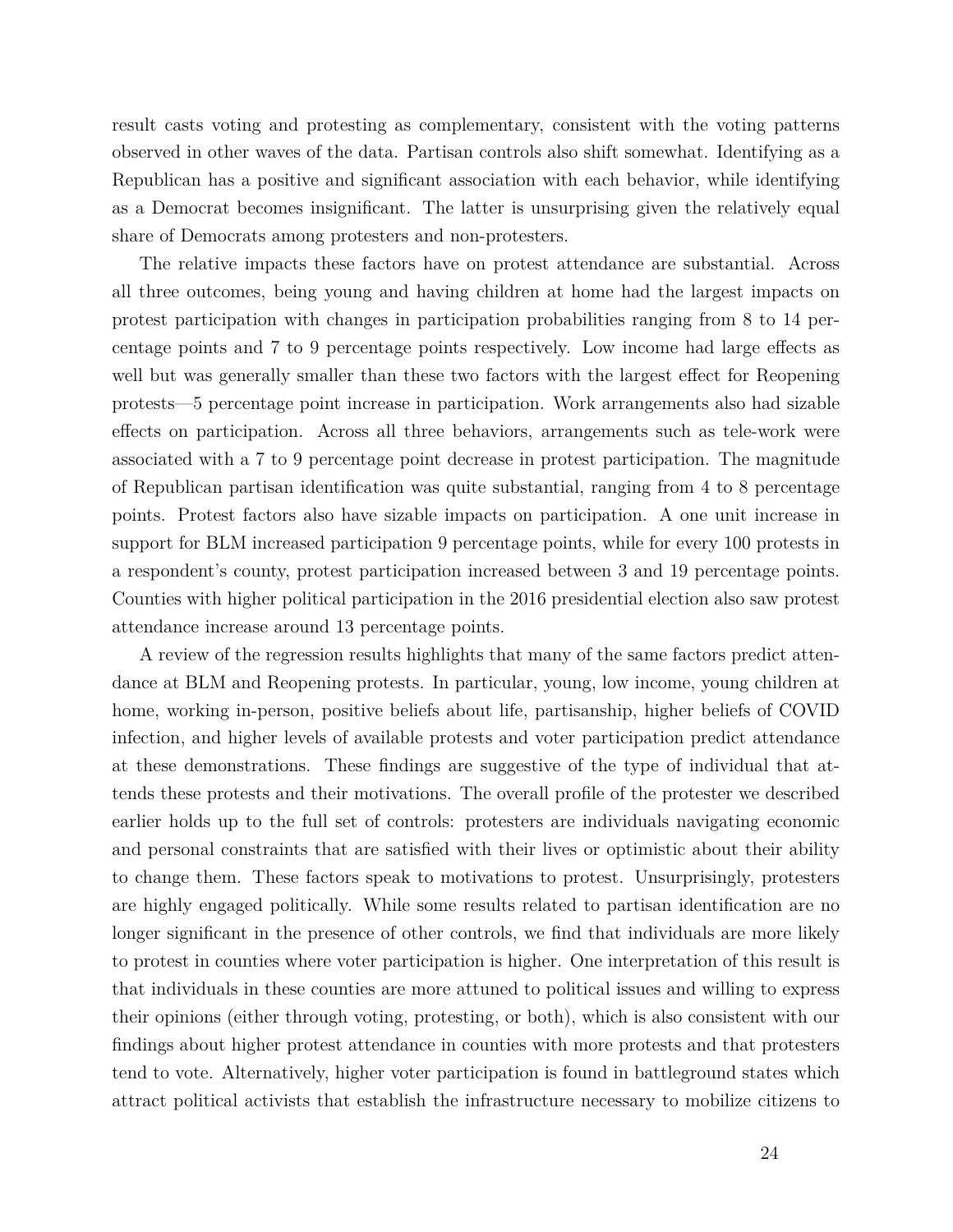protest. This interpretation is also consistent with higher attendance in counties with more protests. Finally, our finding about COVID infection beliefs is consistent with activities such as attending a protest and working in person. These findings indicate that similarities in terms of demographics and motivations between BLM and Reopening protesters are greater than most commonly held notions about these individuals would suggest.

Figure [3](#page-46-0) plots the average characteristics of this group of protesters against the American population, which gives us a sense of the relationship between the median protester and the median American. Both individuals are white and have incomes that classify as middle class with protesters on the lower end of that spectrum. The average protester is about 10 to 14 years younger than the average American and as a result far more likely to have young children at home. The vast majority of protesters are continuing to work in-person while the majority of Americans are either tele-working or not working during the pandemic. Ideologically, both individuals support BLM and hold diverse political beliefs. Suffice to say, the overlaps between BLM and Reopening protesters are greater than what dominant narratives suggest.

A natural question is whether these attendance overlaps are instances of counter-protesting. There is little empirical support for this interpretation. First, respondents that attended a Reopening protest largely supported BLM protests. As shown in Table [1,](#page-37-0) nearly 70% of Reopening protesters supported BLM protests. This value approaches 80% when looking at the set of Reopening protesters that also reported attending a BLM protest. These overwhelming levels of support for BLM among Reopening protesters are inconsistent with a counter-protesting interpretation. To further get at the possibility of counter protesting, in Table [5](#page-43-0) we examine the breakdown of BLM protest attendees by their support for BLM. About 19% of those who attended a BLM protest indicated they did not support these protests.[30](#page-25-0) Demographically, these individuals (opposed BLM and attended a BLM protest) more closely align with the protester profile we established in our main analysis than other BLM opponents. Learning is one interpretation to rationalize this pattern—these people may have attended BLM protests out of curiosity and came to oppose BLM after attending. While counter-protesting is also a plausible interpretation, the demographic ideological overlaps we highlighted appear more consistent with learning. It could also be consistent with turning to partisan news sources after attending such a protest and changing one's mind about the movement. Unfortunately, our data do not permit us to do the analogous comparisons among BLM protesters that attended Reopening protests as the survey did not collect respondent's views about the appropriate level of COVID restrictions.<sup>[31](#page-25-1)</sup>

<span id="page-25-0"></span> $30$ The majority of respondents that fall into this category also attended Reopening protests.

<span id="page-25-1"></span><sup>&</sup>lt;sup>31</sup>Respondents were asked about their views on mask efficacy at preventing or reducing the spread of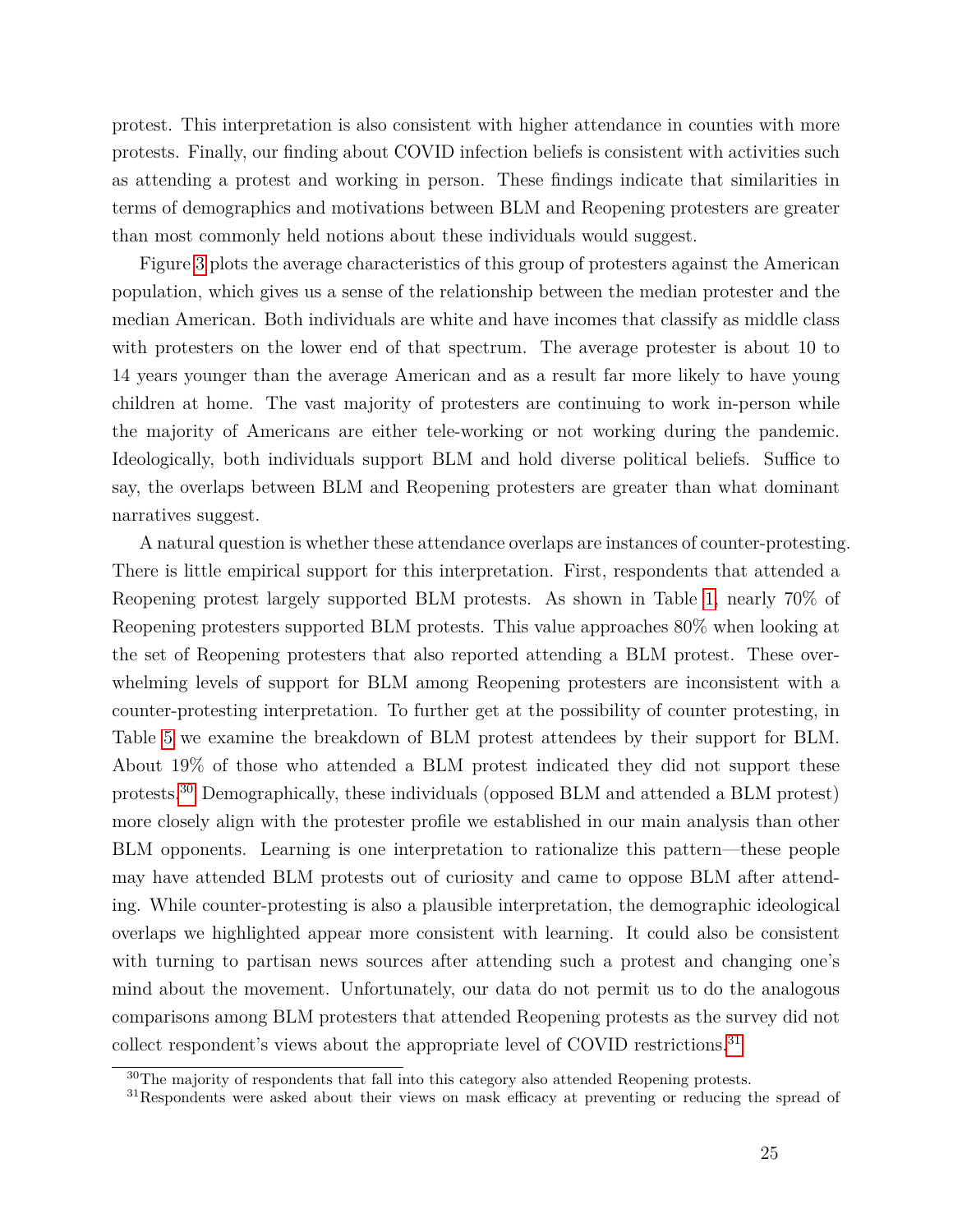Recognizing these similarities by understanding who protests and why could shift dominant narratives about social preferences. Failure to recognize these nuances disadvantages not only the protesters but also a larger set of the population that opts not to protest but may face similar challenges to the protesters. More broadly, this finding suggests that a segment of the population is using protest as another form of civic engagement to draw attention to their needs. The rising division and polarization that characterizes the policy process appears to in part reflect a nonrecognition of these subtleties.

### <span id="page-26-0"></span>**5 Conclusion**

In this paper we examine who protests, what they protest, and why. We find that protest participants constitute a diverse set of individuals who are representative of the United States population and come from a variety of geographies. Decisions to attend protests appear to follow a rational process, as individuals are responsive to the costs (e.g., COVID risks) and benefits of participation, as measured by issue salience. We also relate protest to a more standard form of civic engagement, voting, and find that while demographic factors that predict protesting predict a lower likelihood of voting, the two behaviors appear to be complements. Most strikingly, we find that many people go to different types of protests that dominant narratives pit against one another. This finding not only challenges dominant narratives about movement supporters, but also calls into question the practice of using support for one issue as a sufficient statistic to characterize an individual's full set of political views.

While novel, the fact that there is overlap is not difficult to rationalize. Individuals can simultaneously abhor excessive police violence and also worry that they will lose their jobs or childcare arrangement due to what they perceive to be overly stringent or long-enduring public health measures. Indeed, an analysis of protesters suggests this to be the case. We show that the modal protester tends to be a young parent who is continuing to work in person amid a deadly pandemic with relatively limited economic resources. However, on other dimensions, these protesters appear to share many qualities with the American public. Are their preferences widely shared? Do party platforms adequately reflect them? If not, are they extreme and out of touch? Could platforms shift to better reflect these views? This is not so far-fetched. There are a number of policies that might be considered to address the substance of these findings. For instance, policymakers could facilitate formal opportunities to address with demonstrators in the midst of mobilization, and provide staff resources to

COVID. Over 90% felt masks were effective.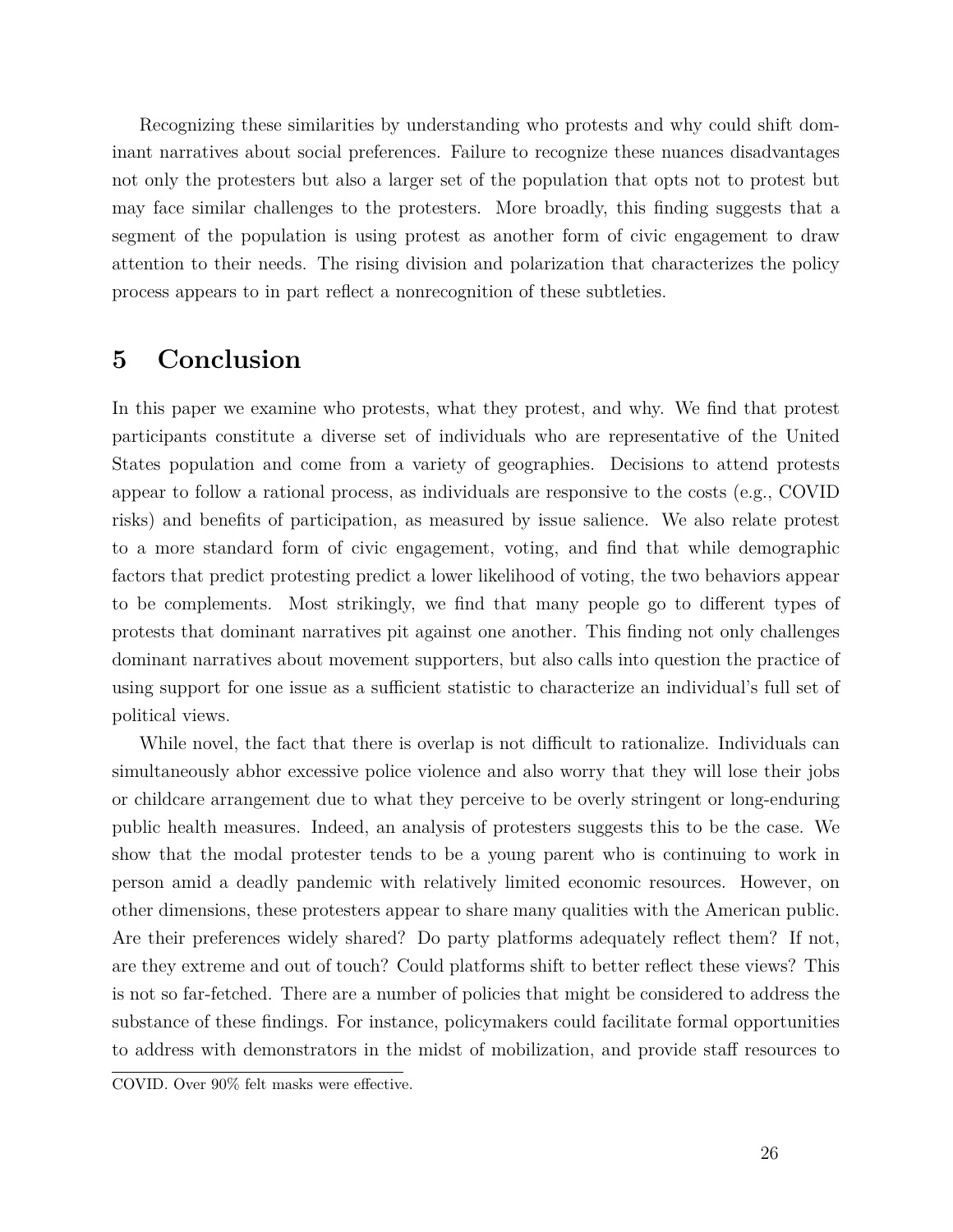serve as interlocutors between community organizers and elected officials. Existing forms of civic engagement, such as voting, could also adapt to better capture views expressed by protesters and the voting electorate. For example, given that the demographic profile of the model protester is a lower-middle-class working parent, making election day a national holiday may increase the likelihood of getting these protesters out to the polls. Other voting systems such as ranked choice voting, which was recently adopted by Maine and Alaska, $32$  are designed to permit candidates with more nuanced views to have greater chances of success in general elections and may produce politicians better positioned to represent the nuanced societal preferences expressed by voters and protesters. Together these actions may provide additional sources of information for newsrooms and pundits to more accurately reflect the nature of future social movements.

More broadly, civic engagement provides signals about societal preferences as well as constrained choices or factors that constrain the ability to act on societal preferences (e.g., lack of job flexibility, limited transportation, criminal record). But engagement can come in multiple forms. Voting is the most prominent and well-studied form. Our analysis highlights protesting is another that contains possible novel information about preferences that comes from a segment of the population that tends to be underrepresented among voters. For example, a large segment of the U.S. adult population cannot vote due to felony convictions. As of 2020, an estimated 5.17 million people were disenfranchised due to a felony conviction. One out of 44 adults—over 2% percent of the total U.S. voting eligible population—were disenfranchised due to a current or previous felony conviction. These impacts can also spill over to communities as prior research has found that people who are not disenfranchised themselves but living in neighborhoods with a high prevalence of criminal justice-involved individuals (i.e., previously incarcerated and/or under community supervision) are less likely to vote [\(Burch, 2014\)](#page-29-12). Strict voter ID laws and voter registration restrictions can also limit the ability of individuals to vote, disenfranchising swaths of otherwise eligible voters as they lack the proper documentation to vote [\(Kuk, Hajnal, and Lajevardi, 2022\)](#page-32-12).

Our findings also call into question the assumed homogeneity in political thought and action that are often used in media portrayals to characterize populations, especially economically disadvantaged populations. Such media portrayals are particularly harmful because not only do they serve to reify misleading stereotypes but also they have been shown to inadvertently impact political outcomes by warping public perceptions of population subgroup preferences, beliefs, and behaviors. Many examples of these misperceptions exist. For example, prior research suggests although many people do support efforts to drastically reform

<span id="page-27-0"></span><sup>&</sup>lt;sup>32</sup>Cities such as New York, Minneapolis, San Francisco, and Oakland also use rank choice voting for their elections.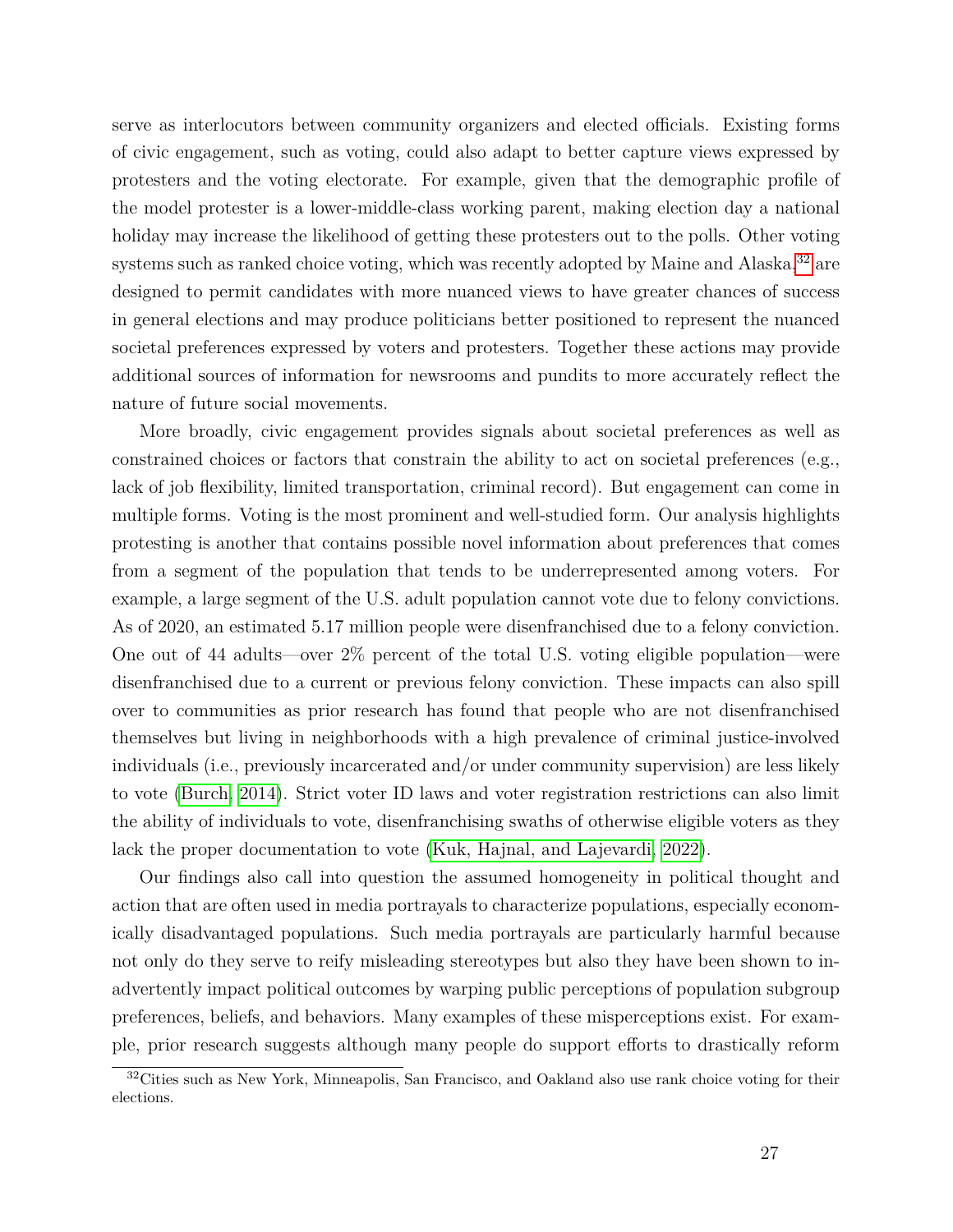policing and community safety, community members in highly policed racially segregated areas do not unanimously support efforts to reduce police budgets [\(Parker and Hurst, 2021\)](#page-34-11). In fact, some people support additional government funding to improve community outcomes along with maintaining an improved police presence when needed (see e.g., [Goff, 2021a](#page-31-12)[,b\)](#page-31-13). Media framing reinforcing policing and removal of police as a singular issue in these communities ignores important and often overlapping economic concerns that also need to be addressed to improve well-being.

These are particularly insidious forms of political scapegoating that not only serve political agendas but also allow populations of higher socioeconomic status, often the consumers of news media (see e.g., [Martin and Yurukoglu, 2017\)](#page-33-11), to be blameless in the face of extreme inequality. For example, data from the survey used for this analysis reveal that economically disadvantaged populations have been faced with multiple challenges spanning from lack of childcare and job insecurity to mistreatment by the police during the COVID pandemic. Setting these up as opposing issues allows for the mis-recognition of the shared experiences these populations face and inaction to address the fundamental factors driving these experiences (e.g., economic inequality, racial residential segregation, [Metzl, 2019\)](#page-34-12)—factors that also constrain the ability for these same populations to vote. Understanding and appreciating these nuances increases the likelihood policy will address them. Failure to do so may lead to ignoring the needs of a potentially silent majority, perpetuating a status quo that mobilized protesters in the first place.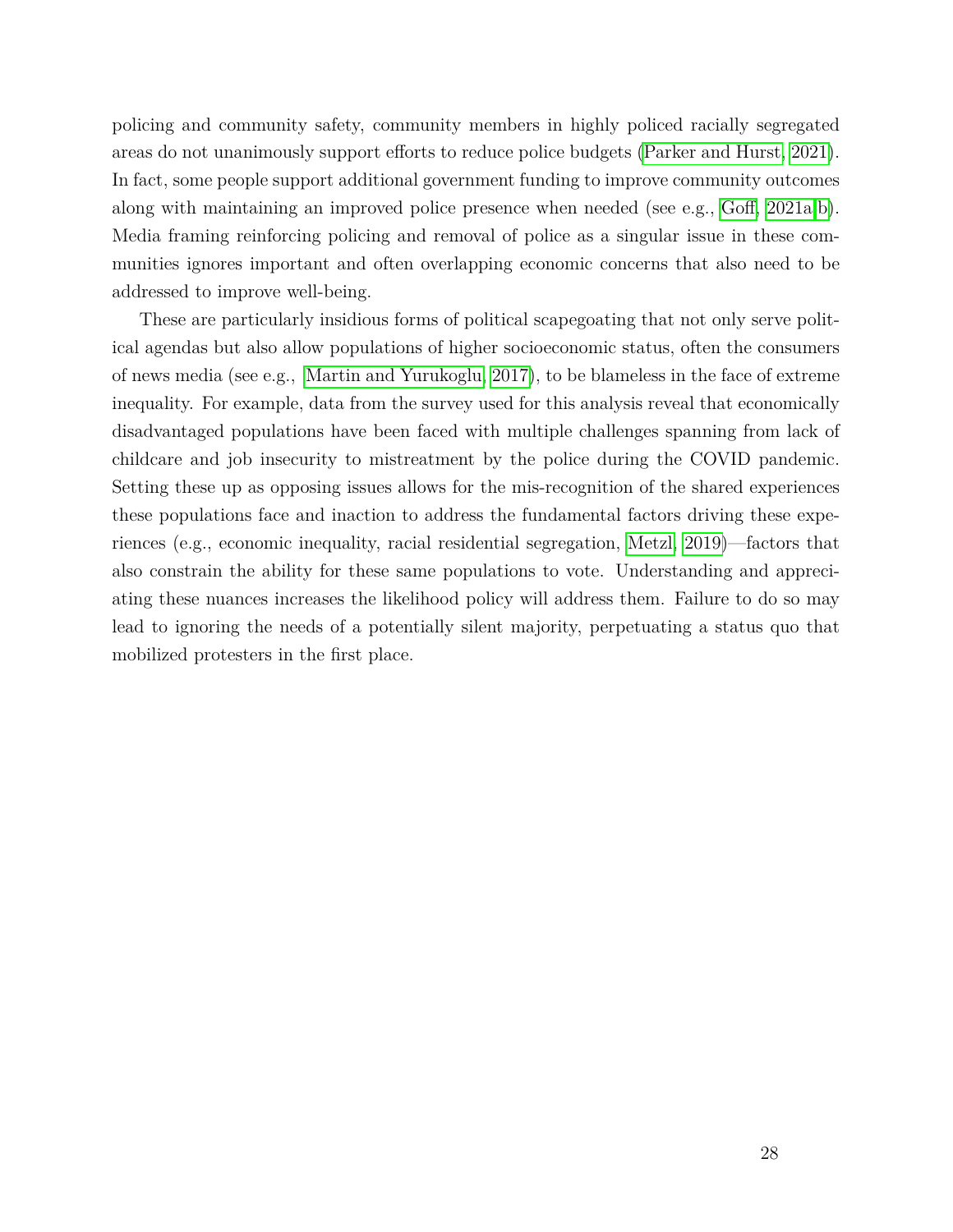## **References**

- <span id="page-29-11"></span>Auld, M. Christopher. 2006. "Estimating Behavioral Response to the AIDS Epidemic." *The B.E. Journal of Economic Analysis & Policy* 5 (1):1–29.
- <span id="page-29-5"></span>Bandelj, Nina. 2009. "Emotions in Economic Action and Interaction." *Theory and Society* 38 (4):347–366.
- <span id="page-29-7"></span>Beckett, Lois. 2020. "Armed Protesters Demonstrate Against Covid-19 Lockdown at Michigan Capitol." *The Guardian* Available at [https://www.theguardian.com/us-news/](https://www.theguardian.com/us-news/2020/apr/30/michigan-protests-coronavirus-lockdown-armed-capitol) [2020/apr/30/michigan-protests-coronavirus-lockdown-armed-capitol](https://www.theguardian.com/us-news/2020/apr/30/michigan-protests-coronavirus-lockdown-armed-capitol).
- <span id="page-29-3"></span>Benford, Robert D. and David A. Snow. 2000. "Framing Processes and Social Movements: An Overview and Assessment." *Annual Review of Sociology* 26 (1):611–639.
- <span id="page-29-1"></span>Berry, Mary Frances. 2009. *And Justice For All: The United States Commission on Civil Rights and the Continuing Struggle for Freedom in America*. New York: Alfred A. Knopf.
- <span id="page-29-10"></span>Boehnke, Klaus and Becky Wong. 2011. "Adolescent Political Activism and Long-Term Happiness: A 21-Year Longitudinal Study on the Development of Micro- and Macrosocial Worries." *Personality and Social Psychology Bulletin* 37 (3):435–447.
- <span id="page-29-0"></span>Bogel-Burroughs, Nicholas and Sandra E. Garcia. 2020. "What Is Antifa, the Movement Trump Wants to Declare a Terror Group?" *The New York Times* Available at [https:](https://www.nytimes.com/article/what-antifa-trump.html) [//www.nytimes.com/article/what-antifa-trump.html](https://www.nytimes.com/article/what-antifa-trump.html).
- <span id="page-29-9"></span>Boorstein, Michelle and Hannah Natanson. 2020. "Mitt Romney, Marching with Evangelicals, Becomes First GOP Senator to Join George Floyd Protests in D.C." *The Washington Post* Available at [https://www.washingtonpost.com/dc-md-va/2020/06/](https://www.washingtonpost.com/dc-md-va/2020/06/07/romney-protest-black-lives-matter/) [07/romney-protest-black-lives-matter/](https://www.washingtonpost.com/dc-md-va/2020/06/07/romney-protest-black-lives-matter/).
- <span id="page-29-8"></span>Buchanan, Larry, Quoctrung Bui, and Jugal K. Patel. 2020. "Black Lives Matter May Be the Largest Movement in U.S. History." *The New York Times* Available at [https://www.nytimes.com/interactive/2020/07/03/us/](https://www.nytimes.com/interactive/2020/07/03/us/george-floyd-protests-crowd-size.html) [george-floyd-protests-crowd-size.html](https://www.nytimes.com/interactive/2020/07/03/us/george-floyd-protests-crowd-size.html).
- <span id="page-29-2"></span>Bueno de Mesquita, Ethan. 2013. "Rebel Tactics." *Journal of Political Economy* 121 (2):323– 357.
- <span id="page-29-4"></span>Bueno de Mesquita, Ethan and Mehdi Shadmehr. 2022. "Rebel Motivations and Repression." Working Paper.
- <span id="page-29-12"></span>Burch, Traci R. 2014. "Effects of Imprisonment and Community Supervision on Neighborhood Political Participation in North Carolina." *The ANNALS of the American Academy of Political and Social Science* 651 (1):184–201.
- <span id="page-29-6"></span>Bursztyn, Leonardo, Davide Cantoni, David Y. Yang, Noam Yuchtman, and Y. Jane Zhang. 2021. "Persistent Political Engagement: Social Interactions and the Dynamics of Protest Movements." *American Economic Review: Insights* 3 (2):233–50.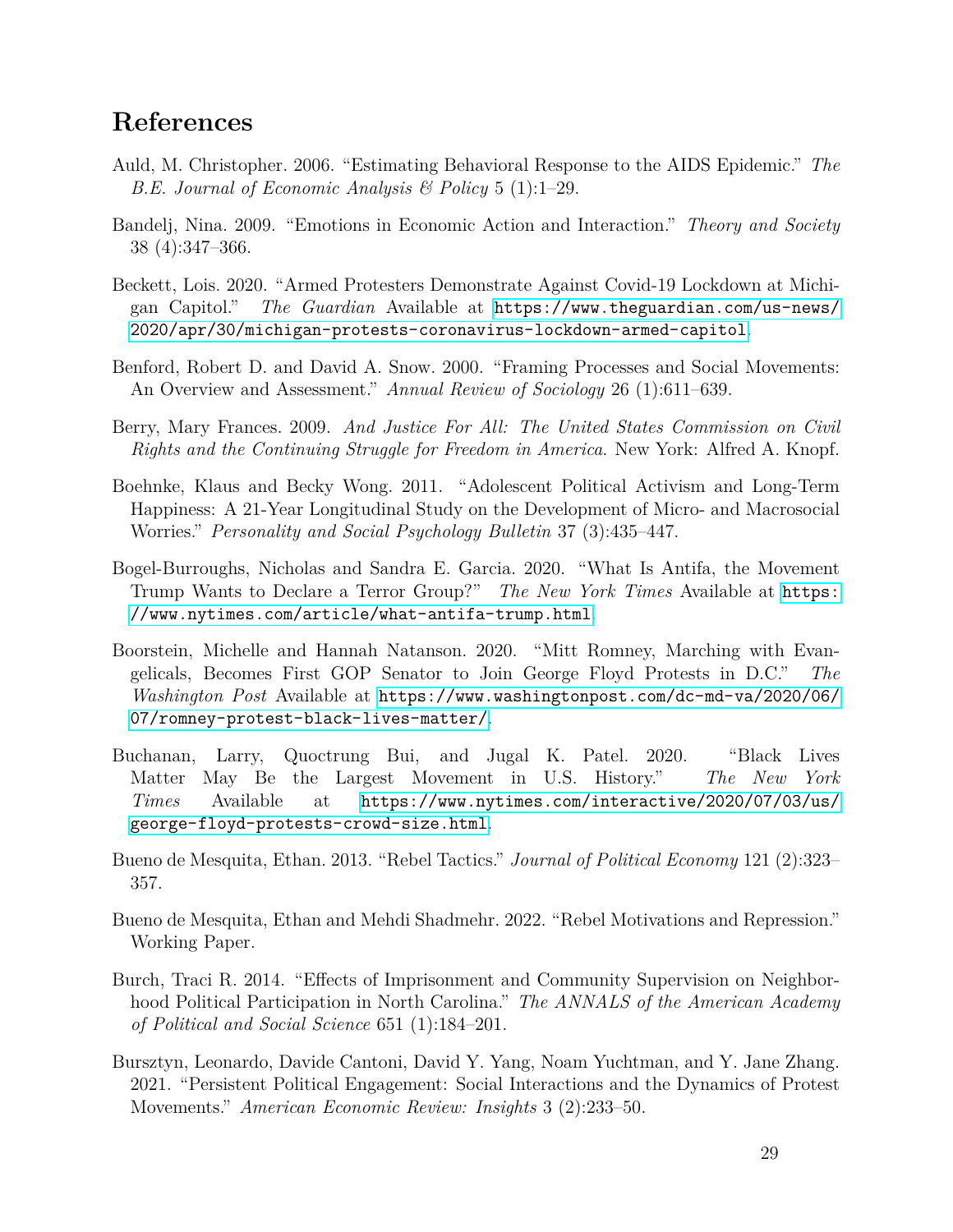- <span id="page-30-2"></span>Campbell, Angus, Philip E. Converse, Warren E. Miller, and Donald E. Stokes. 1960. *The American Voter*. New York: Wiley.
- <span id="page-30-7"></span>Censky, Abigail. 2020. "Heavily Armed Protesters Gather Again at Michigan Capitol to Decry Stay-At-Home Order." *National Public Radio* Available at [https://www.npr.org/2020/05/14/855918852/](https://www.npr.org/2020/05/14/855918852/heavily-armed-protesters-gather-again-at-michigans-capitol-denouncing-home-order) [heavily-armed-protesters-gather-again-at-michigans-capitol-denouncing-home-order](https://www.npr.org/2020/05/14/855918852/heavily-armed-protesters-gather-again-at-michigans-capitol-denouncing-home-order).
- <span id="page-30-8"></span>Chenoweth, Erica and Jeremy Pressman. 2020. "Black Lives Matter Protesters Were Overwhelmingly Peaceful, Our Research Finds." Special report for the Washington Post, Harvard Radcliffe Institute.
- <span id="page-30-12"></span>Cherniss, Cary. 1972. "Personality and Ideology: A Personological Study of Women's Liberation." *Psychiatry* 35 (2):109–125.
- <span id="page-30-10"></span>Congressional Research Service. 2018. *Membership of the 115th Congress: A Profile*. Washigton, D.C.: U.S. Government Printing Office.
- <span id="page-30-11"></span>———. 2020. *Membership of the 116th Congress: A Profile*. Washigton, D.C.: U.S. Government Printing Office.
- <span id="page-30-0"></span>Cotton, Thomas. 2020. "Send In The Troops." *The New York Times* Available at [https:](https://www.nytimes.com/2020/06/03/opinion/tom-cotton-protests-military.html) [//www.nytimes.com/2020/06/03/opinion/tom-cotton-protests-military.html](https://www.nytimes.com/2020/06/03/opinion/tom-cotton-protests-military.html).
- <span id="page-30-9"></span>Crowd Counting Consortium. 2021. "Crowd Counting Consortium Dataset." Accessed March 23, 2021. Available at [https://github.com/nonviolent-action-lab/](https://github.com/nonviolent-action-lab/crowd-counting-consortium?msclkid=738c8f82ac6b11ecbf8ffd8dac94b5ff) [crowd-counting-consortium?msclkid=738c8f82ac6b11ecbf8ffd8dac94b5ff](https://github.com/nonviolent-action-lab/crowd-counting-consortium?msclkid=738c8f82ac6b11ecbf8ffd8dac94b5ff).
- <span id="page-30-3"></span>Dave, Dhaval M., Andrew I. Friedson, Kyutaro Matsuzawa, Drew McNichols, Connor Redpath, and Joseph J. Sabia. 2020. "Risk Aversion, Offsetting Community Effects, and COVID-19: Evidence from an Indoor Political Rally." Working Paper 27522, National Bureau of Economic Research.
- <span id="page-30-4"></span>Dave, Dhaval M., Andrew I. Friedson, Kyutaro Matsuzawa, Joseph J. Sabia, and Samuel Safford. 2021. "Black Lives Matter Protests and Risk Avoidance: The Case of Civil Unrest During a Pandemic." Working Paper 27408, National Bureau of Economic Research.
- <span id="page-30-6"></span><span id="page-30-5"></span>Dave, Dhaval M., Drew McNichols, and Joseph J. Sabia. 2021a. "The Contagion Externality of a Superspreading Event: The Sturgis Motorcycle Rally and COVID-19." *Southern Economic Journal* 87 (3):769–807.
	- ———. 2021b. "Political Violence, Risk Aversion, and Non-Localized Disease Spread: Evidence from the U.S. Capitol Riot." Working Paper 28410, National Bureau of Economic Research.
- <span id="page-30-1"></span>Davenport, Christian, Sarah A. Soule, and David A. Armstrong. 2011. "Protesting While Black?: The Differential Policing of American Activism, 1960 to 1990." *American Sociological Review* 76 (1):152–178.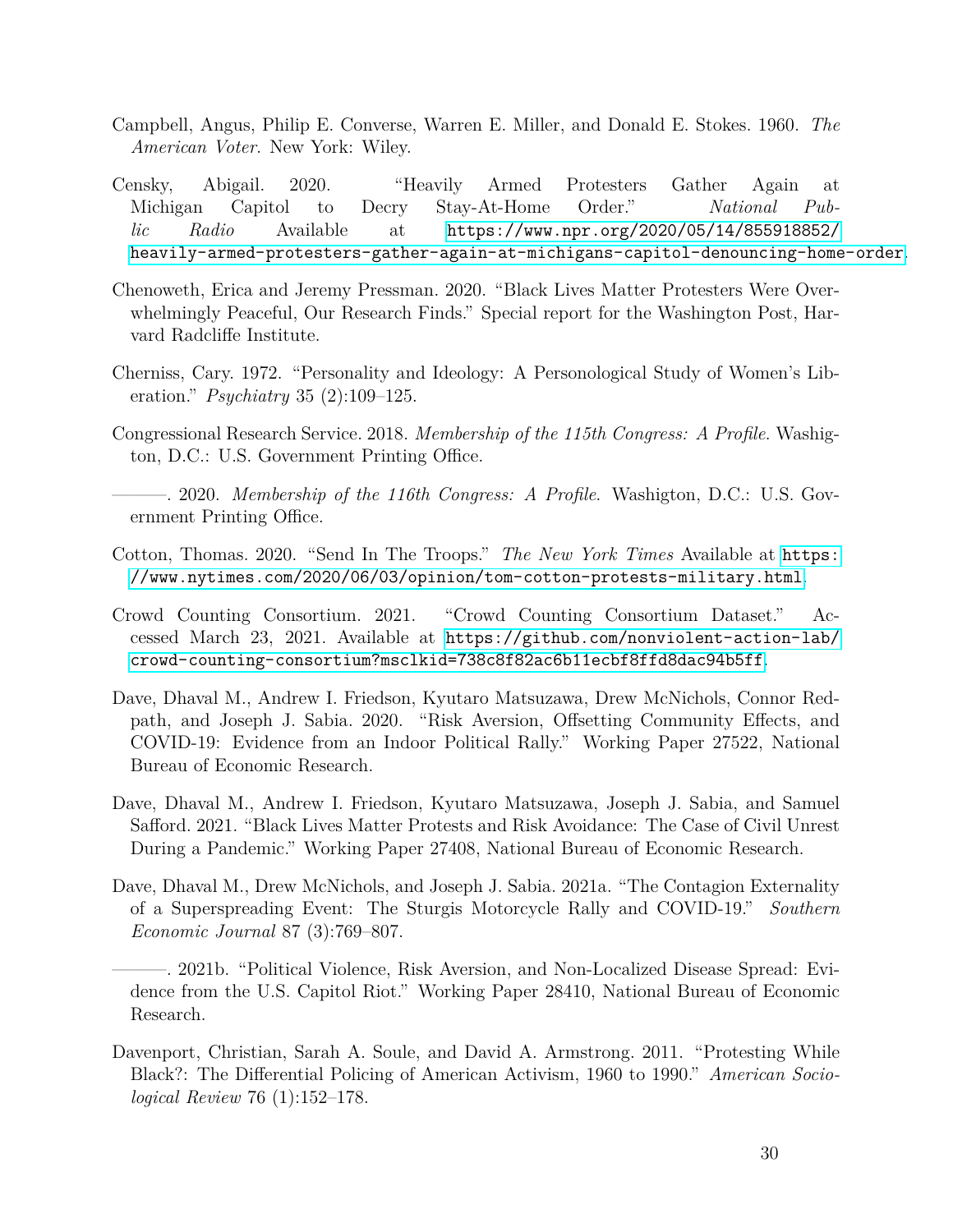- <span id="page-31-7"></span>DiGrazia, Joseph. 2014. "Individual Protest Participation in the United States: Conventional and Unconventional Activism." *Social Science Quarterly* 95 (1):111–131.
- <span id="page-31-3"></span>Doll, Jen. 2017. "Is Protesting the New Brunch?" *The Week* Available at [https://theweek.](https://theweek.com/articles/678868/protesting-new-brunch) [com/articles/678868/protesting-new-brunch](https://theweek.com/articles/678868/protesting-new-brunch).
- <span id="page-31-10"></span>Drury, John and Steve Reicher. 2005. "Explaining Enduring Empowerment: A Comparative Study of Collective Action and Psychological Outcomes." *European Journal of Social Psychology* 35 (1):35–58.
- <span id="page-31-5"></span>Ellefson, Lindsey. 2020. "Fox News' 'Tucker Carlson Tonight' is Highest-Rated Cable News Show Ever." *The Wrap* Available at [https://www.thewrap.com/](https://www.thewrap.com/cable-news-primetime-ratings-fox-news-tucker-carlson-october-2020/) [cable-news-primetime-ratings-fox-news-tucker-carlson-october-2020/](https://www.thewrap.com/cable-news-primetime-ratings-fox-news-tucker-carlson-october-2020/).
- <span id="page-31-8"></span>Fisher, Dana R., Lorien Jasny, and Dawn M. Dow. 2018. "Why Are We Here? Patterns of Intersectional Motivations Across the Resistance." *Mobilization: An International Quarterly* 23 (4):451–468.
- <span id="page-31-4"></span>Franko, William W., Nathan J. Kelly, and Christopher Witko. 2016. "Class Bias in Voter Turnout, Representation, and Income Inequality." *Perspectives on Politics* 14 (2):351–368.
- <span id="page-31-0"></span>Gause, LaGina. 2022. "Revealing Issue Salience via Costly Protest: How Legislative Behavior Following Protest Advantages Low-Resource Groups." *British Journal of Political Science* 52 (1):259–279.
- <span id="page-31-1"></span>Gillion, Daniel Q. 2020. *The Loud Minority: Why Protests Matter in American Democracy*. Princeton University Press.
- <span id="page-31-11"></span>Gilster, Megan E. 2012. "Comparing Neighborhood-Focused Activism and Volunteerism: Psychological Well-Being and Social Connectedness." *Journal of Community Psychology* 40 (7):769–784.
- <span id="page-31-12"></span>Goff, Phillip Atiba. 2021a. "Perspectives on Policing: Phillip Atiba Goff." *Annual Review of Criminology* 4 (1):27–32.
- <span id="page-31-13"></span>———. 2021b. "To Protect the Next George Floyd, We Must Remove the Threat of Police Violence from Everyday Life." *Time* Available at [https://time.com/5956701/](https://time.com/5956701/george-floyd-justice-police-reform/) [george-floyd-justice-police-reform/](https://time.com/5956701/george-floyd-justice-police-reform/).
- <span id="page-31-6"></span>Goodwin, Jeff, James M. Jasper, and Francesca Polletta. 2004. "Emotional Dimensions of Social Movements." In *The Blackwell Companion to Social Movements*, edited by David A. Snow, Sarah A. Soule, and Hanspeter Kriesi. Wiley, 413–432.
- <span id="page-31-9"></span>Haines, Errin. 2021. "Darnella Frazier, the Teen Who Filmed George Floyd's Murder, Wins Honorary Pulitzer." *The 19th News* Available at [https://19thnews.org/2021/06/](https://19thnews.org/2021/06/darnella-frazier-teen-filmed-george-floyds-murder-wins-honorary-pulitzer/) [darnella-frazier-teen-filmed-george-floyds-murder-wins-honorary-pulitzer/](https://19thnews.org/2021/06/darnella-frazier-teen-filmed-george-floyds-murder-wins-honorary-pulitzer/).
- <span id="page-31-2"></span>Hinton, Elizabeth. 2021. *America on Fire: The Untold History of Police Violence and Black Rebellion Since the 1960s*. New York: Liveright Publishing.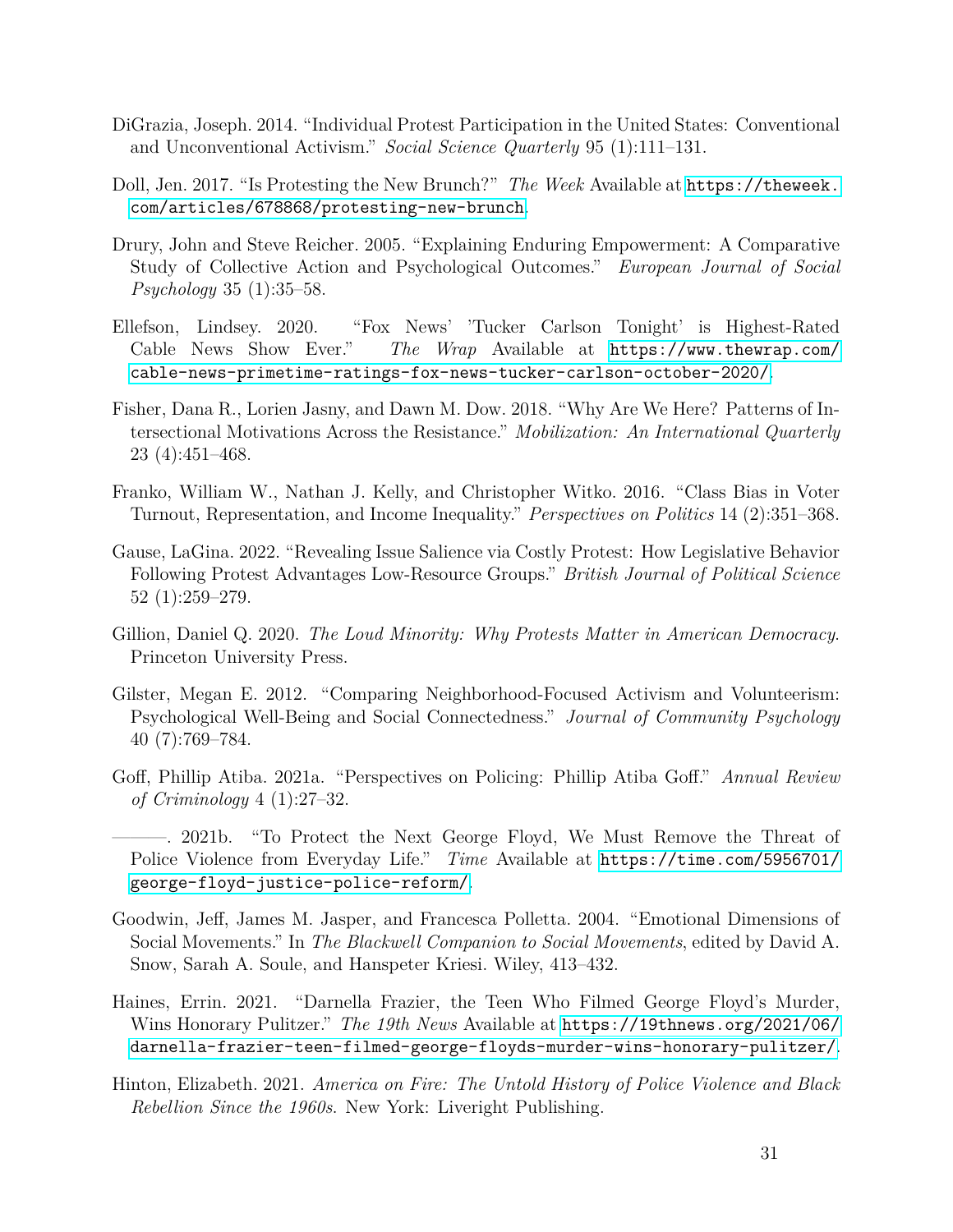- <span id="page-32-1"></span>Holbein, John, Kei Kawashima-Ginsberg, and Tova Wang. 2021. "Study II of Protests, Politics, and Power: Exploring the Connections Between Youth Voting and Youth Movements." *Quantifying the Effects of Protests on Voter Registration and Turnout* .
- <span id="page-32-2"></span>Horowitz, Juliana Menasce. 2021. "Support for Black Lives Matter Declined After George Floyd Protests, But Has Remained Unchanged Since." *Pew Research Center* Available at [https://www.pewresearch.org/fact-tank/2021/09/27/support-for-black-lives-matter](https://www.pewresearch.org/fact-tank/2021/09/27/support-for-black-lives-matter-declined-after-george-floyd-protests-but-has-remained-unchanged-since/).
- <span id="page-32-0"></span>Jones, Sam. 2021. "ACLED, Everytown Release First-Of-Its-Kint Report Revealing More Than 500 Armed Demonstrations Occured In The Past 18 Months Alone." *Armed Conflict Location and Event Data Project* Available at [https://acleddata.com/2021/08/23/acled-everytown-release-first-of-its-kind-report](https://acleddata.com/2021/08/23/acled-everytown-release-first-of-its-kind-report-revealing-more-than-500-armed-demonstrations-occurred-in-the-past-18-months-alone/).
- <span id="page-32-8"></span>Jumet, Kira D. 2015. *Why Do People Protest?: Explaining Participation in the 2011 and 2013 Egyptian Uprisings*. Ph.D. thesis, Rutgers University-Graduate School-New Brunswick.
- <span id="page-32-6"></span>Kim, Hyojoung and Peter S. Bearman. 1997. "The Structure and Dynamics of Movement Participation." *American Sociological Review* :70–93.
- <span id="page-32-7"></span>Klandermans, Bert. 1993. "A Theoretical Framework for Comparisons of Social Movement Participation." *Sociological Forum* 8 (3):383–402.
- <span id="page-32-3"></span>———. 2004. "The Demand and Supply of Participation: Social-Psychological Correlates of Participation in Social Movements." In *The Blackwell Companion to Social Movements*, edited by David A. Snow, Sarah A. Soule, and Hanspeter Kriesi. Wiley, 360–379.
- <span id="page-32-5"></span>Klandermans, Bert and Marga de Weerd. 2000. "Group Identification and Political Protest." In *Social Psychology and Social Movements: Cloudy Past and Bright Future*, edited by Sheldon Stryker, Timothy J. Owens, and Robert W. White. University of Minnesota Press, 68–92.
- <span id="page-32-10"></span>Klar, Malte and Tim Kasser. 2009. "Some Benefits of Being an Activist: Measuring Activism and its Role in Psychological Well-Being." *Political Psychology* 30 (5):755–777.
- <span id="page-32-4"></span>Kostelka, Filip and Jan Rovny. 2019. "It's Not the Left: Ideology and Protest Participation in Old and New Democracies." *Comparative Political Studies* 52 (11):1677–1712.
- <span id="page-32-11"></span>Kremer, Michael and Charles Morcom. 1998. "The Effect of Changing Sexual Activity on HIV Prevalence." *Mathematical Biosciences* 151 (1):99–122.
- <span id="page-32-12"></span>Kuk, John, Zoltan Hajnal, and Nazita Lajevardi. 2022. "A Disproportionate Burden: Strict Voter Identification Laws and Minority Turnout." *Politics, Groups, and Identities* 10 (1):126–134.
- <span id="page-32-9"></span>LeBlanc, Beth and Craig Mauger. 2020. "Whitmer to Protesters: Rally Will 'Come at Cost to People's Health'." *The Detroit News* Available at [https://www.detroitnews.com/story/news/politics/2020/04/15/](https://www.detroitnews.com/story/news/politics/2020/04/15/stay-home-protest-michigan-capitol-opposition-whitmer-order-coronavirus/2989230001/)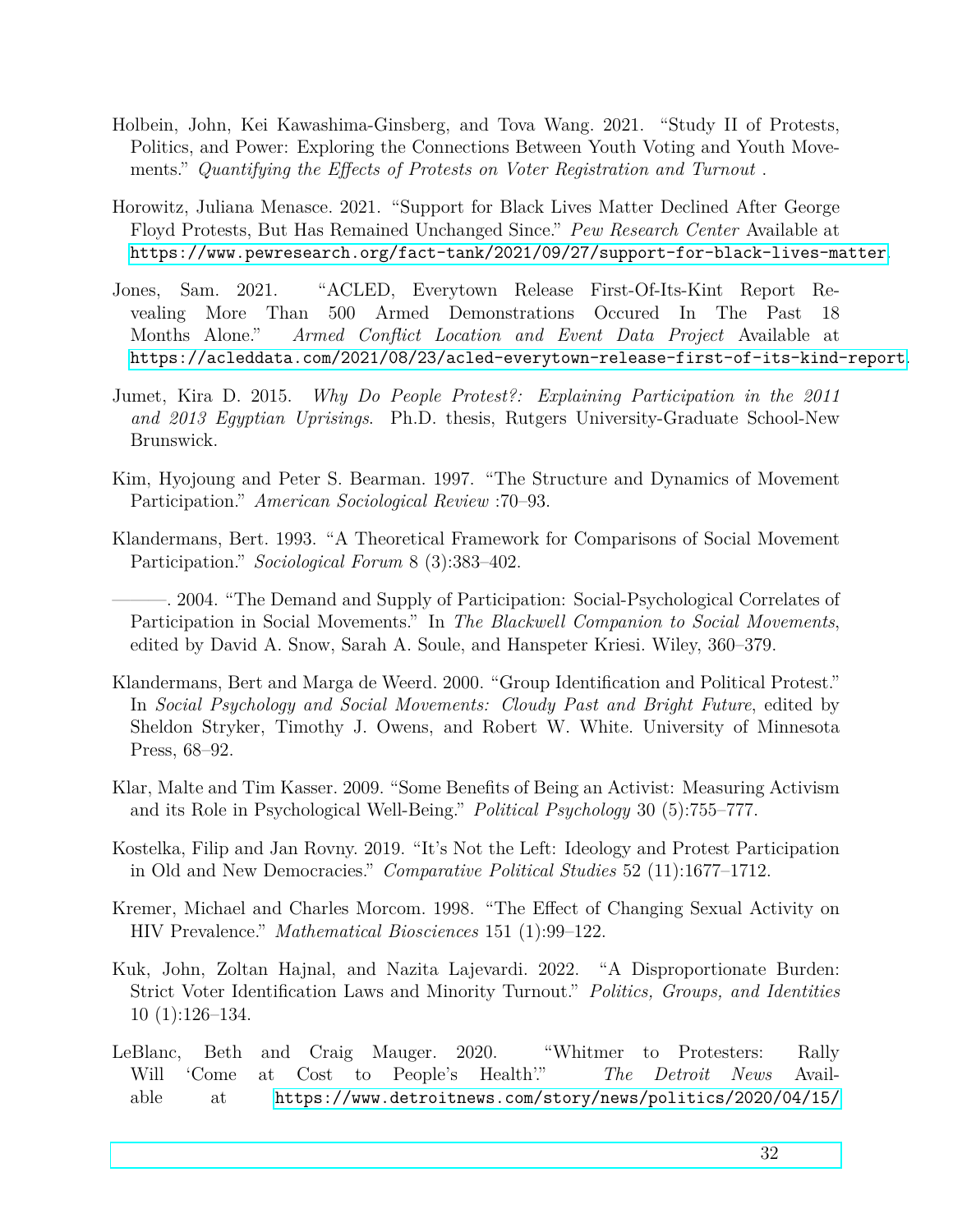[stay-home-protest-michigan-capitol-opposition-whitmer-order-coronavirus/](https://www.detroitnews.com/story/news/politics/2020/04/15/stay-home-protest-michigan-capitol-opposition-whitmer-order-coronavirus/2989230001/) [2989230001/](https://www.detroitnews.com/story/news/politics/2020/04/15/stay-home-protest-michigan-capitol-opposition-whitmer-order-coronavirus/2989230001/).

<span id="page-33-3"></span>Leighley, Jan E. and Jonathan Nagler. 2007. "Unions, Voter Turnout, and Class Bias in the U.S. Electorate, 1964–2004." *The Journal of Politics* 69 (2):430–441.

<span id="page-33-2"></span>———. 2014. *Who Votes Now? Demographics, Issues, Inequality, and Turnout in the United States*. Princeton, New Jersey: Princeton University Press.

- <span id="page-33-1"></span>Lewis-Beck, Michael S., Helmut Norpoth, William Jacoby, and Herbert F. Weisberg. 2008. *The American Voter Revisited*. Ann Arbor: University of Michigan Press.
- <span id="page-33-11"></span>Martin, Gregory J. and Ali Yurukoglu. 2017. "Bias in Cable News: Persuasion and Polarization." *American Economic Review* 107 (9):2565–2599.
- <span id="page-33-5"></span>Matsueda, Ross L., Blaine G. Robbins, and Steven J. Pfaff. 2020. "Under What Conditions Are Students Willing to Protest? Selective Incentives, Production Functions, and Grievances." Working paper, University of Washington.
- <span id="page-33-9"></span>Mauger, Craig. 2020. "Protesters, Some Armed, Enter Michigan Capitol in Rally Against Covid-19 Limits." *The Detroit News* Available at [https://www.detroitnews.com/story/news/local/michigan/2020/04/30/](https://www.detroitnews.com/story/news/local/michigan/2020/04/30/protesters-gathering-outside-capitol-amid-covid-19-restrictions/3054911001/) [protesters-gathering-outside-capitol-amid-covid-19-restrictions/](https://www.detroitnews.com/story/news/local/michigan/2020/04/30/protesters-gathering-outside-capitol-amid-covid-19-restrictions/3054911001/) [3054911001/](https://www.detroitnews.com/story/news/local/michigan/2020/04/30/protesters-gathering-outside-capitol-amid-covid-19-restrictions/3054911001/).
- <span id="page-33-6"></span>McAdam, Doug. 1986. "Recruitment to High-Risk Activism: The Case of Freedom Summer." *American Journal of Sociology* 92 (1):64–90.
- <span id="page-33-7"></span>McAdam, Douglas. 2020. "We've Never Seen Protests Like These Before." *Jacobin* Available at [https://jacobinmag.com/2020/06/](https://jacobinmag.com/2020/06/george-floyd-protests-black-lives-matter-riots-demonstrations) [george-floyd-protests-black-lives-matter-riots-demonstrations](https://jacobinmag.com/2020/06/george-floyd-protests-black-lives-matter-riots-demonstrations).
- <span id="page-33-8"></span>McCabe, Riley and Samuel Brannen. 2021. "Global Political Protests and the Future of Democracy." *Center for Strategic & International Studies* Available at [https://www.](https://www.csis.org/analysis/global-political-protests-and-future-democracy) [csis.org/analysis/global-political-protests-and-future-democracy](https://www.csis.org/analysis/global-political-protests-and-future-democracy).
- <span id="page-33-4"></span>McClendon, Gwyneth H. 2014. "Social Esteem and Participation in Contentious Politics: A Field Experiment at an LGBT Pride Rally." *American Journal of Political Science* 58 (2):279–290.
- <span id="page-33-10"></span>McQuarrie, Kylie. 2020. "The Average Salary of Essential Workers in 2020." *Business.org* Available at [https://www.business.org/finance/accounting/](https://www.business.org/finance/accounting/average-salary-of-essential-workers/) [average-salary-of-essential-workers/](https://www.business.org/finance/accounting/average-salary-of-essential-workers/).
- <span id="page-33-0"></span>Media Matters. 2020. "Brian Kilmeade Likens Protesters in the Streets to Al Qaeda." *Media Matters* Available at [https://www.mediamatters.org/black-lives-matter/](https://www.mediamatters.org/black-lives-matter/brian-kilmeade-likens-protesters-streets-al-qaeda) [brian-kilmeade-likens-protesters-streets-al-qaeda](https://www.mediamatters.org/black-lives-matter/brian-kilmeade-likens-protesters-streets-al-qaeda).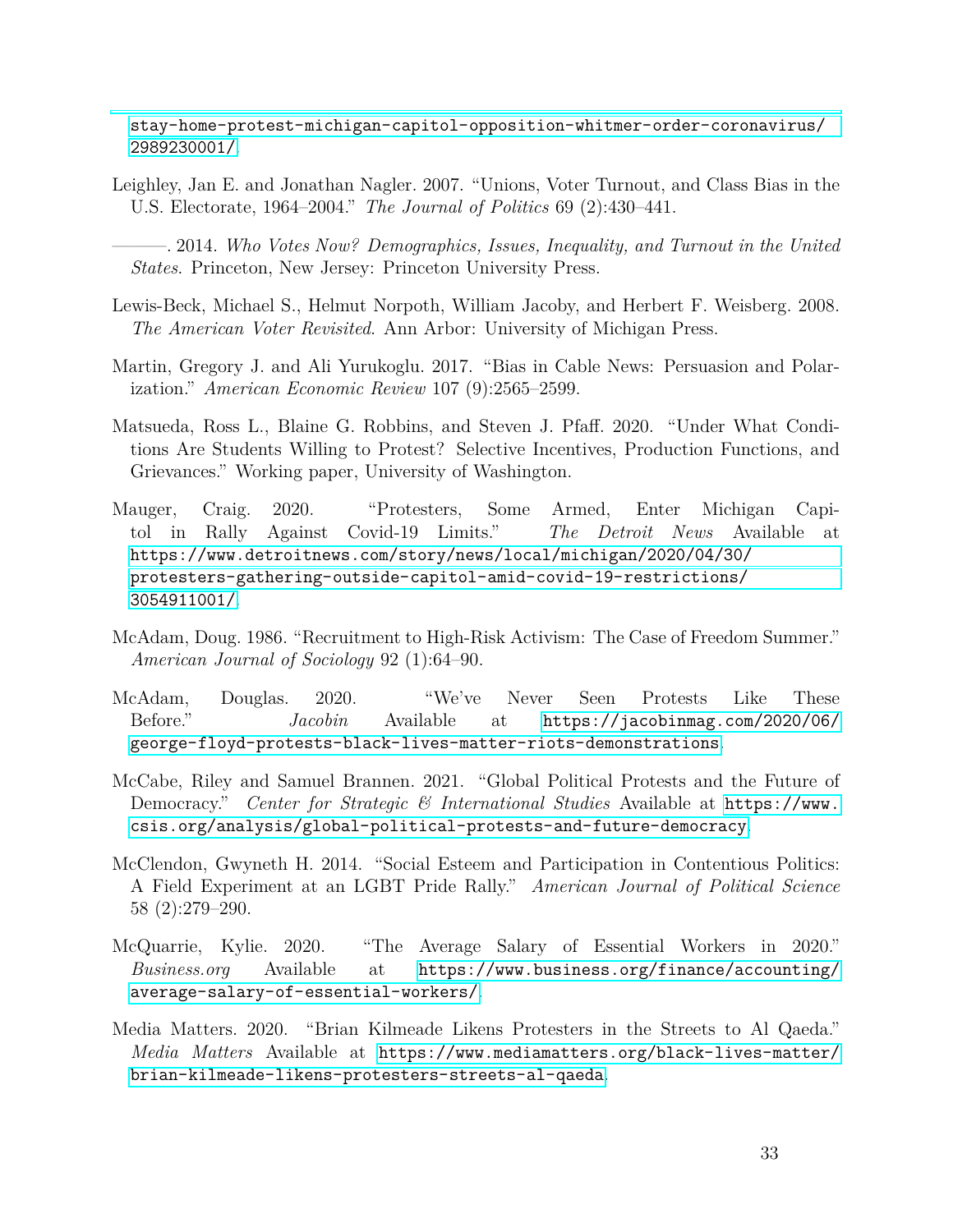- <span id="page-34-12"></span>Metzl, Jonathan M. 2019. *Dying of Whiteness: How the Politics of Racial Resentment is Killing America's Heartland*. New York: Hachette Book Group.
- <span id="page-34-8"></span>Meyer, David S. and Sidney G. Tarrow, editors. 2018. *The Resistance: The Dawn of the Anti-Trump Opposition Movement*. Oxford University Press.
- <span id="page-34-4"></span>Oegema, Dirk and Bert Klandermans. 1994. "Why Social Movement Sympathizers Don't Participate: Erosion and Nonconversion of Support." *American Sociological Review* :703– 722.
- <span id="page-34-7"></span>Ong, Lynette H. and Donglin Han. 2019. "What Drives People to Protest in an Authoritarian Country? Resources and Rewards vs Risks of Protests in Urban and Rural China." *Political Studies* 67 (1):224–248.
- <span id="page-34-10"></span>Papageorge, Nicholas W., Matthew V. Zahn, Michèle Belot, Eline van den Broek-Altenburg, Syngjoo Choi, Julian C. Jamison, and Egon Tripodi. 2021. "Socio-Demographic Factors Associated with Self-Protecting Behavior during the Covid-19 Pandemic." *Journal of Population Economics* 34:691–738.
- <span id="page-34-11"></span>Parker, Kim and Kiley Hurst. 2021. "Growing Share of Americans Say They Want More Spending on Police in Their Area." *Pew Research Center* Available at [https://www.pewresearch.org/fact-tank/2021/10/26/](https://www.pewresearch.org/fact-tank/2021/10/26/growing-share-of-americans-say-they-want-more-spending-on-police-in-their-area/) [growing-share-of-americans-say-they-want-more-spending-on-police-in-their-area/](https://www.pewresearch.org/fact-tank/2021/10/26/growing-share-of-americans-say-they-want-more-spending-on-police-in-their-area/).
- <span id="page-34-5"></span>Passarelli, Francesco and Guido Tabellini. 2017. "Emotions and Political Unrest." *Journal of Political Economy* 125 (3):903–946.
- <span id="page-34-1"></span>Peoples-Wagner, Lindsay and Morgan Jerkins. 2022. "10 Years Since Trayvon: The Story of the First Decade of Black Lives Matter." *New York Magazine* Available at [https://nymag.com/article/black-lives-matter-2022.html?msclkid=](https://nymag.com/article/black-lives-matter-2022.html?msclkid=7e071922a9f411ecb4902f8357d1d7f8) [7e071922a9f411ecb4902f8357d1d7f8](https://nymag.com/article/black-lives-matter-2022.html?msclkid=7e071922a9f411ecb4902f8357d1d7f8).
- <span id="page-34-6"></span>Petrie, Michelle. 2004. "A Research Note on the Determinants of Protest Participation: Examining Socialization and Biographical Availability." *Sociological Spectrum* 24 (5):553– 574.
- <span id="page-34-0"></span>Putnam, Robert. 1997. "Democracy in America at Century's End." *Democracy's Victory and Crisis* :27–70.
- <span id="page-34-2"></span>Reynolds-Stenson, Heidi. 2018. "Protesting the Police: Anti-Police Brutality Claims as a Predictor of Police Repression of Protest." *Social Movement Studies* 17 (1):48–63.
- <span id="page-34-9"></span>Roll, Stephen, Sam Bufe, Yung Chun, and Michal Grinstein-Weiss. 2021. "The Socioeconomic Impacts of COVID-19 Study: Survey Methodology Report." *Social Policy Institute Research* 47.
- <span id="page-34-3"></span>Rosenstone, Steven J. and John Mark Hansen. 1993. *Mobilization, Participation, and Democracy in America*. New York: Longman Publishing Group.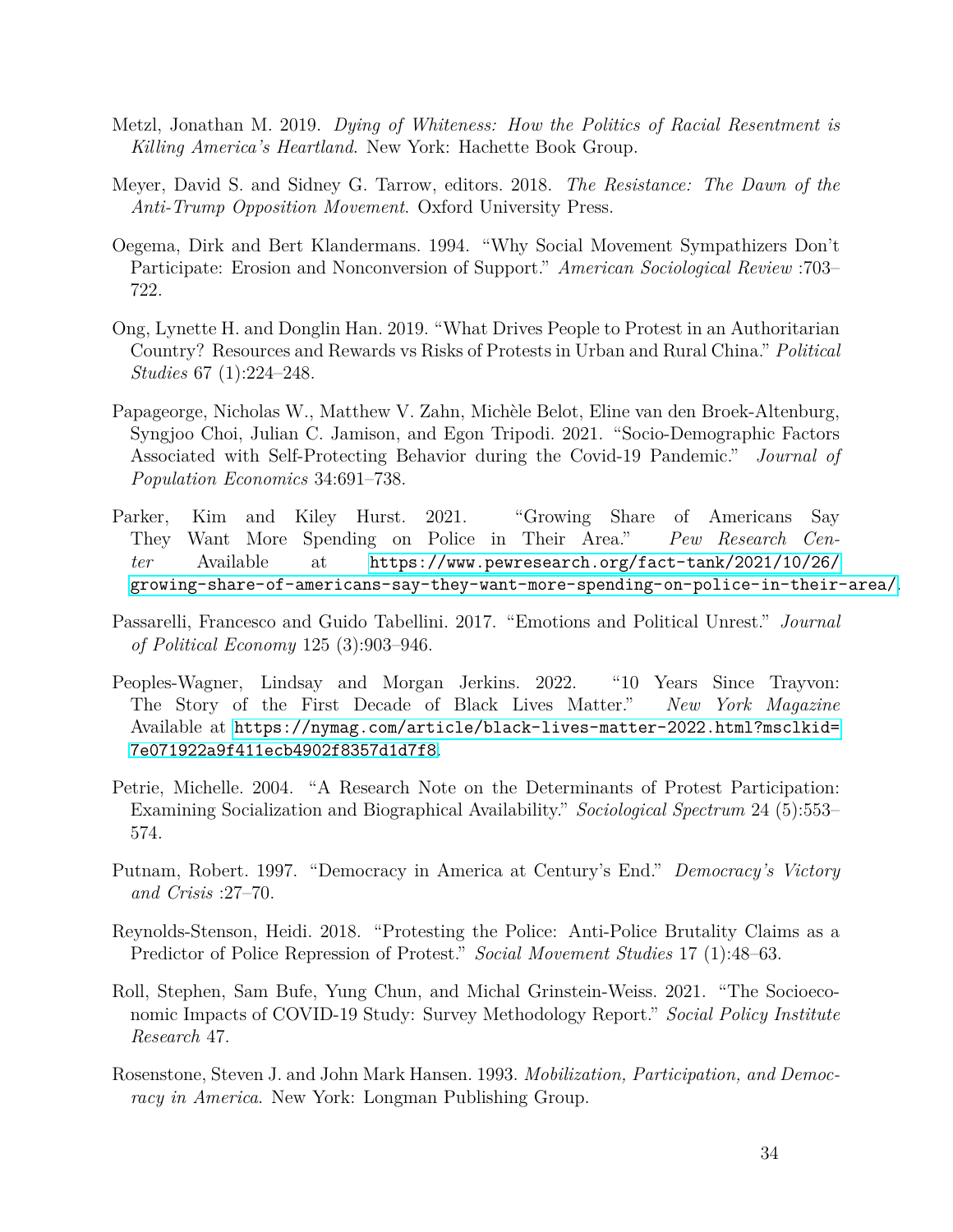- <span id="page-35-6"></span>Samuels, Alex. 2021. "How Views On Black Lives Matter Have Changed — And Why That Makes Police Reform So Hard." *FiveThirtyEight* Available at [https://fivethirtyeight.com/features/how-views-on-black-lives-matter-have-changed](https://fivethirtyeight.com/features/how-views-on-black-lives-matter-have-changed-and-why-that-makes-police-reform-so-hard/).
- <span id="page-35-11"></span>Saunders, Clare, Maria Grasso, Cristiana Olcese, Emily Rainsford, and Christopher Rootes. 2012. "Explaining Differential Protest Participation: Novices, Returners, Repeaters, and Stalwarts." *Mobilization: An International Quarterly* 17 (3):263–280.
- <span id="page-35-10"></span>Schussman, Alan and Sarah A. Soule. 2005. "Process and Protest: Accounting for Individual Protest Participation." *Social Forces* 84 (2):1083–1108.
- <span id="page-35-12"></span>Sherkat, Darren E. and T. Jean Blocker. 1994. "The Political Development of Sixties' Activists: Identifying the Influence of Class, Gender, and Socialization on Protest Participation." *Social Forces* 72 (3):821–842.
- <span id="page-35-2"></span>Siff, Sarah Brady. 2016. "Policing the Police: A Civil Rights Story." *Origins: Currents Events in Historical Perspective* Available at [https://origins.osu.edu/article/](https://origins.osu.edu/article/policing-police-civil-rights-story) [policing-police-civil-rights-story](https://origins.osu.edu/article/policing-police-civil-rights-story).
- <span id="page-35-7"></span>Snow, David A., E. Burke Rochford Jr., Steven K. Worden, and Robert D. Benford. 1986. "Frame Alignment Processes, Micromobilization, and Movement Participation." *American Sociological Review* :464–481.
- <span id="page-35-3"></span>Streeter, Shea. 2019. "Lethal Force in Black and White: Assessing Racial Disparities in the Circumstances of Police Killings." *The Journal of Politics* 81 (3):1124–1132.

- <span id="page-35-0"></span>Tarrow, Sidney G. 1989. *Democracy and Disorder: Protest and Politics in Italy, 1965–1975*. Clarendon Press.
- <span id="page-35-1"></span>Taylor, Keeanga-Yamhatta. 2017. *From Black Lives Matter to Black Liberation*. Chicago: Haymarket.
- <span id="page-35-13"></span>*The New York Times*. 2021. "Coronavirus (Covid-19) Data in the United States." *The New York Times* Accessed May 11, 2021. Available at [https://github.com/nytimes/](https://github.com/nytimes/covid-19-data) [covid-19-data](https://github.com/nytimes/covid-19-data).
- <span id="page-35-5"></span>Timm, Jane C. 2021. "Voter Registration Surged During BLM Protests, Study Finds." *NBC News* Available at [https://www.nbcnews.com/politics/elections/](https://www.nbcnews.com/politics/elections/voter-registration-surged-during-blm-protests-study-finds-n1236331) [voter-registration-surged-during-blm-protests-study-finds-n1236331](https://www.nbcnews.com/politics/elections/voter-registration-surged-during-blm-protests-study-finds-n1236331).
- <span id="page-35-9"></span>Tormos, Fernando. 2017. "Intersectional Solidarity." *Politics, Groups, and Identities* 5 (4):707–720.
- <span id="page-35-8"></span>Walgrave, Stefaan, Jeroen Van Laer, Joris Verhulst, and Ruud Wouters. 2011. "Why Do People Protest? Comparing Demonstrators' Motives Across Issues and Nations." Working Paper M2P, Universiteit Antwerpen.

<span id="page-35-4"></span><sup>–. 2022. &</sup>quot;The Racial Protest Gap: The Acceptability of Police Killings Among White Americans." Working paper, University of Michigan.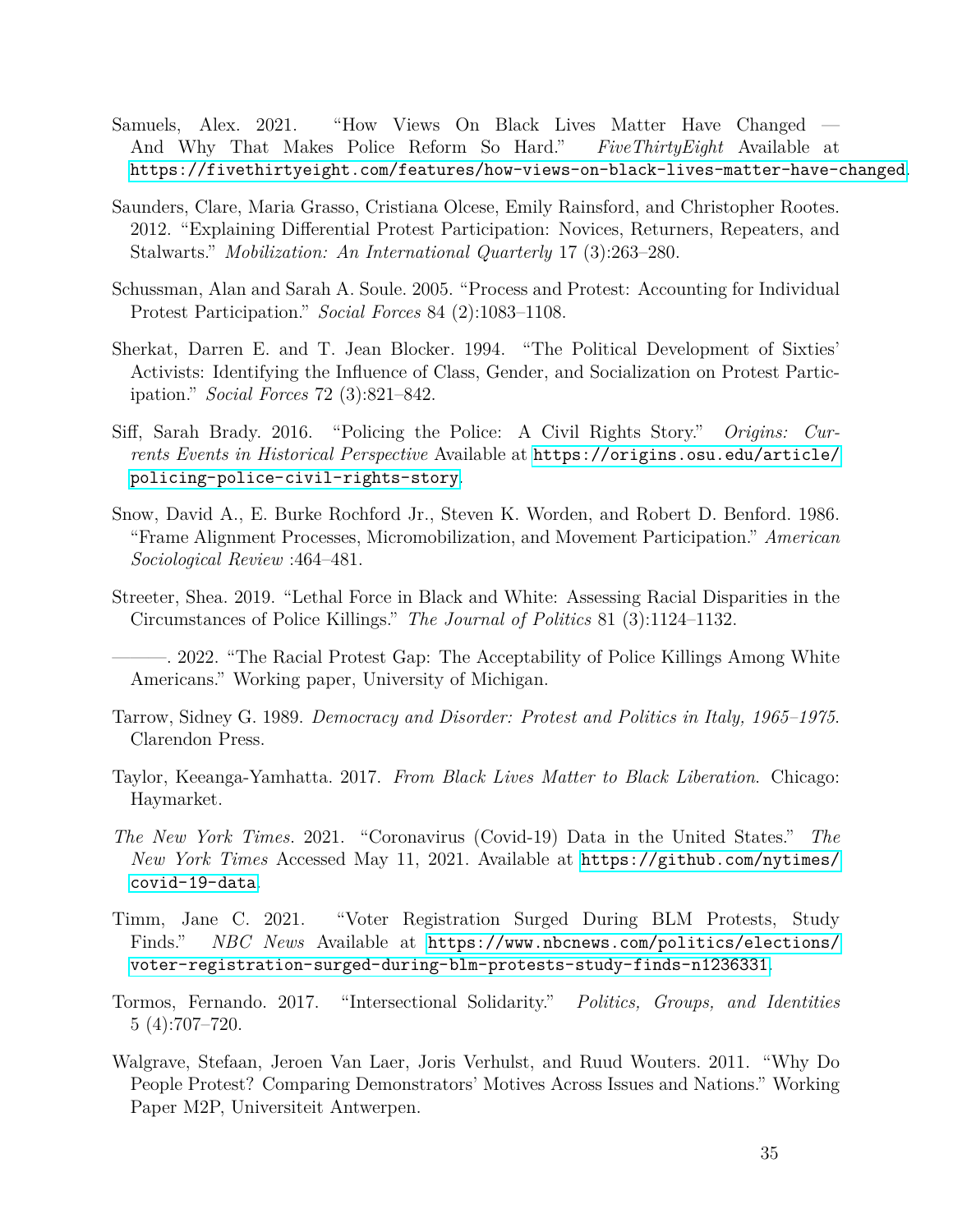- <span id="page-36-5"></span>Wang, Dan J., Alessandro Piazza, and Sarah A. Soule. 2018. "Boundary-Spanning in Social Movements: Antecedents and Outcomes." *Annual Review of Sociology* 44:167–187.
- <span id="page-36-3"></span>Wang, Dan J. and Sarah A. Soule. 2012. "Social Movement Organizational Collaboration: Networks of Learning and the Diffusion of Protest Tactics, 1960–1995." *American Journal of Sociology* 117 (6):1674–1722.
- <span id="page-36-4"></span>———. 2016. "Tactical Innovation in Social Movements: The Effects of Peripheral and Multi-Issue Protest." *American Sociological Review* 81 (3):517–548.
- <span id="page-36-0"></span>Waxman, Olivia B. 2020. "What Martin Luther King Jr. Said at the March on Washington About Police Brutality." *Time* Available at [https://time.com/5882308/](https://time.com/5882308/march-on-washington-police-brutality/) [march-on-washington-police-brutality/](https://time.com/5882308/march-on-washington-police-brutality/).
- <span id="page-36-1"></span>Yglesias, Matthew. 2017. "The Big Lesson of Trump's First Two Weeks: Resistance Works." *Vox* Available at [https://www.vox.com/policy-and-politics/2017/2/6/14473482/](https://www.vox.com/policy-and-politics/2017/2/6/14473482/resistance-works-anti-trump-protests) [resistance-works-anti-trump-protests](https://www.vox.com/policy-and-politics/2017/2/6/14473482/resistance-works-anti-trump-protests).
- <span id="page-36-2"></span>———. 2019. "The Demobilization of the Resistance is a Danagerous Mistake." *Vox* Available at [https://www.vox.com/2019/3/19/18269118/](https://www.vox.com/2019/3/19/18269118/resistance-demobilization-pelosi-democrats) [resistance-demobilization-pelosi-democrats](https://www.vox.com/2019/3/19/18269118/resistance-demobilization-pelosi-democrats).
- <span id="page-36-6"></span>Zepeda-Millán, Chris. 2016. "Weapons of the (Not So) Weak: Immigrant Mass Mobilization in the US South." *Critical Sociology* 42 (2):269–287.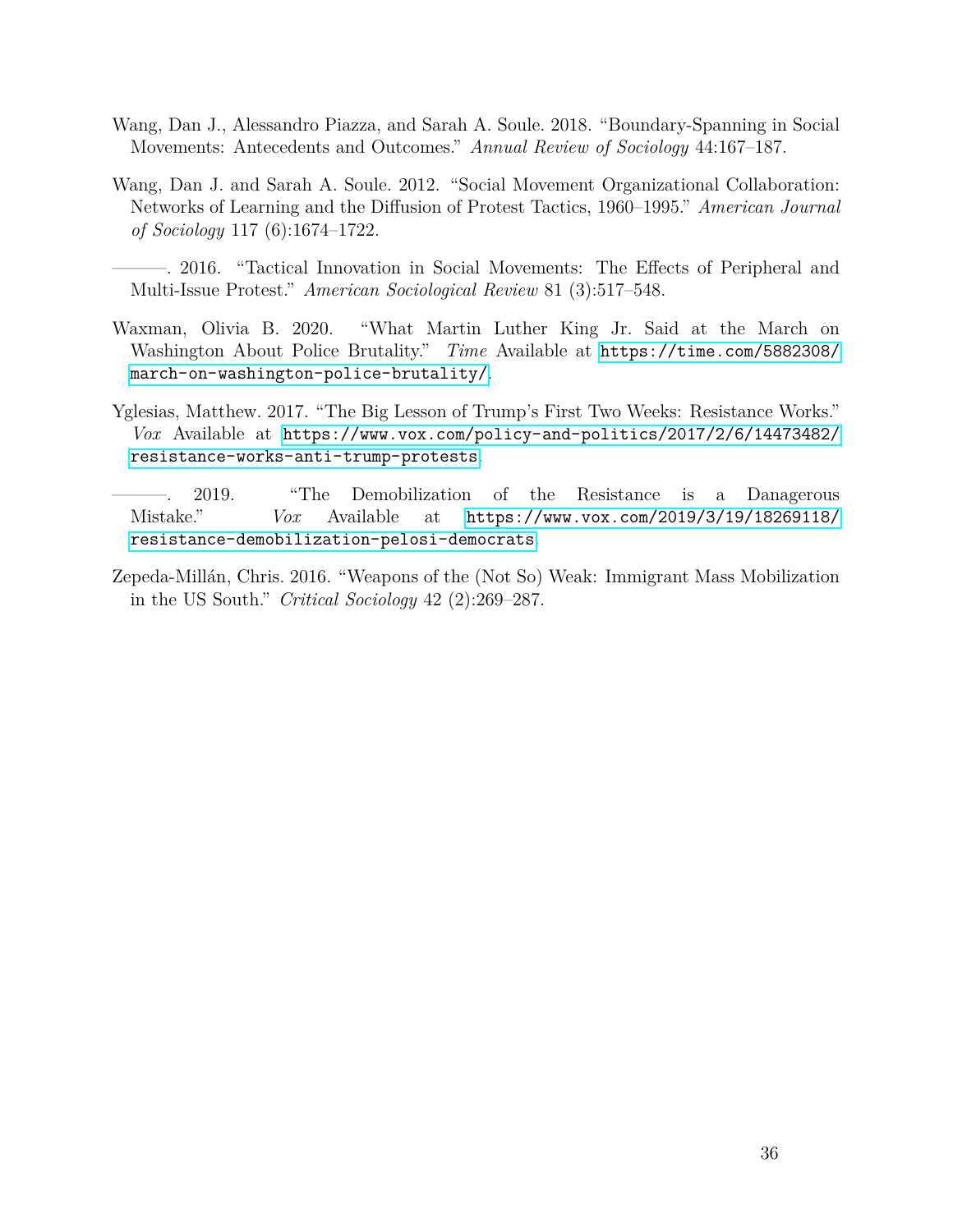# <span id="page-37-0"></span>**6 Tables and Figures**

|                               | Overall | Repeats | None   | <b>BLM</b> | Reopen |
|-------------------------------|---------|---------|--------|------------|--------|
| Demographics                  |         |         |        |            |        |
| Age                           | 48.31   | 53.09   | 50.28  | 34.70      | 33.94  |
| Median Income $(\$)$          | 68,000  | 75,000  | 70,000 | 50,000     | 45,000 |
| <b>Black</b>                  | 0.13    | 0.11    | 0.12   | 0.15       | 0.16   |
| Female                        | 0.47    | 0.44    | 0.47   | 0.51       | 0.40   |
| Child $< 18$                  | 0.26    | 0.20    | 0.22   | 0.55       | 0.66   |
| College Degree or Higher      | 0.57    | 0.62    | 0.57   | 0.59       | 0.57   |
| Northeast                     | 0.20    | 0.20    | 0.20   | 0.21       | 0.18   |
| Midwest                       | 0.20    | 0.20    | 0.21   | 0.17       | 0.16   |
| South                         | 0.39    | 0.36    | 0.39   | 0.43       | 0.43   |
| West                          | 0.21    | 0.23    | 0.21   | 0.19       | 0.22   |
| <b>Work Arrangements</b>      |         |         |        |            |        |
| Still Working                 | 0.40    | 0.34    | 0.35   | 0.73       | 0.84   |
| Stopped Working               | 0.03    | 0.02    | 0.03   | 0.04       | 0.02   |
| Began Tele-Working            | 0.19    | 0.21    | 0.21   | 0.10       | 0.04   |
| Not Obs. Working              | 0.38    | 0.43    | 0.41   | 0.13       | 0.10   |
| Partisan Identity and Beliefs |         |         |        |            |        |
| Support BLM Protest           | 0.54    | 0.51    | 0.51   | 0.81       | 0.68   |
| Cantril Ladder (Now)          | 6.74    | 6.90    | 6.70   | 7.19       | 7.47   |
| Republican                    | 0.35    | 0.35    | 0.35   | 0.33       | 0.52   |
| Democrat                      | 0.49    | 0.49    | 0.49   | 0.53       | 0.36   |
| Independent                   | 0.16    | 0.16    | 0.16   | 0.13       | 0.12   |
| <b>COVID</b>                  |         |         |        |            |        |
| <b>COVID</b> Fear             | 0.62    | 0.62    | 0.61   | 0.71       | 0.70   |
| Belief COVID Inf.             | 0.34    | 0.31    | 0.31   | 0.58       | 0.65   |
| Belief COVID Death            | 0.30    | 0.29    | 0.27   | 0.54       | 0.65   |
| Observations                  | 3,526   | 1,874   | 3,069  | 294        | 228    |

**Table 1:** Variable Means for Different Protesting Groups

*Notes:* This table reports the mean value of different variables for members of the Wave 2 survey sample. The means are broken out for different groups: the Wave 2 analytic sample, those who appeared in the Wave 2 analytic sample and Wave 3 (Repeats), those who attended no protests (None), those who attended a BLM protest (BLM), and those who attended a Reopening protest (Reopen). The sum of non-protester and protester observations do not match the overall sample because some protesters attended both BLM and Reopening protests.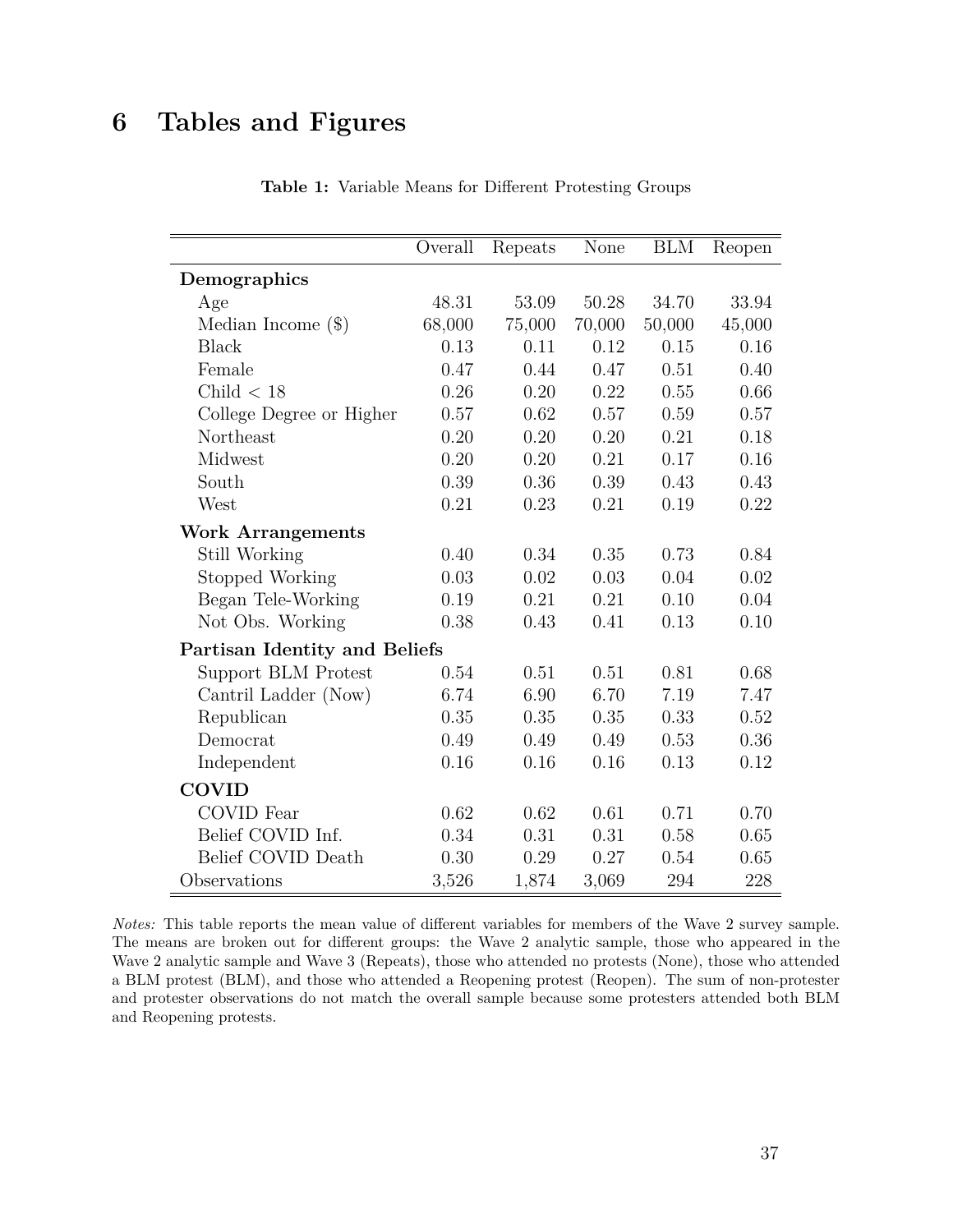<span id="page-38-0"></span>

|                                   | N     | Share |
|-----------------------------------|-------|-------|
|                                   |       |       |
| Any Protest                       | 646   | 0.13  |
| Reopening Protest                 | 296   | 0.06  |
| <b>BLM</b> Protest                | 382   | 0.08  |
| <b>Protest Previously</b>         | 380   | 0.08  |
| Reopening Protest Only            | 115   | 0.02  |
| <b>BLM</b> Protest Only           | 201   | 0.04  |
| <b>BLM</b> and Reopening Protests | 181   | 0.04  |
| Total                             | 4,940 |       |

**Table 2:** Sample Protest Attendance Shares

*Notes:* This table lists the shares of respondents from the Wave 2 sample who engaged in different types of protest activities. Shares are reported as a percentage of the total number of observations.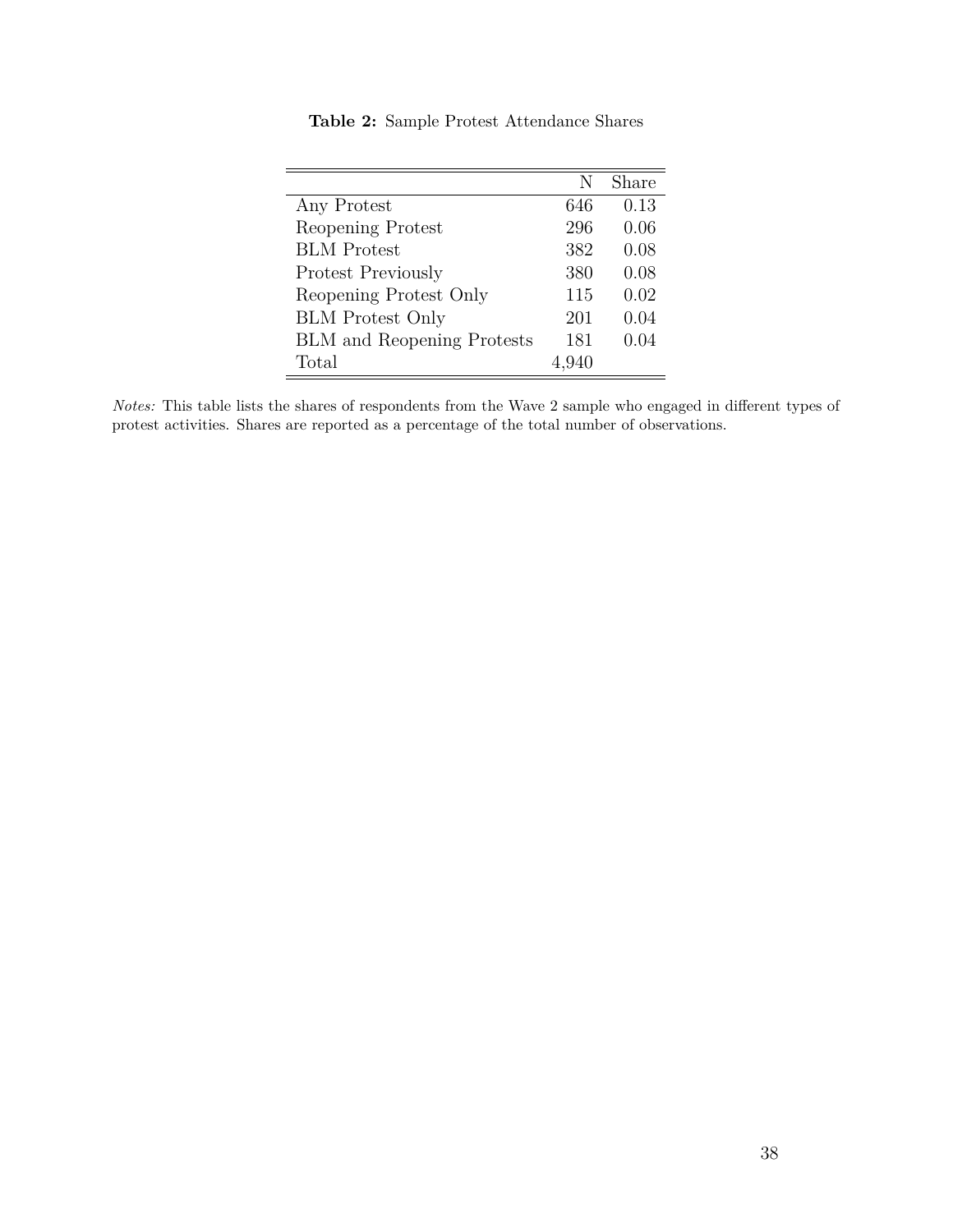|                          | (1)     | (2)        |
|--------------------------|---------|------------|
| Attend Any Protest       | $-0.01$ | $0.05**$   |
|                          | (0.02)  | (0.02)     |
| Demographics             |         |            |
| Less than 40             |         | $-0.09***$ |
|                          |         | (0.02)     |
| Low Income               |         | $-0.10***$ |
|                          |         | (0.01)     |
| Child Under 18           |         | $-0.04**$  |
|                          |         | (0.02)     |
| <b>Work Arrangements</b> |         |            |
| Stopped Working          |         | $-0.13*$   |
|                          |         | (0.08)     |
| Began Tele-Working       |         | $0.03*$    |
|                          |         | (0.02)     |
| Not Observed Working     |         | 0.02       |
|                          |         | (0.02)     |
| Observations             | 2,487   | 2,472      |
| $R^2$                    | 0.000   | 0.056      |

<span id="page-39-0"></span>**Table 3:** Factors Associated with Participation in the 2020 Presidential Election

*Notes*: This table reports estimates from regressions of whether an individual voted in the 2020 presidential election. The sample is composed of Wave 2 respondents that were also present in Wave 3. Wave 2 of the data contains information about protest attendance and Wave 3 tracks participation in the 2020 election. Column (1) examines whether the respondent participated in any protest and column (2) adds in baseline specification controls. \* (p<0.1), \*\* (p<0.05), \*\*\* (p<0.01). Heteroskedastic standard errors in parentheses.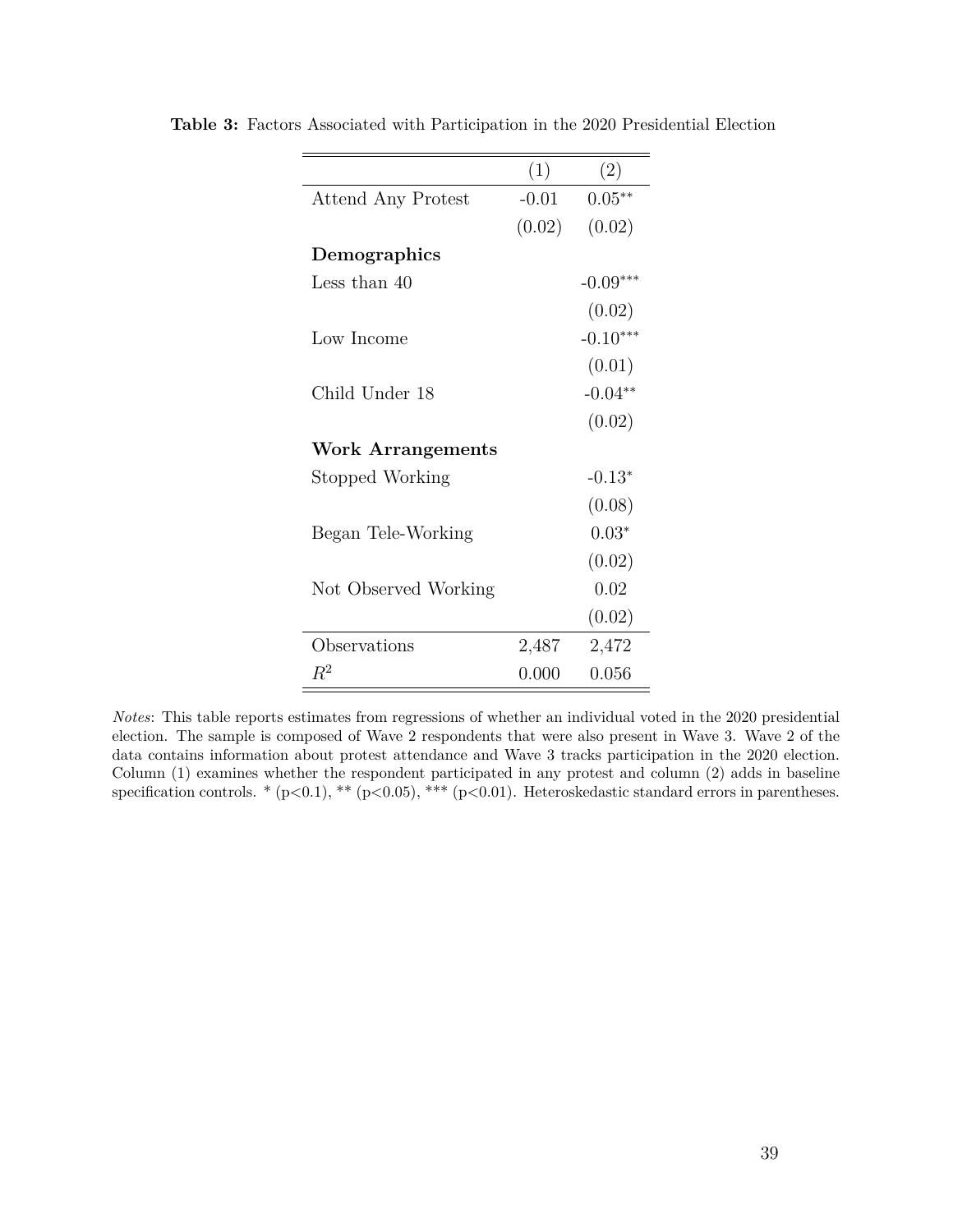|                          | (1)       | (2)        | (3)        |
|--------------------------|-----------|------------|------------|
|                          | Any       | <b>BLM</b> | Reopen     |
| Demographics             |           |            |            |
| Less than $40$           | $0.14***$ | $0.09***$  | $0.08***$  |
|                          | (0.01)    | (0.01)     | (0.01)     |
| Low Income               | $0.05***$ | $0.03***$  | $0.05***$  |
|                          | (0.01)    | (0.01)     | (0.01)     |
| Child Under 18           | $0.09***$ | $0.06***$  | $0.07***$  |
|                          | (0.01)    | (0.01)     | (0.01)     |
| <b>Black</b>             | $-0.01$   | $-0.02$    | $0.02*$    |
|                          | (0.02)    | (0.02)     | (0.01)     |
| Female                   | $-0.02**$ | $-0.00$    | $-0.03***$ |
|                          | (0.01)    | (0.01)     | (0.01)     |
| College Degree or Higher | 0.00      | 0.01       | 0.01       |
|                          | (0.01)    | (0.01)     | (0.01)     |
| Midwest                  | $-0.03$   | $-0.01$    | 0.00       |
|                          | (0.02)    | (0.01)     | (0.01)     |
| South                    | 0.00      | 0.01       | $0.03**$   |
|                          | (0.02)    | (0.01)     | (0.01)     |
| West                     | $-0.00$   | 0.01       | $0.04***$  |
|                          | (0.02)    | (0.02)     | (0.01)     |
|                          |           |            |            |

<span id="page-40-0"></span>**Table 4:** Individual and Community Factors Associated with Protest Attendance

*Notes*: This table reports estimates from regressions of whether an individual engages in different protesting behaviors. Attending a protest is measured as a binary (i.e., yes or no). Column (1) examines whether an individual attended any protest, column (2) whether an individual attended a BLM protest, and column (3) whether an individual attended a Reopening protest. Young is defined as less than 40 years old. Low income is defined as an income in the bottom two quintiles of the income distribution. Police shootings are measured in an individual's home county from January 2018 to September 2020. \* (p*<*0.1), \*\* (p*<*0.05), \*\*\* (p*<*0.01). Heteroskedastic standard errors in parentheses. *This table continues onto the next page.*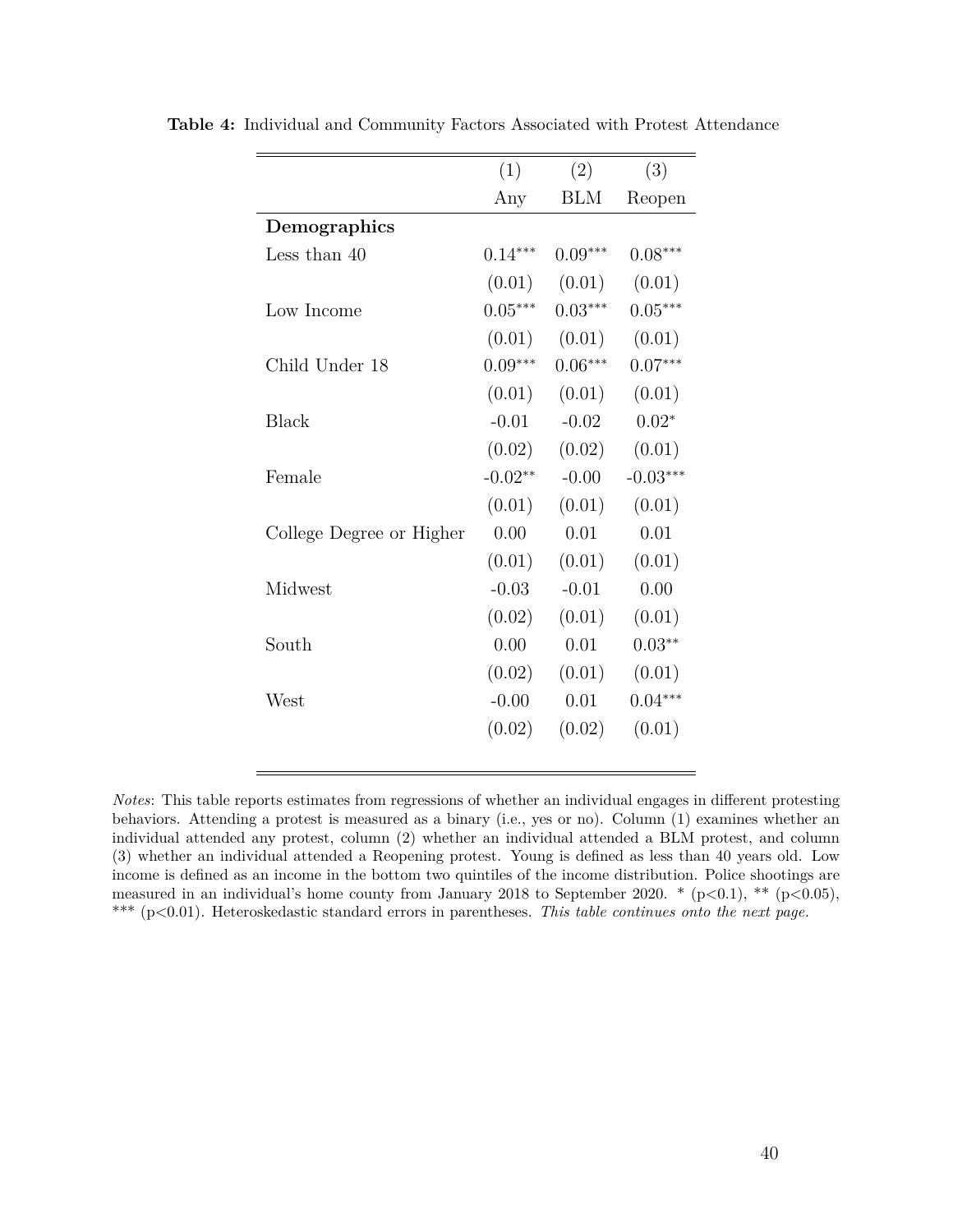|                               | (1)        | (2)        | (3)        |
|-------------------------------|------------|------------|------------|
|                               | Any        | <b>BLM</b> | Reopen     |
| <b>Work Arrangements</b>      |            |            |            |
| Stopped Working               | $-0.04$    | $-0.01$    | $-0.05**$  |
|                               | (0.03)     | (0.03)     | (0.02)     |
| Began Tele-Working            | $-0.09***$ | $-0.07***$ | $-0.07***$ |
|                               | (0.01)     | (0.01)     | (0.01)     |
| Not Observed Working          | $-0.08***$ | $-0.06***$ | $-0.05***$ |
|                               | (0.01)     | (0.01)     | (0.01)     |
| Partisan Identity and Beliefs |            |            |            |
| Cantril Ladder (Now)          | $0.02***$  | $0.02***$  | $0.02***$  |
|                               | (0.00)     | (0.00)     | (0.00)     |
| Republican                    | $0.08***$  | $0.04***$  | $0.06***$  |
|                               | (0.02)     | (0.01)     | (0.01)     |
| Democrat                      | $-0.00$    | $-0.00$    | $-0.00$    |
|                               | (0.02)     | (0.01)     | (0.01)     |
| Protests                      |            |            |            |
| Support BLM Protests          | $0.08***$  | $0.09***$  |            |
|                               | (0.01)     | (0.01)     |            |
| N BLM Protests (100s)         | $0.06***$  | $0.03**$   |            |
|                               | (0.02)     | (0.01)     |            |
| N Reopening Protests (100s)   | $-0.08$    |            | $0.19***$  |
|                               | (0.11)     |            | (0.07)     |
|                               |            |            |            |

**Table 4:** Individual and Community Factors Associated with Protest Attendance (continued)

*Notes*: This table reports estimates from regressions of whether an individual engages in different protesting behaviors. Attending a protest is measured as a binary (i.e., yes or no). Column (1) examines whether an individual attended any protest, column (2) whether an individual attended a BLM protest, and column (3) whether an individual attended a Reopening protest. Young is defined as less than 40 years old. Low income is defined as an income in the bottom two quintiles of the income distribution. Police shootings are measured in an individual's home county from January 2018 to September 2020. \* (p*<*0.1), \*\* (p*<*0.05), \*\*\* (p*<*0.01). Heteroskedastic standard errors in parentheses. *This table continues onto the next page.*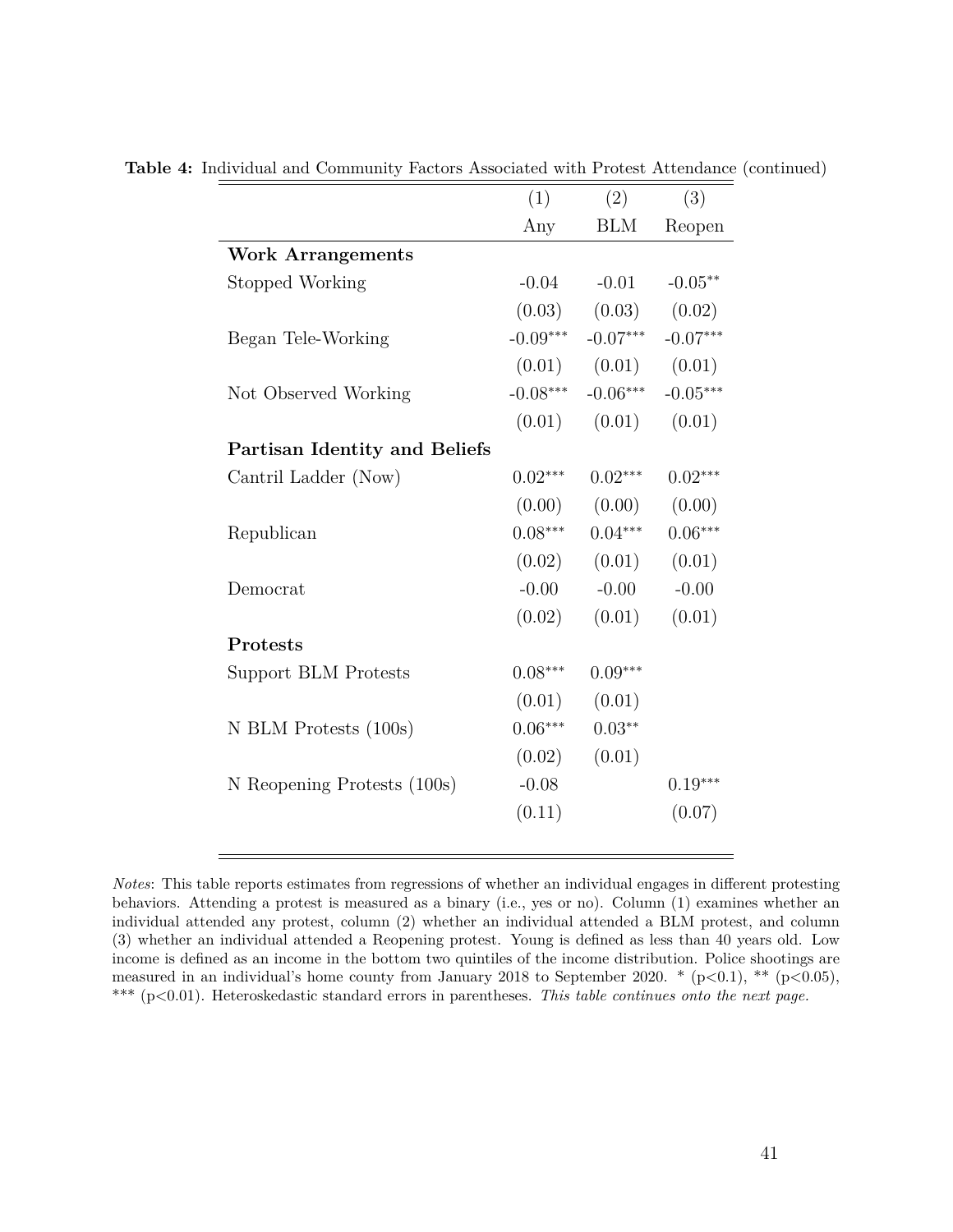|                              | (1)       | (2)       | (3)       |
|------------------------------|-----------|-----------|-----------|
|                              | Any       | BLM       | Reopen    |
| <b>COVID</b>                 |           |           |           |
| Belief COVID Inf. $(\%)$     | $0.26***$ | $0.19***$ | $0.20***$ |
|                              | (0.02)    | (0.02)    | (0.02)    |
| Total Cases $(100,000s)$     | $-0.05$   | 0.01      | $-0.03$   |
|                              | (0.08)    | (0.07)    | (0.05)    |
| Avg New Cases $(100s)$       | 0.00      | $-0.00$   | $-0.01$   |
|                              | (0.01)    | (0.01)    | (0.00)    |
| Avg New Deaths (100s)        | 0.21      | 0.07      | $0.40*$   |
|                              | (0.34)    | (0.28)    | (0.22)    |
| <b>Police Violence</b>       |           |           |           |
| Police Shootings (100s)      | 0.03      | 0.02      |           |
|                              | (0.06)    | (0.05)    |           |
| <b>Political Engagement</b>  |           |           |           |
| Voter Part. Rate (2016 Pres) | $0.14*$   | $0.13**$  | $0.13***$ |
|                              | (0.07)    | (0.06)    | (0.05)    |
| Observations                 | 3,526     | 3,526     | 3,526     |
| $\,R^2$                      | 0.224     | 0.170     | 0.203     |

**Table 4:** Individual and Community Factors Associated with Protest Attendance (continued)

*Notes*: This table reports estimates from regressions of whether an individual engages in different protesting behaviors. Attending a protest is measured as a binary (i.e., yes or no). Column (1) examines whether an individual attended any protest, column (2) whether an individual attended a BLM protest, and column (3) whether an individual attended a Reopening protest. Young is defined as less than 40 years old. Low income is defined as an income in the bottom two quintiles of the income distribution. Police shootings are measured in an individual's home county from January 2018 to September 2020. \* (p*<*0.1), \*\* (p*<*0.05), \*\*\* (p*<*0.01). Heteroskedastic standard errors in parentheses.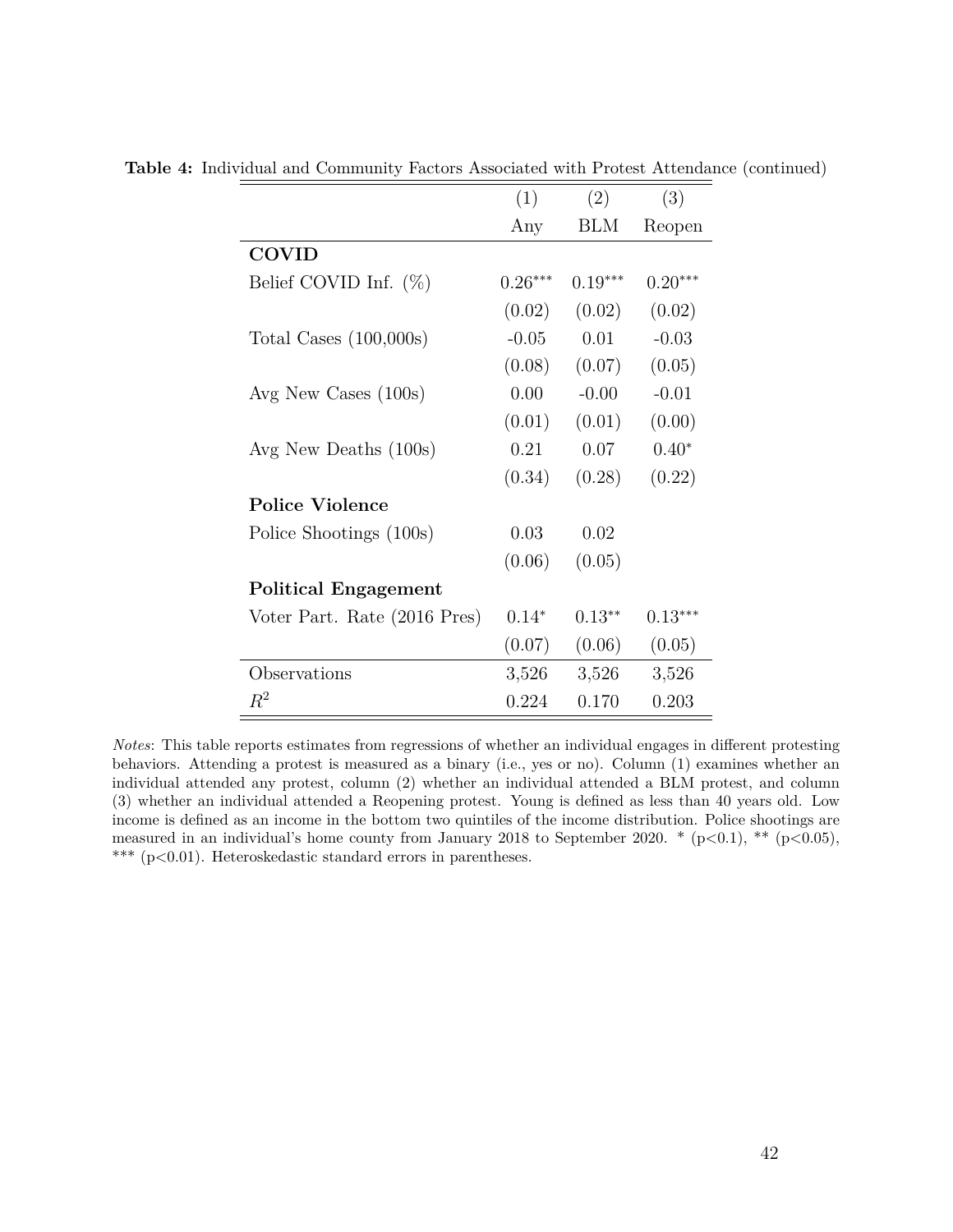|                               | Oppose    |          | Support   |        |  |
|-------------------------------|-----------|----------|-----------|--------|--|
|                               | No Attend | Attend   | No Attend | Attend |  |
| <b>Protest Attendance</b>     |           |          |           |        |  |
| Reopening Protest             | 0.03      | 0.52     | 0.03      | 0.47   |  |
| <b>BLM</b> Protest Only       | 0.00      | 0.48     | 0.00      | 0.53   |  |
| Reopening Protest Only        | 0.03      | 0.00     | 0.03      | 0.00   |  |
| Demographics                  |           |          |           |        |  |
| Less than $40$                | 0.27      | 0.83     | 0.40      | 0.69   |  |
| Low Income                    | 0.38      | 0.59     | 0.42      | 0.53   |  |
| Child $<$ 18                  | 0.24      | 0.49     | 0.24      | 0.54   |  |
| <b>Black</b>                  | 0.05      | $0.12\,$ | 0.21      | 0.16   |  |
| Female                        | 0.42      | 0.63     | 0.54      | 0.50   |  |
| College Degree or Higher      | 0.52      | 0.41     | 0.59      | 0.59   |  |
| Northeast                     | 0.18      | 0.20     | 0.20      | 0.22   |  |
| Midwest                       | 0.21      | 0.09     | 0.19      | 0.19   |  |
| South                         | 0.38      | 0.43     | 0.40      | 0.40   |  |
| West                          | 0.23      | 0.28     | 0.21      | 0.18   |  |
| <b>Work Arrangements</b>      |           |          |           |        |  |
| Still Working                 | 0.40      | 0.76     | 0.34      | 0.71   |  |
| Stopped Working               | 0.03      | 0.06     | 0.04      | 0.04   |  |
| Began Tele-Working            | 0.17      | 0.04     | 0.23      | 0.11   |  |
| Not Obs. Working              | 0.41      | 0.13     | 0.39      | 0.14   |  |
| Partisan Identity and Beliefs |           |          |           |        |  |
| Cantril Ladder (Now)          | 6.83      | 6.86     | 6.44      | 7.12   |  |
| Republican                    | 0.61      | 0.42     | 0.10      | 0.30   |  |
| Democrat                      | 0.20      | 0.36     | 0.75      | 0.59   |  |
| Independent                   | 0.18      | 0.22     | 0.14      | 0.11   |  |
| <b>COVID</b>                  |           |          |           |        |  |
| <b>COVID</b> Fear             | 0.51      | 0.65     | 0.70      | 0.70   |  |
| Belief COVID Inf.             | 0.29      | 0.61     | 0.35      | 0.56   |  |
| Belief COVID Death            | 0.25      | 0.56     | 0.32      | 0.52   |  |
| Observations                  | 1,835     | 69       | 1,911     | 289    |  |

<span id="page-43-0"></span>**Table 5:** Variable Means by Support for BLM Protests and BLM Protest Attendance

*Notes:* This table provides the means of variables broken out by support for BLM protests and whether the respondent attended a BLM protest. "Oppose" denotes a respondent who does not support BLM protests and "Support" denotes a respondent that does support BLM protests. Low income is defined as an income in the bottom two quintiles of the income distribution.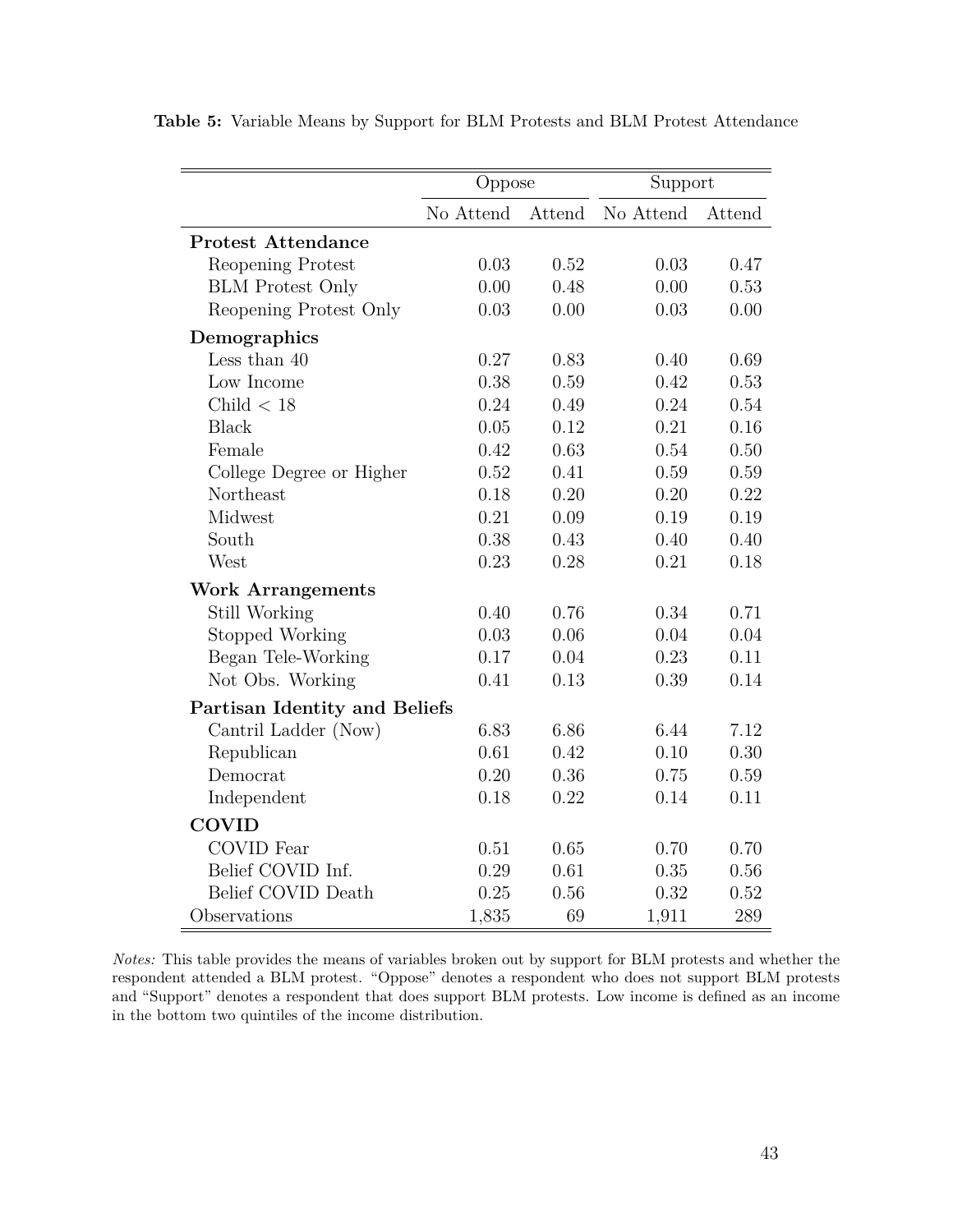<span id="page-44-0"></span>

**Figure 1:** Individual Characteristics of Protesters, Americans, Voters, and Members of Congress.

*Notes*: This figure reports average characteristics for different populations. These characteristics are the ones the survey data targeted to match the overall population. Voter information comes from the exit polls of the 2016 presidential election conducted by Edison Research. Information on members of Congress comes from the Congressional Research Service profile of the 115th Congress and only appears in the center panel.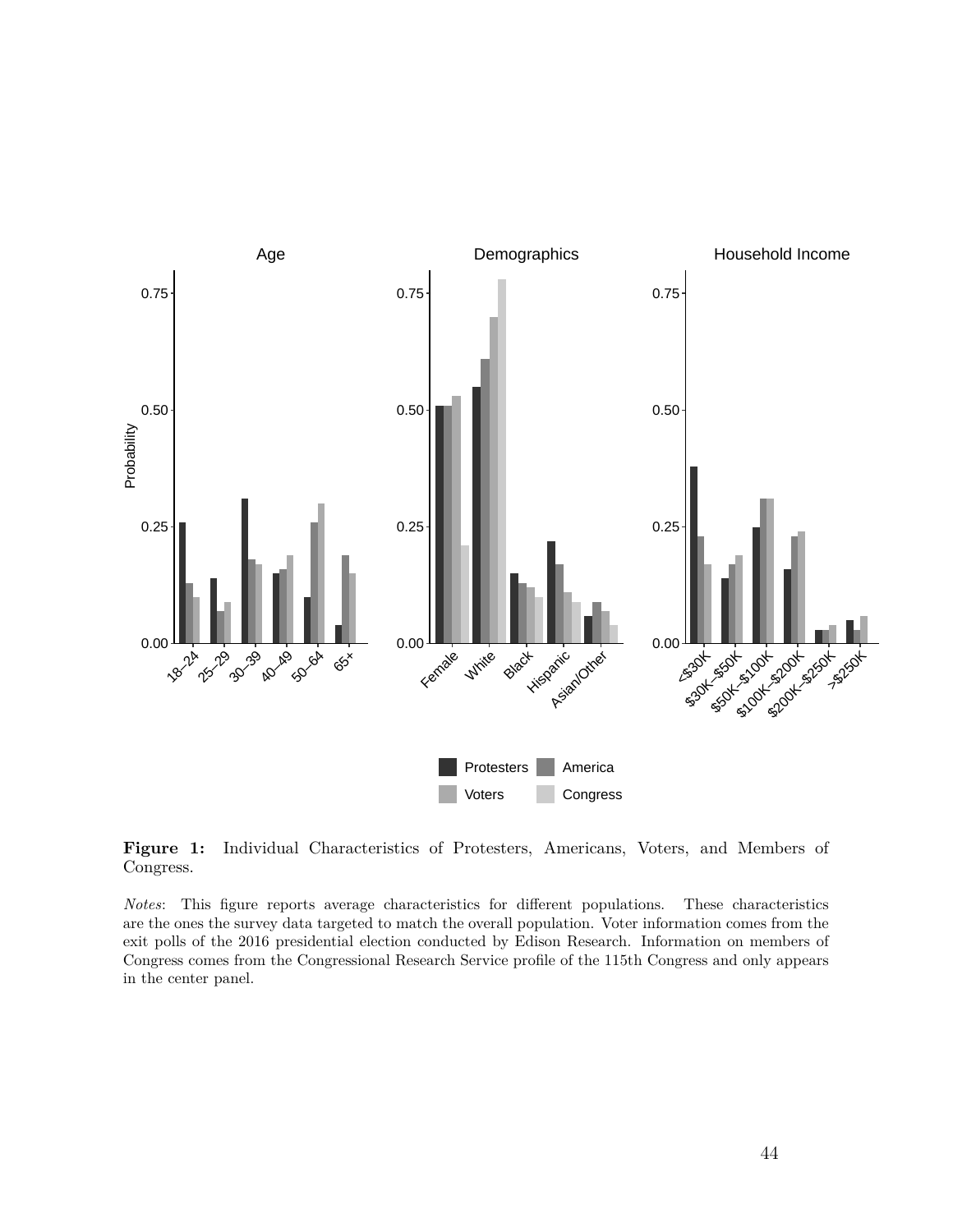<span id="page-45-0"></span>

**Figure 2:** Average Protest Attendance by Quantiles of Voter Participation, Cumulative COVID Cases, and Police Shootings.

*Notes*: This figure reports average protest attendance in counties within quantiles based on different county-level metrics. Quantiles increase in size from 1 to 4. Cumulative COVID cases come from *The New York Times* for the period April 30, 2020–September 9, 2020. This period corresponds to the time period the survey data asks about protest participation. Police shootings come from Fatal Encounters for the period January 1, 2018–September 9, 2020. Voter participation is measured from the 2016 presidential election using data from the MIT Election Data + Science Lab.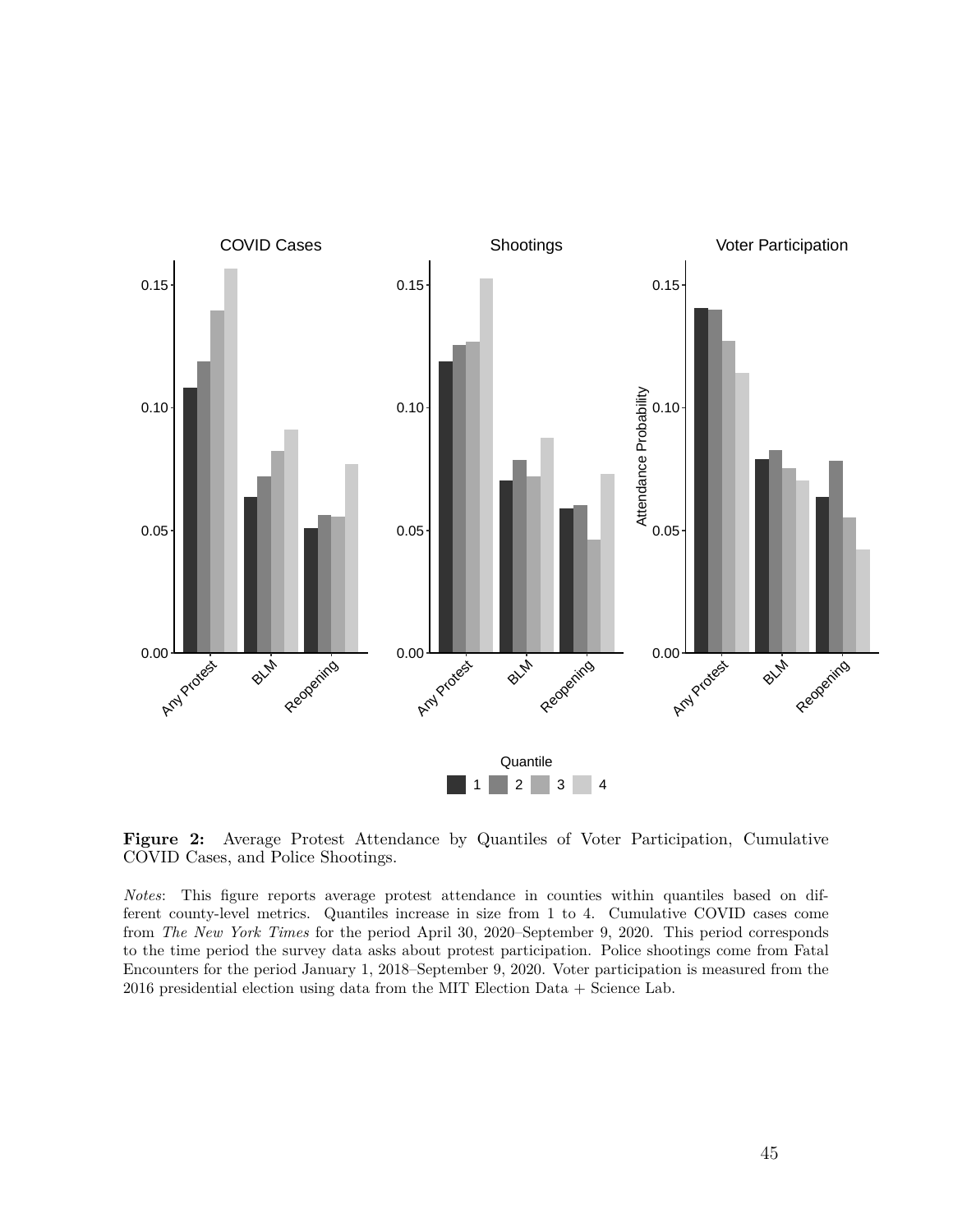<span id="page-46-0"></span>

**Figure 3:** Average Characteristics of BLM and Reopening Protesters and Americans.

*Notes*: This figure reports the probability respondents have the listed characteristics. "Americans" refers to full sample, which was targeted to represent full population along the "Income", "Demographics", and "Age" dimensions. "BLM and Reopen" refers to the subset of respondents that attended both BLM and Reopening protests.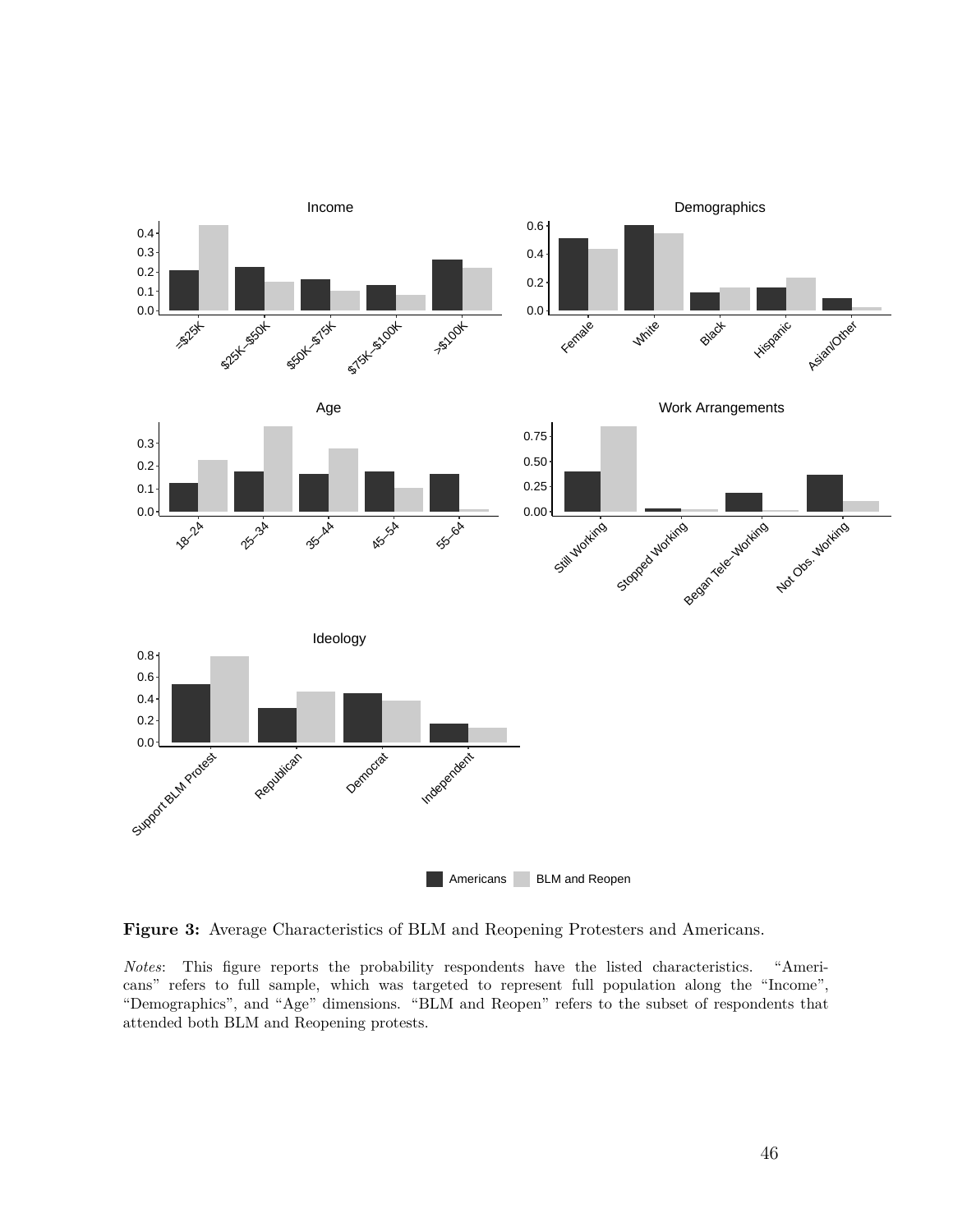## <span id="page-47-1"></span>**A Additional Tables**

|                          | (1)       | (2)        | (3)       | (4)       | (5)       | (6)       |
|--------------------------|-----------|------------|-----------|-----------|-----------|-----------|
| Demographics             |           |            |           |           |           |           |
| Less than $40$           | $0.13***$ | $0.15***$  | $0.13***$ | $0.13***$ | $0.13***$ | $0.13***$ |
|                          | (0.01)    | (0.01)     | (0.01)    | (0.01)    | (0.01)    | (0.01)    |
| Low Income               | $0.04***$ | $0.07***$  | $0.04***$ | $0.03***$ | $0.04***$ | $0.04***$ |
|                          | (0.01)    | (0.01)     | (0.01)    | (0.01)    | (0.01)    | (0.01)    |
| Child Under 18           | $0.12***$ | $0.12***$  | $0.12***$ | $0.10***$ | $0.12***$ | $0.12***$ |
|                          | (0.02)    | (0.02)     | (0.01)    | (0.01)    | (0.02)    | (0.02)    |
| <b>Black</b>             |           | 0.01       |           |           |           |           |
|                          |           | (0.02)     |           |           |           |           |
| Female                   |           | $-0.02*$   |           |           |           |           |
|                          |           | (0.01)     |           |           |           |           |
| College Degree or Higher |           | $0.02\,$   |           |           |           |           |
|                          |           | (0.01)     |           |           |           |           |
| Midwest                  |           | $-0.05***$ |           |           |           |           |
|                          |           | (0.02)     |           |           |           |           |
| South                    |           | $-0.03*$   |           |           |           |           |
|                          |           | (0.01)     |           |           |           |           |
| West                     |           | $-0.01$    |           |           |           |           |
|                          |           | (0.02)     |           |           |           |           |
|                          |           |            |           |           |           |           |

<span id="page-47-0"></span>**Appendix Table S1:** Factors Associated with Attending Any Protest-March-Demonstration

*Notes*: This table reports estimates from regressions of whether an individual attended any protest and various individual and county characteristics. Attending a protests is measured as a binary (i.e., yes or no). Column (1) baseline demographics of respondents. Column (2) includes other individual characteristics and ideological beliefs. Column (3) adds information about the number of protesters in the respondent's county and their opinion about BLM protests. Column (4) considers factors specific to COVID-19 such as the respondent's perceived risk of infection and county specific trends. Column (5) includes historic information about the number of police shootings in a respondent's county from January 2018 to September 2020. Column (6) adds political engagement as measured by the county voter participation rate from the 2016 presidential election. Young is defined as less than 40 years old. Low income is defined as an income in the bottom two quintiles of the income distribution.  $*(p<0.1), ** (p<0.05), ** (p<0.01)$ . Heteroskedastic standard errors in parentheses. *This table continues onto the next page.*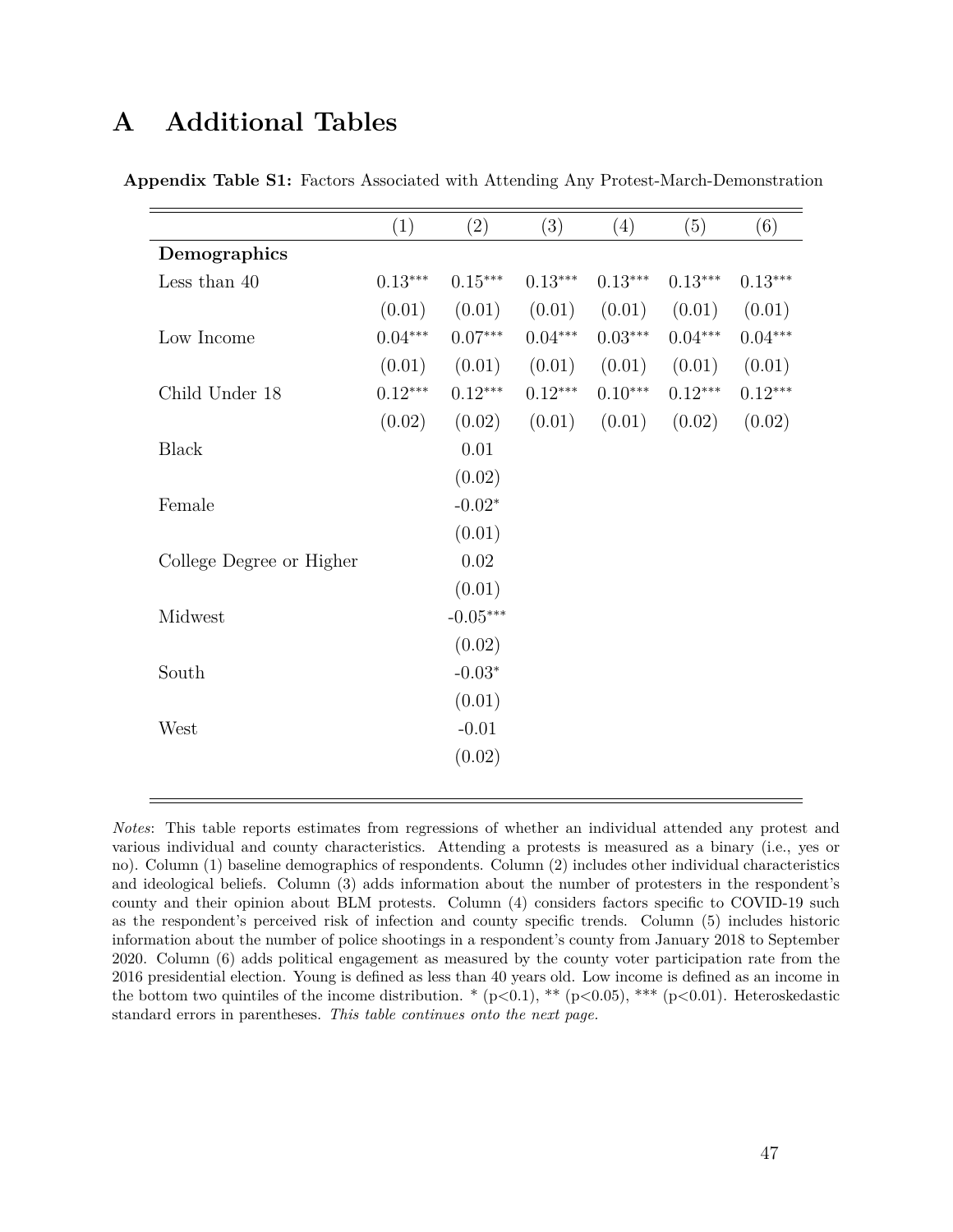| $\sqrt{2}$                    |            |            |                       |                        |            |            |
|-------------------------------|------------|------------|-----------------------|------------------------|------------|------------|
|                               | (1)        | (2)        | (3)                   | (4)                    | (5)        | (6)        |
| <b>Work Arrangements</b>      |            |            |                       |                        |            |            |
| Stopped Working               | $-0.09**$  | $-0.07*$   | $-0.09**$             | $-0.07**$              | $-0.09**$  | $-0.09***$ |
|                               | (0.04)     | (0.04)     | (0.04)                | (0.03)                 | (0.04)     | (0.04)     |
| Began Tele-Working            | $-0.12***$ | $-0.11***$ | $-0.13***$            | $-0.09***$             | $-0.12***$ | $-0.12***$ |
|                               | (0.01)     | (0.01)     | (0.01)                | (0.01)                 | (0.01)     | (0.01)     |
| Not Observed Working          | $-0.11***$ | $-0.10***$ | $-0.11***$            | $-0.08^{\ast\ast\ast}$ | $-0.11***$ | $-0.11***$ |
|                               | (0.01)     | (0.01)     | (0.01)                | (0.01)                 | (0.01)     | (0.01)     |
| Partisan Identity and Beliefs |            |            |                       |                        |            |            |
| Cantril Ladder (Now)          |            | $0.02***$  |                       |                        |            |            |
|                               |            | (0.00)     |                       |                        |            |            |
| Republican                    |            | $0.05***$  |                       |                        |            |            |
|                               |            | (0.02)     |                       |                        |            |            |
| Democrat                      |            | $0.04**$   |                       |                        |            |            |
|                               |            | (0.01)     |                       |                        |            |            |
| Protests                      |            |            |                       |                        |            |            |
| <b>Support BLM Protests</b>   |            |            | $0.05^{\ast\ast\ast}$ |                        |            |            |
|                               |            |            | (0.01)                |                        |            |            |
| N BLM Protests (100s)         |            |            | $0.06***$             |                        |            |            |
|                               |            |            | (0.02)                |                        |            |            |
| N Reopening Protests (100s)   |            |            | $-0.08$               |                        |            |            |
|                               |            |            | (0.08)                |                        |            |            |
|                               |            |            |                       |                        |            |            |

<span id="page-48-0"></span>**Appendix Table S1:** Factors Associated with Attending Any Protest-March-Demonstration (continued)

*Notes*: This table reports estimates from regressions of whether an individual attended any protest and various individual and county characteristics. Attending a protests is measured as a binary (i.e., yes or no). Column (1) baseline demographics of respondents. Column (2) includes other individual characteristics and ideological beliefs. Column (3) adds information about the number of protesters in the respondent's county and their opinion about BLM protests. Column (4) considers factors specific to COVID-19 such as the respondent's perceived risk of infection and county specific trends. Column (5) includes historic information about the number of police shootings in a respondent's county from January 2018 to September 2020. Column (6) adds political engagement as measured by the county voter participation rate from the 2016 presidential election. Young is defined as less than 40 years old. Low income is defined as an income in the bottom two quintiles of the income distribution.  $*(p<0.1), ** (p<0.05), ** (p<0.01)$ . Heteroskedastic standard errors in parentheses. *This table continues onto the next page.*

 $=$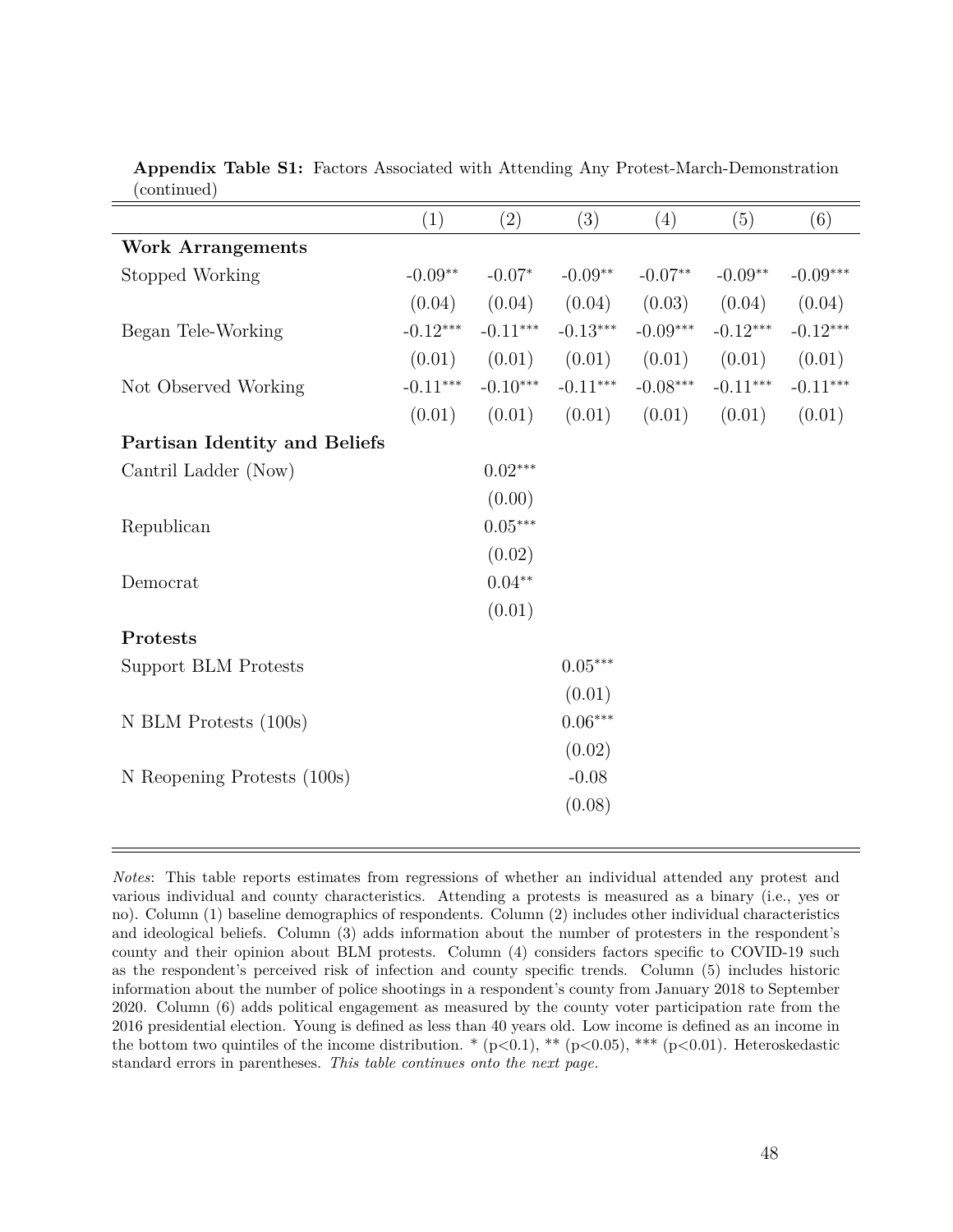|                              | (1)   | (2)   | (3)   | (4)       | (5)       | (6)    |
|------------------------------|-------|-------|-------|-----------|-----------|--------|
| <b>COVID</b>                 |       |       |       |           |           |        |
| Belief COVID Inf. $(\%)$     |       |       |       | $0.27***$ |           |        |
|                              |       |       |       | (0.02)    |           |        |
| Total Cases $(100,000s)$     |       |       |       | 0.00      |           |        |
|                              |       |       |       | (0.07)    |           |        |
| Avg New Cases $(100s)$       |       |       |       | $-0.00$   |           |        |
|                              |       |       |       | (0.00)    |           |        |
| Avg New Deaths $(100s)$      |       |       |       | 0.20      |           |        |
|                              |       |       |       | (0.31)    |           |        |
| <b>Police Violence</b>       |       |       |       |           |           |        |
| Police Shootings (100s)      |       |       |       |           | $0.05***$ |        |
|                              |       |       |       |           | (0.02)    |        |
| <b>Political Engagement</b>  |       |       |       |           |           |        |
| Voter Part. Rate (2016 Pres) |       |       |       |           |           | 0.05   |
|                              |       |       |       |           |           | (0.06) |
| Observations                 | 3,526 | 3,526 | 3,526 | 3526      | 3,526     | 3,526  |
| $\,R^2$                      | 0.142 | 0.159 | 0.160 | 0.191     | 0.144     | 0.142  |

**Appendix Table S1:** Factors Associated with Attending Any Protest-March-Demonstration (continued)

*Notes*: This table reports estimates from regressions of whether an individual attended any protest and various individual and county characteristics. Attending a protests is measured as a binary (i.e., yes or no). Column (1) baseline demographics of respondents. Column (2) includes other individual characteristics and ideological beliefs. Column (3) adds information about the number of protesters in the respondent's county and their opinion about BLM protests. Column (4) considers factors specific to COVID-19 such as the respondent's perceived risk of infection and county specific trends. Column (5) includes historic information about the number of police shootings in a respondent's county from January 2018 to September 2020. Column (6) adds political engagement as measured by the county voter participation rate from the 2016 presidential election. Young is defined as less than 40 years old. Low income is defined as an income in the bottom two quintiles of the income distribution. \* (p*<*0.1), \*\* (p*<*0.05), \*\*\* (p*<*0.01). Heteroskedastic standard errors in parentheses.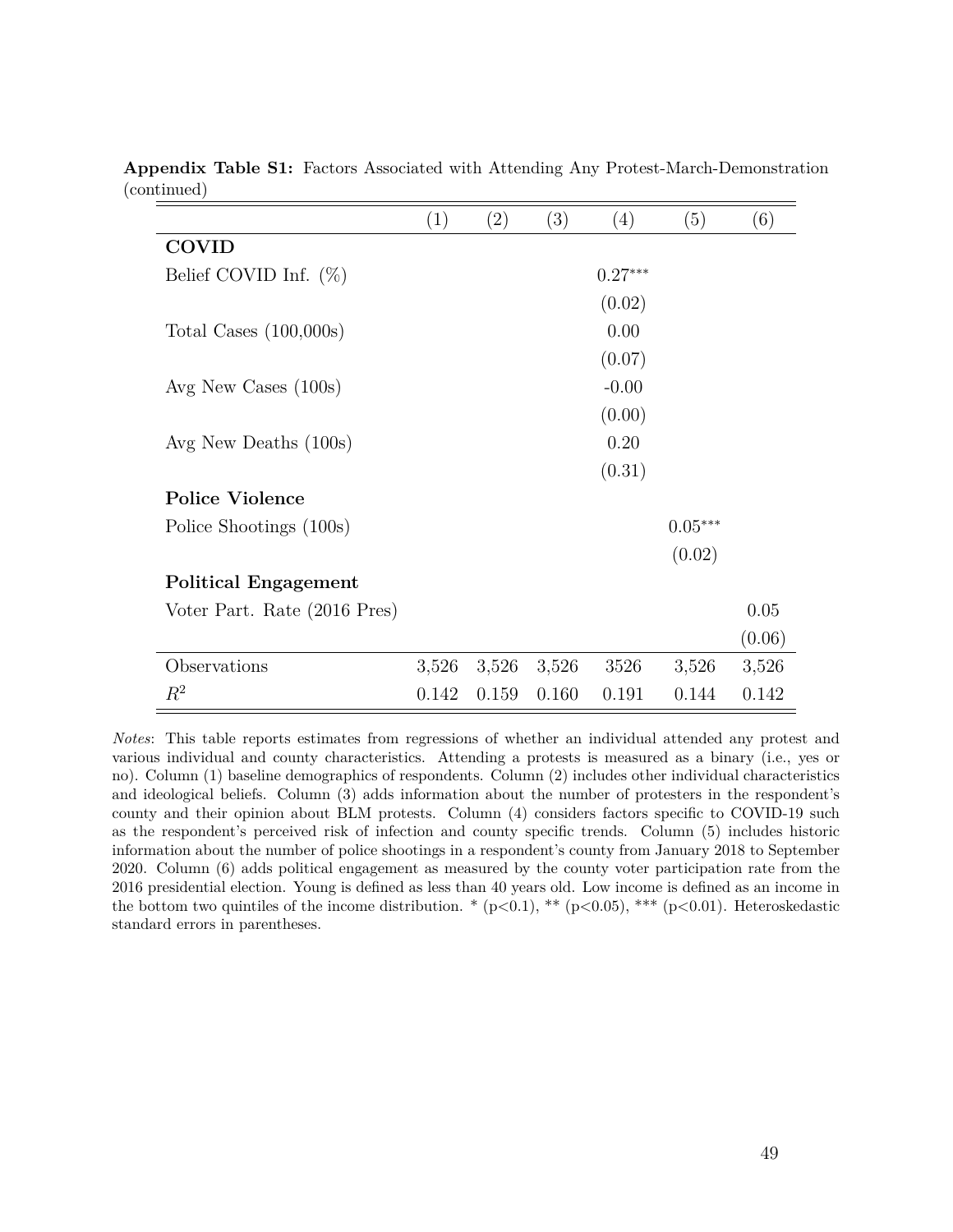|                          | (1)       | (2)       | (3)       | (4)       | (5)       | (6)       |
|--------------------------|-----------|-----------|-----------|-----------|-----------|-----------|
| Demographics             |           |           |           |           |           |           |
| Less than $40$           | $0.09***$ | $0.10***$ | $0.08***$ | $0.09***$ | $0.09***$ | $0.09***$ |
|                          | (0.01)    | (0.01)    | (0.01)    | (0.01)    | (0.01)    | (0.01)    |
| Low Income               | $0.02**$  | $0.04***$ | $0.02**$  | 0.01      | $0.02***$ | $0.02***$ |
|                          | (0.01)    | (0.01)    | (0.01)    | (0.01)    | (0.01)    | (0.01)    |
| Child Under 18           | $0.08***$ | $0.08***$ | $0.08***$ | $0.06***$ | $0.08***$ | $0.08***$ |
|                          | (0.01)    | (0.01)    | (0.01)    | (0.01)    | (0.01)    | (0.01)    |
| <b>Black</b>             |           | 0.00      |           |           |           |           |
|                          |           | (0.02)    |           |           |           |           |
| Female                   |           | $-0.00$   |           |           |           |           |
|                          |           | (0.01)    |           |           |           |           |
| College Degree or Higher |           | $0.02**$  |           |           |           |           |
|                          |           | (0.01)    |           |           |           |           |
| Midwest                  |           | $-0.03**$ |           |           |           |           |
|                          |           | (0.01)    |           |           |           |           |
| South                    |           | $-0.01$   |           |           |           |           |
|                          |           | (0.01)    |           |           |           |           |
| West                     |           | $-0.01$   |           |           |           |           |
|                          |           | (0.01)    |           |           |           |           |
|                          |           |           |           |           |           |           |

**Appendix Table S2:** Factors Associated with Attending a BLM Protest

*Notes*: This table reports estimates from regressions of whether an individual attended a BLM protest and various individual and county characteristics. Attending these protests is measured as a binary (i.e., yes or no). Column (1) baseline demographics of respondents. Column (2) includes other individual characteristics and ideological beliefs. Column (3) adds information about the number of protesters in the respondent's county and their opinion about BLM protests. Column (4) considers factors specific to COVID-19 such as the respondent's perceived risk of infection and county specific trends. Column (5) includes historic information about the number of police shootings in a respondent's county from January 2018 to September 2020. Column (6) adds political engagement as measured by the county voter participation rate from the 2016 presidential election. Young is defined as less than 40 years old. Low income is defined as an income in the bottom two quintiles of the income distribution.  $*(p<0.1), ** (p<0.05), ** (p<0.01)$ . Heteroskedastic standard errors in parentheses. *This table continues onto the next page.*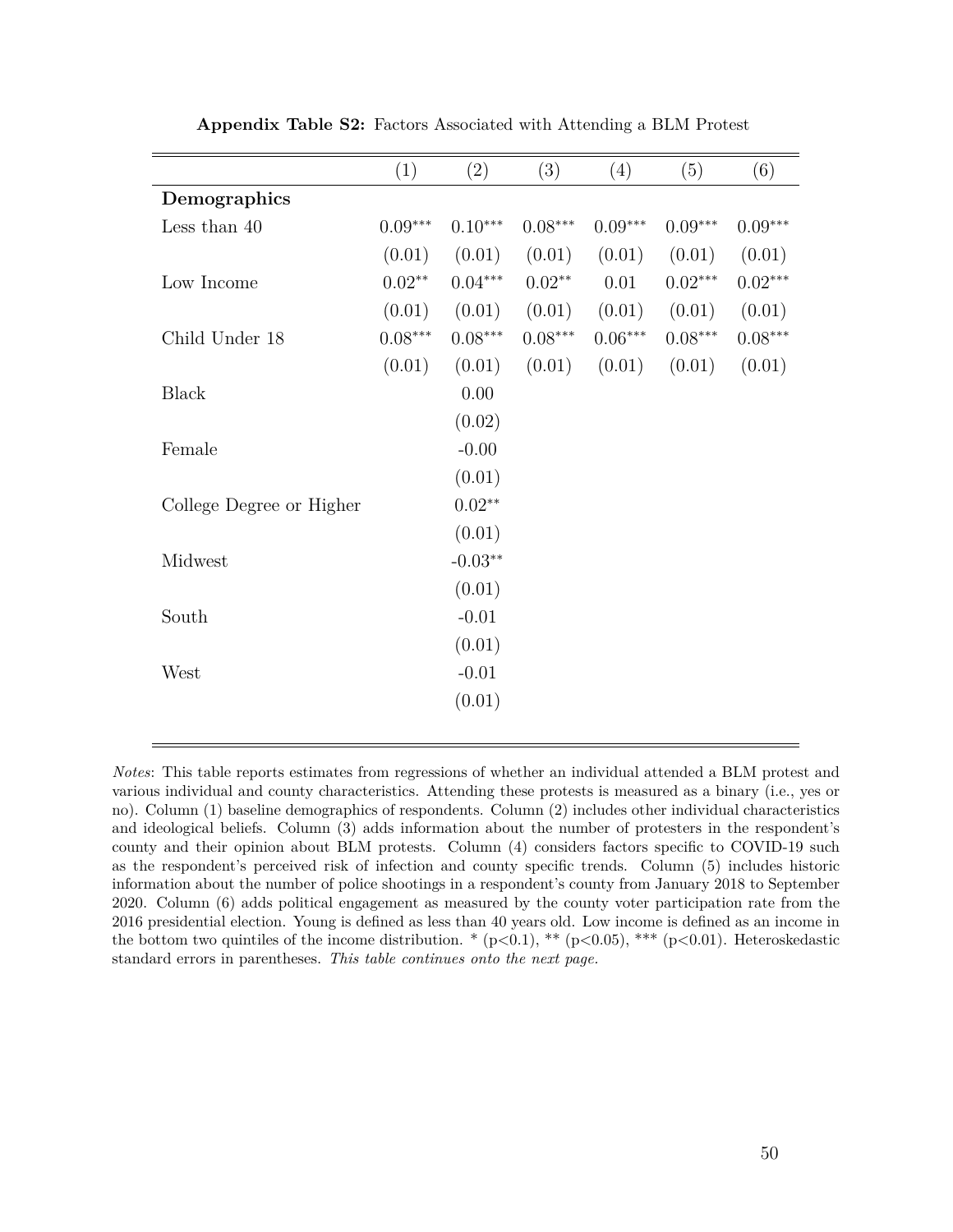| . .                           |            |            |            |            |            |            |
|-------------------------------|------------|------------|------------|------------|------------|------------|
|                               | (1)        | (2)        | (3)        | (4)        | (5)        | (6)        |
| <b>Work Arrangements</b>      |            |            |            |            |            |            |
| Stopped Working               | $-0.05$    | $-0.03$    | $-0.05*$   | $-0.03$    | $-0.05$    | $-0.05*$   |
|                               | (0.03)     | (0.03)     | (0.03)     | (0.03)     | (0.03)     | (0.03)     |
| Began Tele-Working            | $-0.08***$ | $-0.08***$ | $-0.09***$ | $-0.06***$ | $-0.08***$ | $-0.08***$ |
|                               | (0.01)     | (0.01)     | (0.01)     | (0.01)     | (0.01)     | (0.01)     |
| Not Observed Working          | $-0.07***$ | $-0.07***$ | $-0.08***$ | $-0.06***$ | $-0.07***$ | $-0.07***$ |
|                               | (0.01)     | (0.01)     | (0.01)     | (0.01)     | (0.01)     | (0.01)     |
| Partisan Identity and Beliefs |            |            |            |            |            |            |
| Cantril Ladder (Now)          |            | $0.02***$  |            |            |            |            |
|                               |            | (0.00)     |            |            |            |            |
| Republican                    |            | $0.02\,$   |            |            |            |            |
|                               |            | (0.01)     |            |            |            |            |
| Democrat                      |            | $0.04***$  |            |            |            |            |
|                               |            | (0.01)     |            |            |            |            |
| Protests                      |            |            |            |            |            |            |
| Support BLM Protests          |            |            | $0.08***$  |            |            |            |
|                               |            |            | (0.01)     |            |            |            |
| $N$ BLM Protests $(100s)$     |            |            | $0.03***$  |            |            |            |
|                               |            |            | (0.01)     |            |            |            |
|                               |            |            |            |            |            |            |

**Appendix Table S2:** Factors Associated with Attending a BLM Protest (continued)

*Notes*: This table reports estimates from regressions of whether an individual attended a BLM protest and various individual and county characteristics. Attending these protests is measured as a binary (i.e., yes or no). Column (1) baseline demographics of respondents. Column (2) includes other individual characteristics and ideological beliefs. Column (3) adds information about the number of protesters in the respondent's county and their opinion about BLM protests. Column (4) considers factors specific to COVID-19 such as the respondent's perceived risk of infection and county specific trends. Column (5) includes historic information about the number of police shootings in a respondent's county from January 2018 to September 2020. Column (6) adds political engagement as measured by the county voter participation rate from the 2016 presidential election. Young is defined as less than 40 years old. Low income is defined as an income in the bottom two quintiles of the income distribution. \* (p*<*0.1), \*\* (p*<*0.05), \*\*\* (p*<*0.01). Heteroskedastic standard errors in parentheses. *This table continues onto the next page.*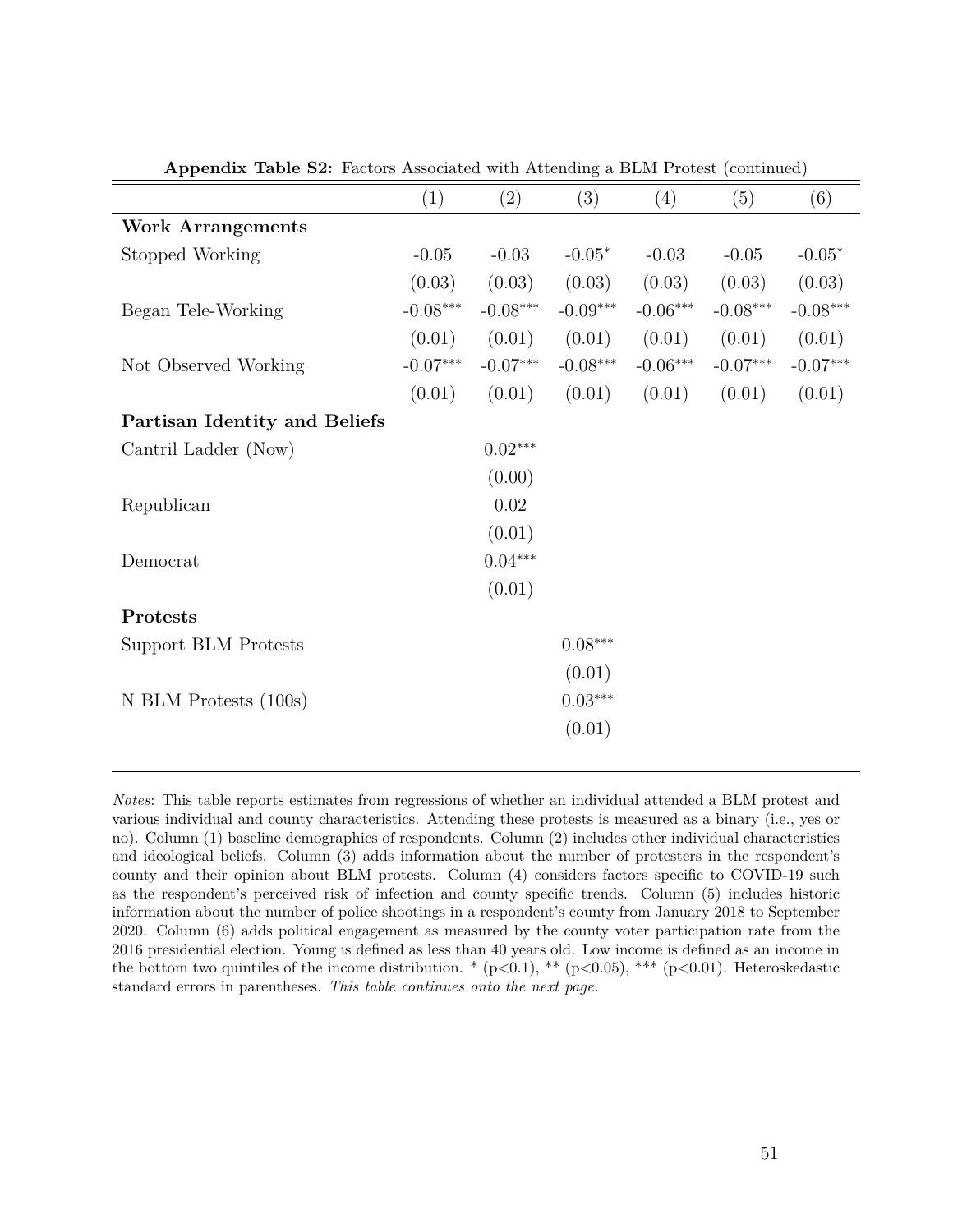|                              | $\left( 1\right)$ | $\left( 2\right)$ | $\left( 3\right)$ | $\left(4\right)$ | (5)     | $\left( 6\right)$ |
|------------------------------|-------------------|-------------------|-------------------|------------------|---------|-------------------|
| <b>COVID</b>                 |                   |                   |                   |                  |         |                   |
| Belief COVID Inf. $(\%)$     |                   |                   |                   | $0.20***$        |         |                   |
|                              |                   |                   |                   | (0.02)           |         |                   |
| Total Cases $(100,000s)$     |                   |                   |                   | 0.03             |         |                   |
|                              |                   |                   |                   | (0.06)           |         |                   |
| Avg New Cases $(100s)$       |                   |                   |                   | $-0.00$          |         |                   |
|                              |                   |                   |                   | (0.00)           |         |                   |
| Avg New Deaths $(100s)$      |                   |                   |                   | 0.03             |         |                   |
|                              |                   |                   |                   | (0.25)           |         |                   |
| <b>Police Violence</b>       |                   |                   |                   |                  |         |                   |
| Police Shootings (100s)      |                   |                   |                   |                  | $0.03*$ |                   |
|                              |                   |                   |                   |                  | (0.02)  |                   |
| <b>Political Engagement</b>  |                   |                   |                   |                  |         |                   |
| Voter Part. Rate (2016 Pres) |                   |                   |                   |                  |         | 0.07              |
|                              |                   |                   |                   |                  |         | (0.05)            |
| Observations                 | 3,526             | 3,526             | 3,526             | 3,526            | 3,526   | 3,526             |
| $\,R^2$                      | 0.092             | 0.110             | 0.118             | 0.134            | 0.093   | 0.092             |

**Appendix Table S2:** Factors Associated with Attending a BLM Protest (continued)

*Notes*: This table reports estimates from regressions of whether an individual attended a BLM protest and various individual and county characteristics. Attending these protests is measured as a binary (i.e., yes or no). Column (1) baseline demographics of respondents. Column (2) includes other individual characteristics and ideological beliefs. Column (3) adds information about the number of protesters in the respondent's county and their opinion about BLM protests. Column (4) considers factors specific to COVID-19 such as the respondent's perceived risk of infection and county specific trends. Column (5) includes historic information about the number of police shootings in a respondent's county from January 2018 to September 2020. Column (6) adds political engagement as measured by the county voter participation rate from the 2016 presidential election. Young is defined as less than 40 years old. Low income is defined as an income in the bottom two quintiles of the income distribution. \* (p*<*0.1), \*\* (p*<*0.05), \*\*\* (p*<*0.01). Heteroskedastic standard errors in parentheses.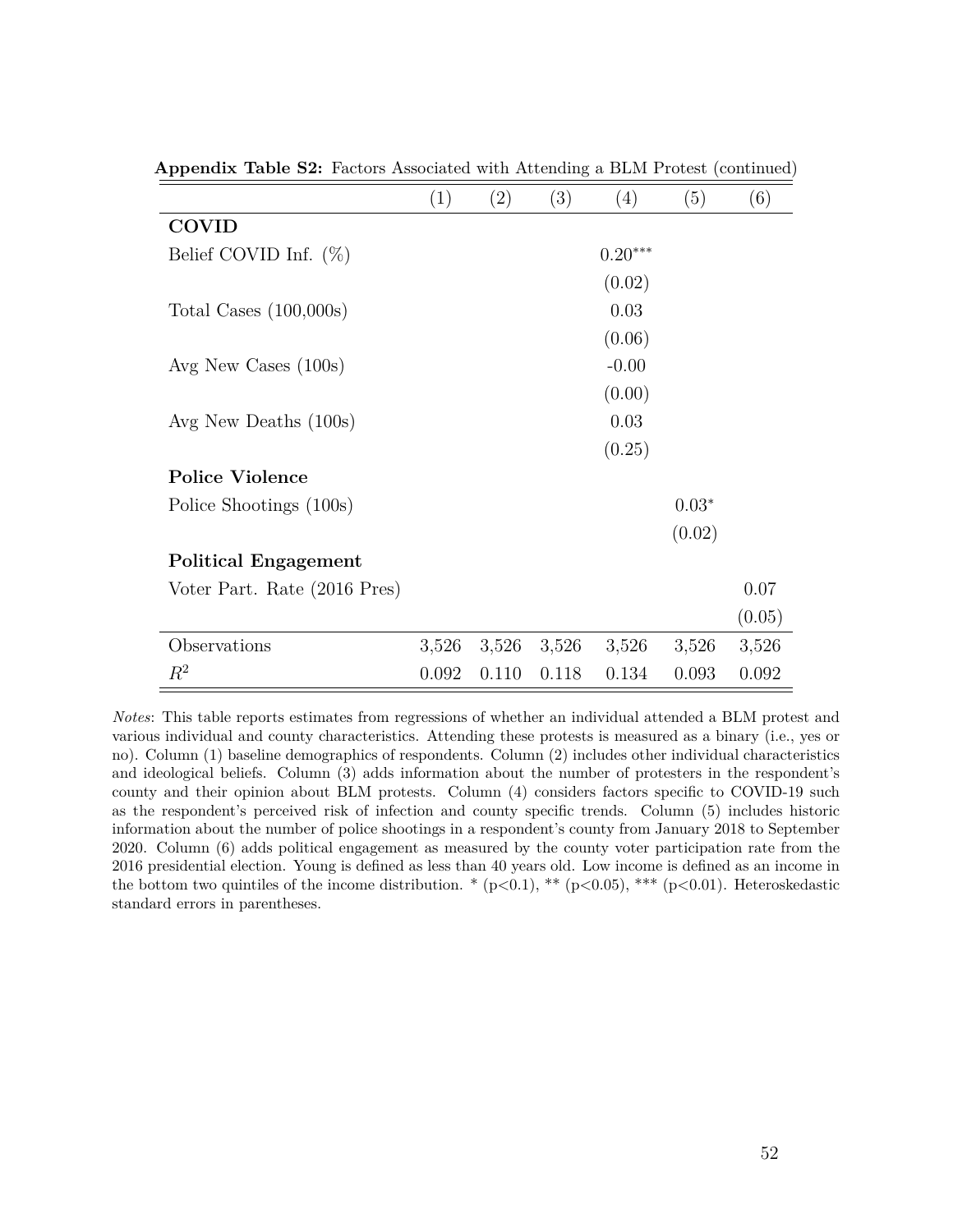|                          | (1)       | (2)        | (3)       | (4)       | (5)       |
|--------------------------|-----------|------------|-----------|-----------|-----------|
| Demographics             |           |            |           |           |           |
| Less than 40             | $0.06***$ | $0.08***$  | $0.06***$ | $0.06***$ | $0.06***$ |
|                          | (0.01)    | (0.01)     | (0.01)    | (0.01)    | (0.01)    |
| Low Income               | $0.04***$ | $0.06***$  | $0.04***$ | $0.03***$ | $0.04***$ |
|                          | (0.01)    | (0.01)     | (0.01)    | (0.01)    | (0.01)    |
| Child Under 18           | $0.09***$ | $0.09***$  | $0.10***$ | $0.08***$ | $0.09***$ |
|                          | (0.01)    | (0.01)     | (0.01)    | (0.01)    | (0.01)    |
| <b>Black</b>             |           | $0.03**$   |           |           |           |
|                          |           | (0.01)     |           |           |           |
| Female                   |           | $-0.03***$ |           |           |           |
|                          |           | (0.01)     |           |           |           |
| College Degree or Higher |           | $0.02**$   |           |           |           |
|                          |           | (0.01)     |           |           |           |
| Midwest                  |           | $-0.02*$   |           |           |           |
|                          |           | (0.01)     |           |           |           |
| South                    |           | $-0.01$    |           |           |           |
|                          |           | (0.01)     |           |           |           |
| West                     |           | 0.02       |           |           |           |
|                          |           | (0.01)     |           |           |           |
|                          |           |            |           |           |           |

**Appendix Table S3:** Factors Associated with Attending a Reopening Protest

*Notes*: This table reports estimates from regressions of whether an individual attended a reopening protest and various individual and county characteristics. Attending these protests is measured as a binary (i.e., yes or no). Column (1) baseline demographics of respondents. Column (2) includes other individual characteristics and ideological beliefs. Column (3) adds information about the number of protesters in the respondent's county and their opinion about BLM protests. Column (4) considers factors specific to COVID-19 such as the respondent's perceived risk of infection and county specific trends. Column (5) adds political engagement as measured by the county voter participation rate from the 2016 presidential election. Young is defined as less than 40 years old. Low income is defined as an income in the bottom two quintiles of the income distribution. \* (p*<*0.1), \*\* (p*<*0.05), \*\*\* (p*<*0.01). Heteroskedastic standard errors in parentheses. *This table continues onto the next page.*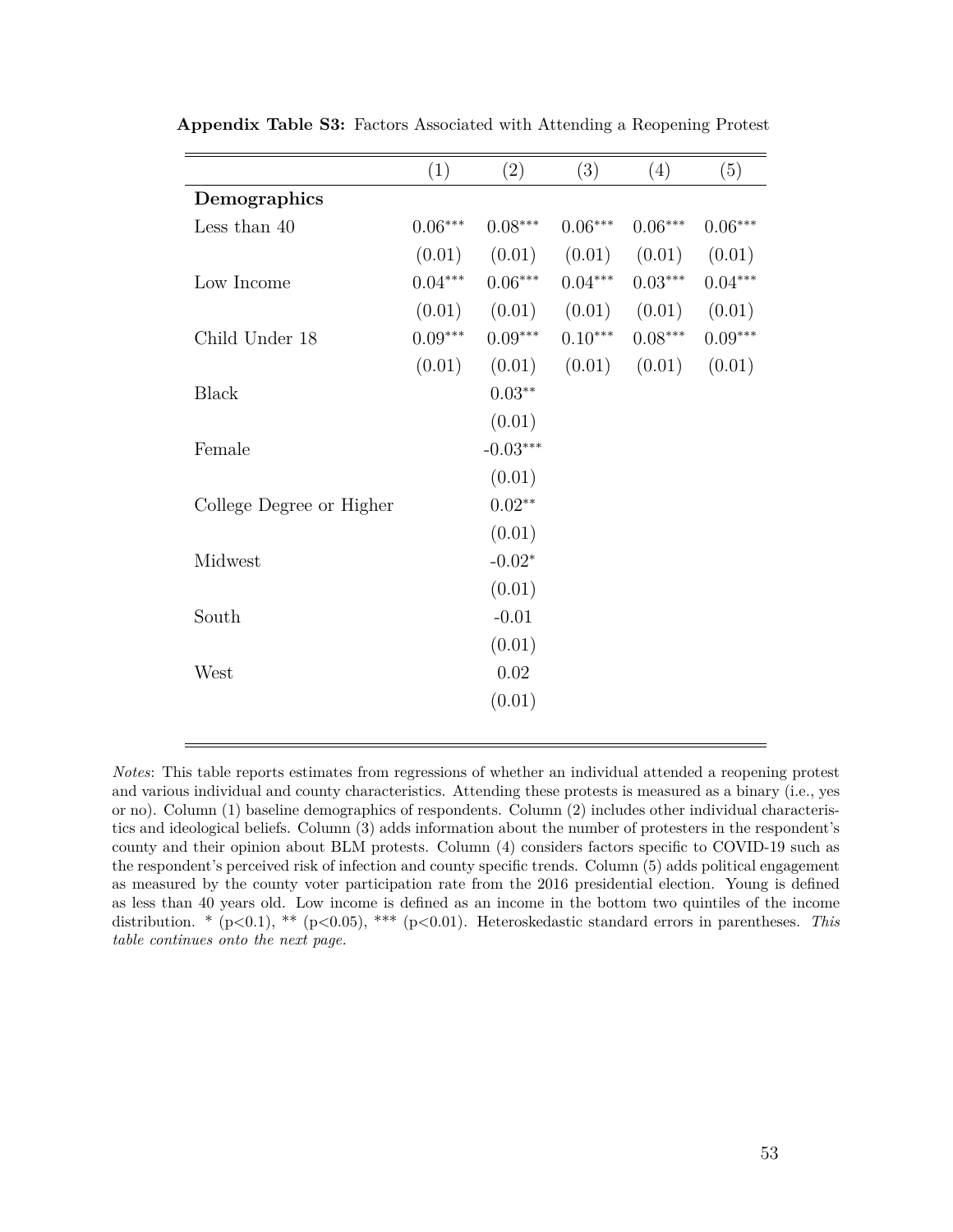|                                      | (1)        | (2)        | (3)            | (4)        | (5)        |
|--------------------------------------|------------|------------|----------------|------------|------------|
| <b>Work Arrangements</b>             |            |            |                |            |            |
| Stopped Working                      | $-0.09***$ | $-0.07***$ | $-0.10***$     | $-0.08***$ | $-0.09***$ |
|                                      | (0.02)     | (0.02)     | (0.02)         | (0.02)     | (0.02)     |
| Began Tele-Working                   | $-0.09***$ | $-0.08***$ | $-0.09***$     | $-0.07***$ | $-0.09***$ |
|                                      | (0.01)     | (0.01)     | (0.01)         | (0.01)     | (0.01)     |
| Not Observed Working                 | $-0.07***$ | $-0.07***$ | $-0.07***$     | $-0.05***$ | $-0.07***$ |
|                                      | (0.01)     | (0.01)     | (0.01)         | (0.01)     | (0.01)     |
| <b>Partisan Identity and Beliefs</b> |            |            |                |            |            |
| Cantril Ladder (Now)                 |            | $0.02***$  |                |            |            |
|                                      |            | (0.00)     |                |            |            |
| Republican                           |            | $0.05***$  |                |            |            |
|                                      |            | (0.01)     |                |            |            |
| Democrat                             |            | 0.01       |                |            |            |
|                                      |            | (0.01)     |                |            |            |
| Protests                             |            |            |                |            |            |
| N Reopening Protests (100s)          |            |            | $0.15^{***}\,$ |            |            |
|                                      |            |            | (0.04)         |            |            |
|                                      |            |            |                |            |            |

**Appendix Table S3:** Factors Associated with Attending a Reopening Protest (continued)

*Notes*: This table reports estimates from regressions of whether an individual attended a reopening protest and various individual and county characteristics. Attending these protests is measured as a binary (i.e., yes or no). Column (1) baseline demographics of respondents. Column (2) includes other individual characteristics and ideological beliefs. Column (3) adds information about the number of protesters in the respondent's county and their opinion about BLM protests. Column (4) considers factors specific to COVID-19 such as the respondent's perceived risk of infection and county specific trends. Column (5) adds political engagement as measured by the county voter participation rate from the 2016 presidential election. Young is defined as less than 40 years old. Low income is defined as an income in the bottom two quintiles of the income distribution. \* (p*<*0.1), \*\* (p*<*0.05), \*\*\* (p*<*0.01). Heteroskedastic standard errors in parentheses. *This table continues onto the next page.*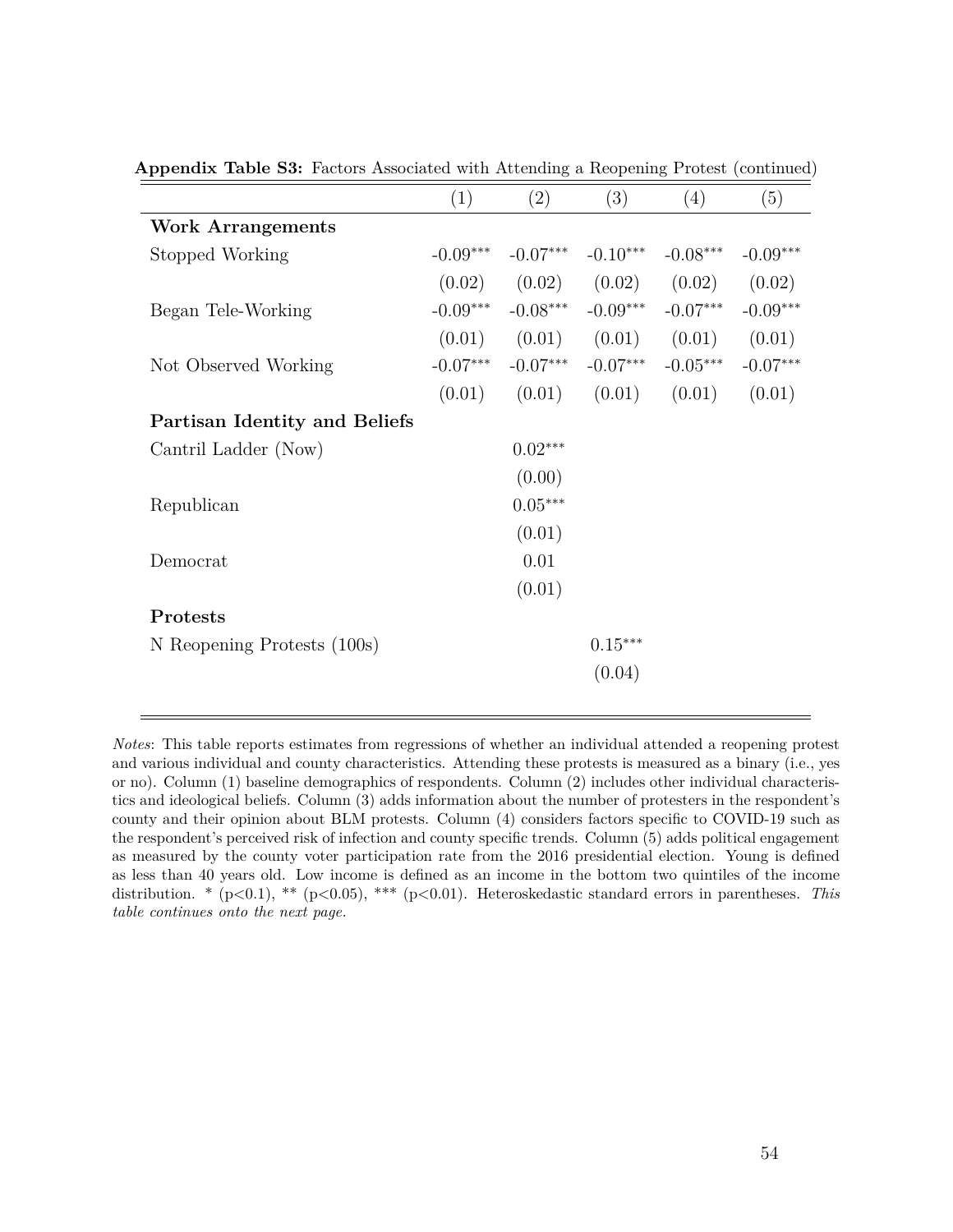|                              | $\left( 1\right)$ | $\left( 2\right)$ | (3)   | (4)       | (5)    |
|------------------------------|-------------------|-------------------|-------|-----------|--------|
| <b>COVID</b>                 |                   |                   |       |           |        |
| Belief COVID Inf. $(\%)$     |                   |                   |       | $0.20***$ |        |
|                              |                   |                   |       | (0.02)    |        |
| Total Cases $(100,000s)$     |                   |                   |       | $-0.02$   |        |
|                              |                   |                   |       | (0.05)    |        |
| Avg New Cases $(100s)$       |                   |                   |       | 0.00      |        |
|                              |                   |                   |       | (0.00)    |        |
| Avg New Deaths (100s)        |                   |                   |       | 0.22      |        |
|                              |                   |                   |       | (0.22)    |        |
| <b>Political Engagement</b>  |                   |                   |       |           |        |
| Voter Part. Rate (2016 Pres) |                   |                   |       |           | 0.03   |
|                              |                   |                   |       |           | (0.05) |
| Observations                 | 3,526             | 3,526             | 3,526 | 3,526     | 3,526  |
| $R^2$                        | 0.112             | 0.147             | 0.117 | 0.161     | 0.112  |

**Appendix Table S3:** Factors Associated with Attending a Reopening Protest (continued)

*Notes*: This table reports estimates from regressions of whether an individual attended a reopening protest and various individual and county characteristics. Attending these protests is measured as a binary (i.e., yes or no). Column (1) baseline demographics of respondents. Column (2) includes other individual characteristics and ideological beliefs. Column (3) adds information about the number of protesters in the respondent's county and their opinion about BLM protests. Column (4) considers factors specific to COVID-19 such as the respondent's perceived risk of infection and county specific trends. Column (5) adds political engagement as measured by the county voter participation rate from the 2016 presidential election. Young is defined as less than 40 years old. Low income is defined as an income in the bottom two quintiles of the income distribution. \* (p*<*0.1), \*\* (p*<*0.05), \*\*\* (p*<*0.01). Heteroskedastic standard errors in parentheses.